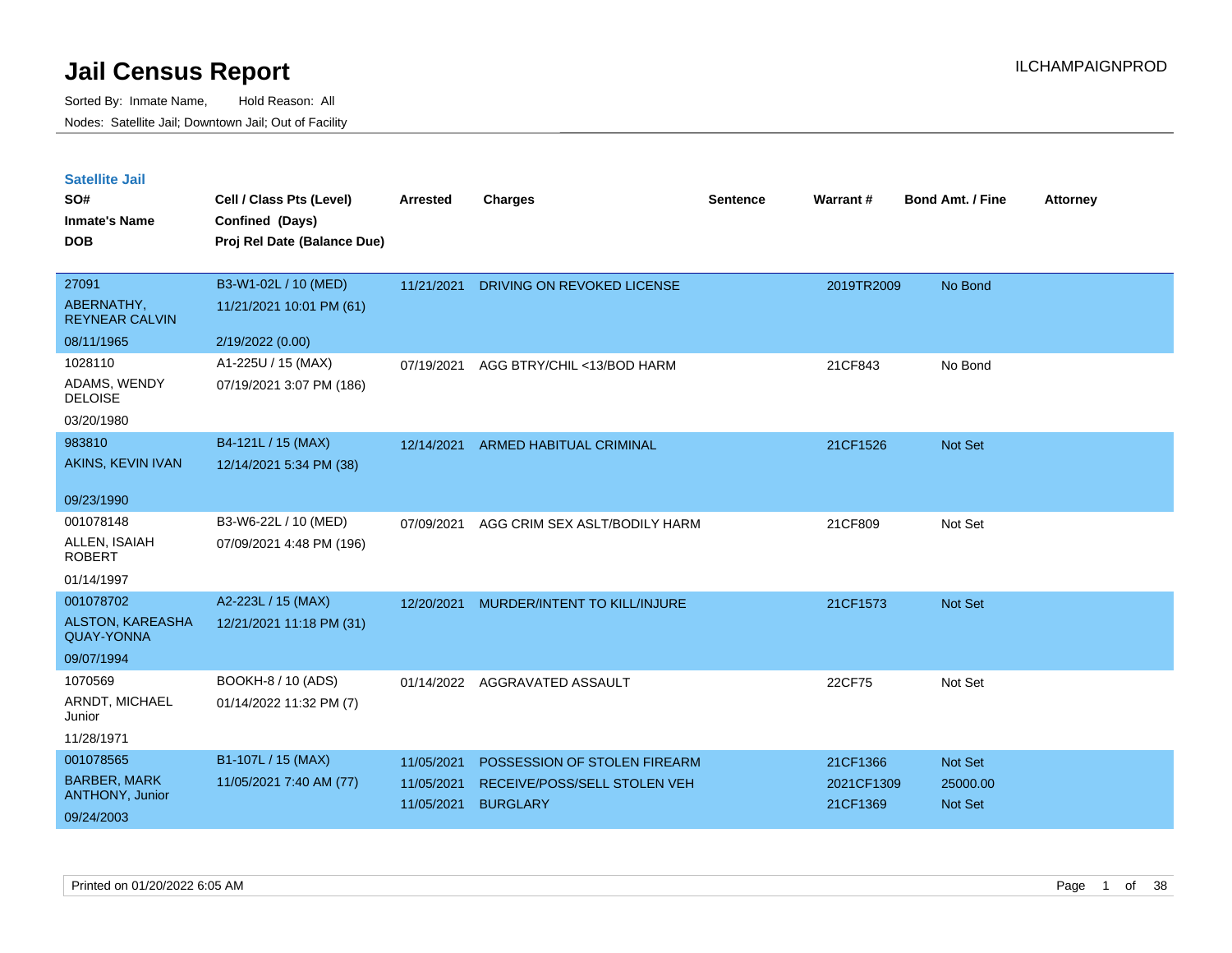| Sorted By: Inmate Name,<br>Hold Reason: All           |                             |                 |                                           |                 |                 |                  |                 |  |
|-------------------------------------------------------|-----------------------------|-----------------|-------------------------------------------|-----------------|-----------------|------------------|-----------------|--|
| Nodes: Satellite Jail; Downtown Jail; Out of Facility |                             |                 |                                           |                 |                 |                  |                 |  |
| SO#                                                   | Cell / Class Pts (Level)    | <b>Arrested</b> | <b>Charges</b>                            | <b>Sentence</b> | <b>Warrant#</b> | Bond Amt. / Fine | <b>Attorney</b> |  |
| <b>Inmate's Name</b>                                  | Confined (Days)             |                 |                                           |                 |                 |                  |                 |  |
| <b>DOB</b>                                            | Proj Rel Date (Balance Due) |                 |                                           |                 |                 |                  |                 |  |
|                                                       |                             |                 |                                           |                 |                 |                  |                 |  |
| 518851                                                | A3-216L / 10 (ADS)          | 01/11/2022      | DRIVING ON REVOKED LICENSE                |                 | 2020TR16539     | 1500.00          |                 |  |
| BARKER, ALEXANDER                                     | 01/11/2022 2:37 PM (10)     | 01/11/2022      | OBSTRUCTING IDENTIFICATION                |                 | 2020CM222       | 1500.00          |                 |  |
| <b>MASSIE</b>                                         |                             |                 | 01/11/2022 FELON POSS/USE WEAPON/FIREARM  |                 | 20CF361         | 15000.00         |                 |  |
|                                                       |                             |                 | 01/11/2022 POSS AMT CON SUB EXCEPT(A)/(D) |                 | 2020CF863       | 15000.00         |                 |  |
|                                                       |                             |                 | 01/11/2022 BAD CHK/OBTAIN CON PROP/>150   |                 | 20CF192         | 15000.00         |                 |  |
|                                                       |                             |                 | 01/11/2022 BAD CHK/OBTAIN CON PROP/>150   |                 | 19CF1686        | 15000.00         |                 |  |
|                                                       |                             |                 | 01/11/2022 METH DELIVERY/15<100 GRAMS     | 20y (DOC)       | 20CF1383        | No Bond          |                 |  |
| 09/24/1986                                            |                             |                 |                                           |                 |                 |                  |                 |  |
| 1073281                                               | A2-222L / 5 (ADS)           | 11/15/2021      | DOM BTRY/CONTACT/1-2 PRECONV              |                 | 2021CF206       | 5000.00          |                 |  |
| <b>BASLER, MONET</b><br><b>MARISA</b>                 | 11/15/2021 11:08 PM (67)    |                 |                                           |                 |                 |                  |                 |  |
| 08/17/1994                                            |                             |                 |                                           |                 |                 |                  |                 |  |
| 1072477                                               | <b>BOOKH-7 / 15 (ADS)</b>   |                 | 01/13/2022 FELON POSS/USE WEAPON/FIREARM  |                 | 22CF74          | <b>Not Set</b>   |                 |  |
| BEASLEY, KEVIN CORY 01/13/2022 8:47 PM (8)            |                             |                 |                                           |                 |                 |                  |                 |  |
|                                                       |                             |                 |                                           |                 |                 |                  |                 |  |
| 06/16/2000                                            |                             |                 |                                           |                 |                 |                  |                 |  |
| 001078535                                             | B2-T2-07U / 15 (SPH)        | 10/26/2021      | <b>CRIM SEX ASSAULT/FORCE</b>             |                 | 21CF1305        | Not Set          |                 |  |
| BERRY, DAVID ISAAC                                    | 10/26/2021 10:52 AM (87)    |                 |                                           |                 |                 |                  |                 |  |
|                                                       |                             |                 |                                           |                 |                 |                  |                 |  |
| 09/23/2000                                            |                             |                 |                                           |                 |                 |                  |                 |  |
| 1057334                                               | B4-221U / 15 (MAX)          | 10/27/2021      | MURDER/INTENT TO KILL/INJURE              | 65y (DOC)       | 15CF510         | No Bond          |                 |  |
| BEVERLY, DAVID<br><b>BENJAMIN</b>                     | 10/27/2021 1:42 PM (86)     |                 |                                           |                 |                 |                  |                 |  |
|                                                       |                             |                 |                                           |                 |                 |                  |                 |  |
| 03/31/1987                                            |                             |                 |                                           |                 |                 |                  |                 |  |
| 001078781                                             | BOOKH-3                     | 01/19/2022      | MFG/DEL CANNABIS/500<2000 GR              |                 | 22CFAWOW        | Not Set          |                 |  |
| <b>BILLINGS, DEMONTE</b><br><b>JADON</b>              | 01/19/2022 9:57 PM (2)      |                 | 01/19/2022 MACHINE GUN/AUTOMATIC WEAPON   |                 | 22CFAWOW        | Not Set          |                 |  |
| 02/06/2000                                            |                             |                 |                                           |                 |                 |                  |                 |  |
| 1042245                                               | A2-220U / 5 (ADS)           | 01/05/2022      | DRVG UNDER INFLU OF ALCOHOL               |                 | 17DT479         | 25000.00         |                 |  |
| <b>BLUE-CARTER,</b>                                   | 01/05/2022 10:05 PM (16)    |                 | 01/05/2022 AGG DUI/LIC SUSP OR REVOKED    |                 | 22CF19          | <b>Not Set</b>   |                 |  |
| <b>JAZZLYN KAYONNA</b>                                |                             |                 |                                           |                 |                 |                  |                 |  |
| 07/07/1996                                            |                             |                 |                                           |                 |                 |                  |                 |  |
|                                                       |                             |                 |                                           |                 |                 |                  |                 |  |

Printed on 01/20/2022 6:05 AM Page 2 of 38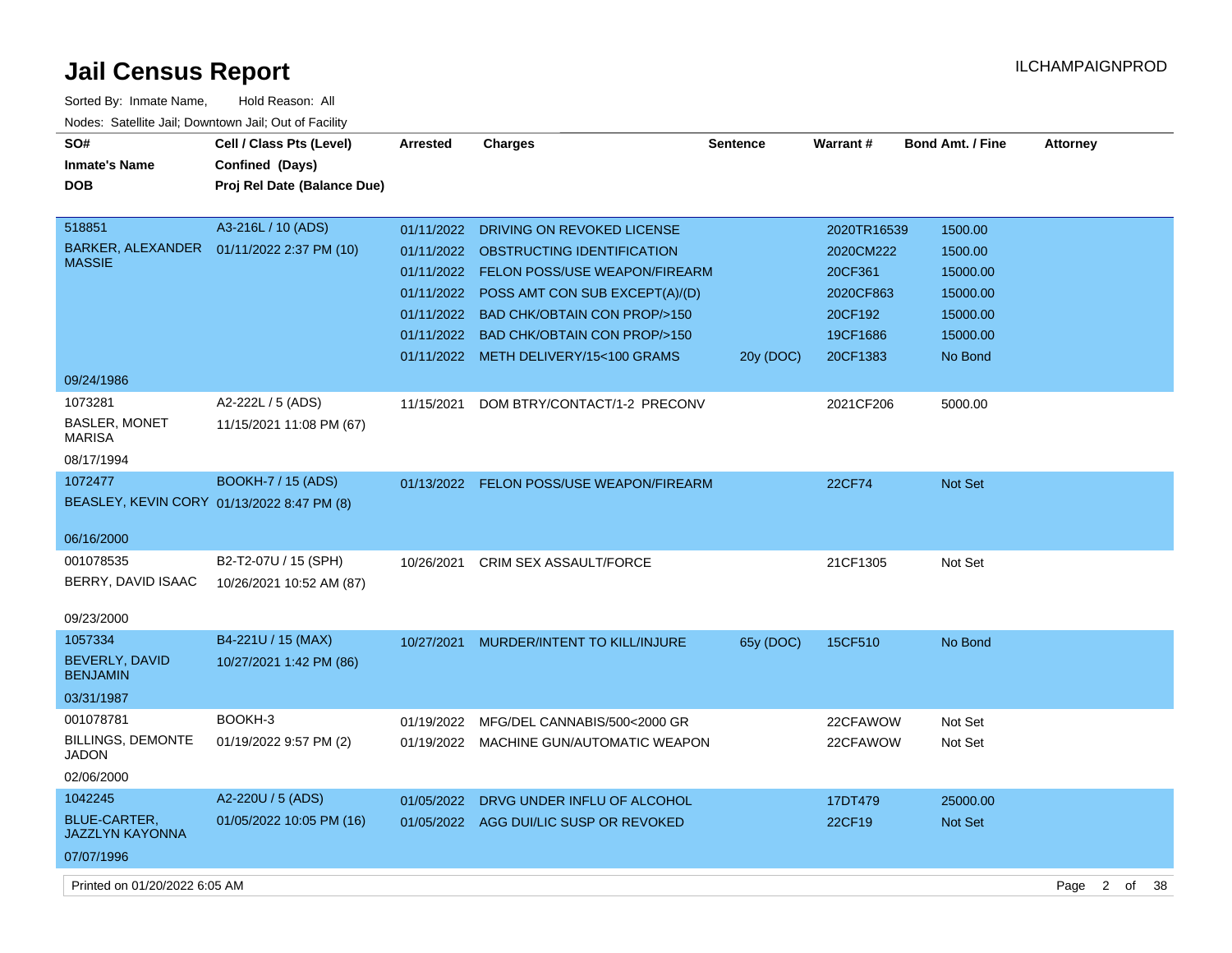| rouco. Calcillo Jali, Downtown Jali, Out of Facility |                                                                            |                 |                                       |                 |                 |                         |                 |
|------------------------------------------------------|----------------------------------------------------------------------------|-----------------|---------------------------------------|-----------------|-----------------|-------------------------|-----------------|
| SO#<br><b>Inmate's Name</b><br><b>DOB</b>            | Cell / Class Pts (Level)<br>Confined (Days)<br>Proj Rel Date (Balance Due) | <b>Arrested</b> | <b>Charges</b>                        | <b>Sentence</b> | <b>Warrant#</b> | <b>Bond Amt. / Fine</b> | <b>Attorney</b> |
|                                                      |                                                                            |                 |                                       |                 |                 |                         |                 |
| 47897                                                | BOOKH-3                                                                    |                 | 01/19/2022 VIOLATE ORDER PROTECTION   |                 | 22CFAWOW        | Not Set                 |                 |
| BRANAMAN,                                            | 01/19/2022 9:21 PM (2)                                                     | 01/19/2022      | DRIVING DURING REVOCATION             |                 | 22TRAWOW        | Not Set                 |                 |
| <b>CLIFFORD EARL</b>                                 |                                                                            |                 | 01/19/2022 METH DELIVERY<5 GRAMS      |                 | 22CFAWOW        | <b>Not Set</b>          |                 |
| 03/09/1975                                           |                                                                            |                 |                                       |                 |                 |                         |                 |
| 51247                                                | B1-202U / 10 (MED)                                                         | 04/15/2021      | FELON POSS/USE WEAPON/FIREARM         |                 | 21CF411         | Not Set                 |                 |
| BROWN, DANTE<br><b>MAURICE</b>                       | 04/15/2021 6:24 PM (281)                                                   |                 |                                       |                 |                 |                         |                 |
| 04/19/1979                                           |                                                                            |                 |                                       |                 |                 |                         |                 |
| 29957                                                | B4-222L / 15 (MAX)                                                         | 11/13/2021      | FELON POSS/USE WEAPON/FIREARM         |                 | 21CF1390        | Not Set                 |                 |
| <b>BROWN, RODNEY</b><br>LOUIS                        | 11/13/2021 8:57 PM (69)                                                    | 11/13/2021      | AGG CRIM SX AB/>5 YR OLDER VIC        |                 | 2019CF0718      | 250000.00               |                 |
| 01/07/1968                                           |                                                                            |                 |                                       |                 |                 |                         |                 |
| 001077945                                            | A1-224U / 10 (MED)                                                         | 11/13/2021      | AGG ASLT PEACE OFF/FIRE/ER WRK        |                 | 2021CF637       | 1000.00                 |                 |
| <b>BROWN, SIDREA</b>                                 | 11/13/2021 10:49 AM (69)                                                   | 11/13/2021      | <b>BURGLARY</b>                       |                 | 2021CF543       | 50000.00                |                 |
| RENEIA                                               |                                                                            | 11/17/2021      | <b>BURGLARY</b>                       |                 | 21CF1264        | 1000.00                 |                 |
| 07/23/1992                                           |                                                                            |                 |                                       |                 |                 |                         |                 |
| 001078739                                            | <b>BOOKF-2 / 5 (ADS)</b>                                                   |                 | 01/05/2022 CRIMINAL TRESPASS BUILDING |                 | 2020CM392       | 1000.00                 |                 |
| BRYANT, JUDITH ANN                                   | 01/05/2022 6:36 PM (16)                                                    |                 |                                       |                 |                 |                         |                 |
| 10/22/1957                                           |                                                                            |                 |                                       |                 |                 |                         |                 |
| 995894                                               | A4-106L / 10 (ADS)                                                         | 12/28/2021      | FELON POSSESS WEAPON/2ND+             | 5y(DOC)         | 2020CF709       | No Bond                 |                 |
|                                                      | BUTLER, JAMES LYNN 12/28/2021 11:05 AM (24)                                |                 |                                       |                 |                 |                         |                 |
|                                                      |                                                                            |                 |                                       |                 |                 |                         |                 |
| 12/04/1991                                           |                                                                            |                 |                                       |                 |                 |                         |                 |
| 56936                                                | A3-215L / 15 (SPH)                                                         | 11/01/2021      | PUBLIC INDECENCY/EXPOSURE/3+          | 3y/0m/0d (DO    |                 | Not Set                 |                 |
| CALDWELL, STEVEN<br><b>ANDRE</b>                     | 11/01/2021 1:09 PM (81)                                                    |                 |                                       |                 |                 |                         |                 |
| 04/19/1982                                           |                                                                            |                 |                                       |                 |                 |                         |                 |
| 001077954                                            | B3-W1-04L / 10 (MED)                                                       | 12/21/2021      | <b>RESIDENTIAL BURGLARY</b>           |                 | 21CF1570        | Not Set                 |                 |
|                                                      | CALKINS, STEVEN RAY 12/21/2021 6:35 AM (31)                                |                 |                                       |                 |                 |                         |                 |
| 01/01/1992                                           |                                                                            |                 |                                       |                 |                 |                         |                 |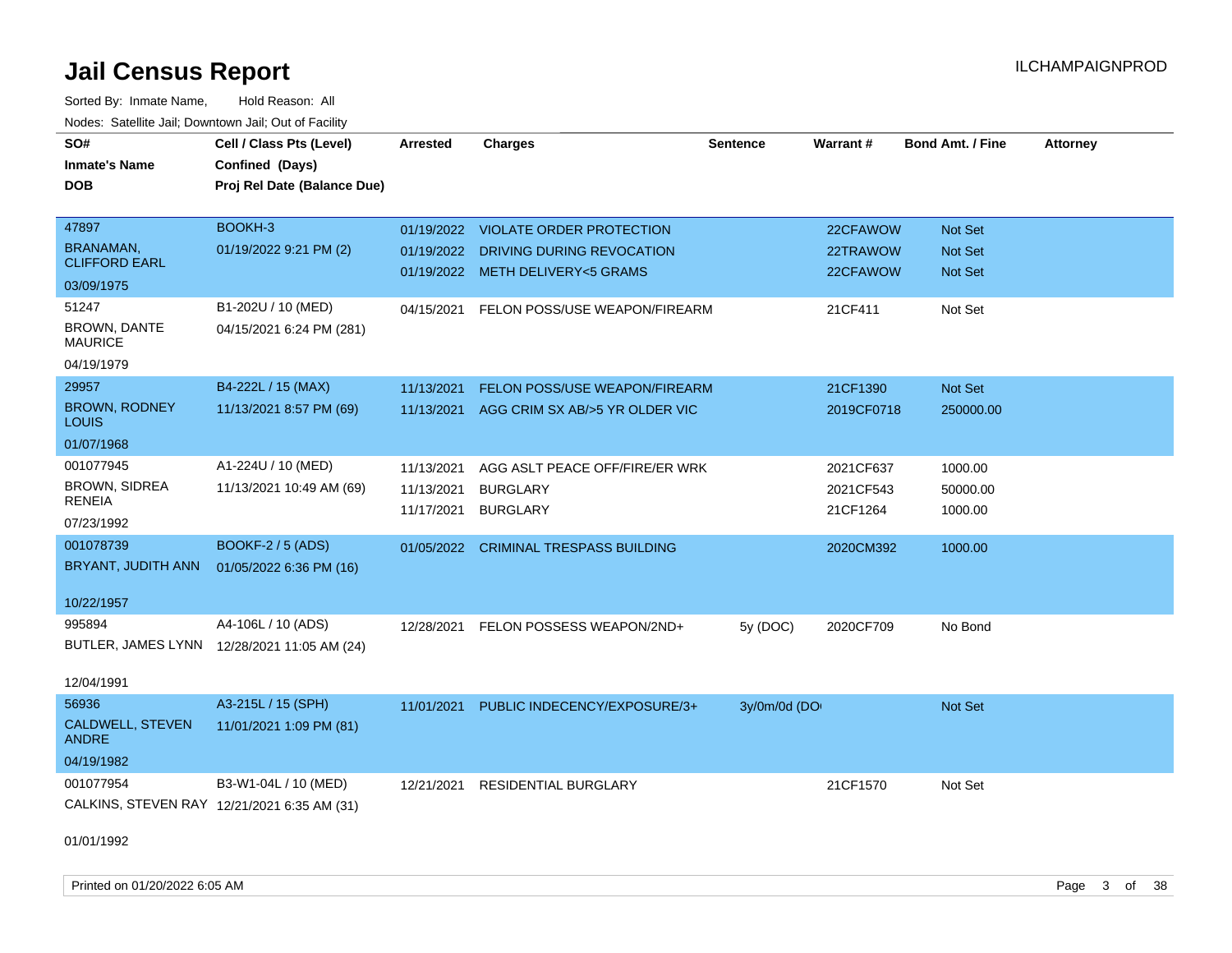| SO#                                       | Cell / Class Pts (Level)                  | <b>Arrested</b> | <b>Charges</b>                          | <b>Sentence</b> | Warrant#   | <b>Bond Amt. / Fine</b> | <b>Attorney</b> |
|-------------------------------------------|-------------------------------------------|-----------------|-----------------------------------------|-----------------|------------|-------------------------|-----------------|
| <b>Inmate's Name</b>                      | Confined (Days)                           |                 |                                         |                 |            |                         |                 |
| <b>DOB</b>                                | Proj Rel Date (Balance Due)               |                 |                                         |                 |            |                         |                 |
|                                           |                                           |                 |                                         |                 |            |                         |                 |
| 39474                                     | B1-101U / 10 (ADS)                        | 07/06/2021      | MFG/DEL 15<100 GR HEROIN/ANLG           |                 | 21CF792    | <b>Not Set</b>          |                 |
| <b>CAMPBELL, AARON</b><br><b>JACOB</b>    | 07/06/2021 11:56 PM (199)                 |                 |                                         |                 |            |                         |                 |
| 07/18/1974                                |                                           |                 |                                         |                 |            |                         |                 |
| 1003950                                   | A4-206L / 5 (ADS)                         | 01/11/2022      | DRIVING ON REVOKED LICENSE              |                 | 21TR6769   | Not Set                 |                 |
| CANTU, NESTOR<br><b>ANTHONY</b>           | 01/11/2022 5:12 PM (10)                   |                 |                                         |                 |            |                         |                 |
| 03/01/1983                                | 1/20/2022 (0.00)                          |                 |                                         |                 |            |                         |                 |
| 48473                                     | <b>BOOKH-4 / 10 (ADS)</b>                 |                 | 01/14/2022 VIOLATE OP/OTHER PRIOR       |                 | 22CF70     | Not Set                 |                 |
| LAMONT, Third                             | CARRINGTON, ALBERT 01/14/2022 6:08 PM (7) |                 |                                         |                 |            |                         |                 |
| 10/03/1966                                |                                           |                 |                                         |                 |            |                         |                 |
| 1060436                                   | A4-204L / 5 (ADS)                         | 01/06/2022      | AGGRAVATED UNLAWFUL RESTRAINT           |                 | 22CF29     | Not Set                 |                 |
| CARTER, DERESHEO<br><b>DEWAYNE</b>        | 01/06/2022 8:43 PM (15)                   |                 | 01/06/2022 FELON ESCAPE/PEACE OFFICER   |                 | 22CF28     | Not Set                 |                 |
| 09/10/1991                                |                                           |                 |                                         |                 |            |                         |                 |
| 001078729                                 | A4-105L / 15 (ADS)                        |                 | 01/02/2022 MURDER/INTENT TO KILL/INJURE |                 | 20CF396    | 1000000.00              |                 |
| <b>CARTER, TROY</b><br><b>DEMON</b>       | 01/02/2022 10:29 AM (19)                  |                 |                                         |                 |            |                         |                 |
| 01/02/2004                                |                                           |                 |                                         |                 |            |                         |                 |
| 1029088                                   | B1-201U / 10 (MED)                        | 12/21/2021      | FELON POSS/USE FIREARM PRIOR            |                 | 21CF1338   | 250000.00               |                 |
| CHAPPLE, MALIK<br><b>BIANCO</b>           | 12/22/2021 10:02 AM (30)                  |                 |                                         |                 |            |                         |                 |
| 10/25/1994                                |                                           |                 |                                         |                 |            |                         |                 |
| 001077485                                 | A1-227L / 15 (MAX)                        | 12/21/2021      | MURDER/INTENT TO KILL/INJURE            |                 | 2021CF1282 | 1000000.00              |                 |
| <b>COLBERT, ARIEANA</b><br><b>FELICIA</b> | 12/21/2021 2:08 PM (31)                   |                 |                                         |                 |            |                         |                 |
| 12/13/2000                                |                                           |                 |                                         |                 |            |                         |                 |
| 1048488                                   | A4-105U / 10 (ADS)                        | 12/30/2021      | ARMED VIOLENCE/CATEGORY I               |                 | 2022CF4    | Not Set                 |                 |
| COLSON, WAYNE<br>ARTHUR, Third            | 12/30/2021 8:27 AM (22)                   |                 |                                         |                 |            |                         |                 |
| 10/14/1995                                |                                           |                 |                                         |                 |            |                         |                 |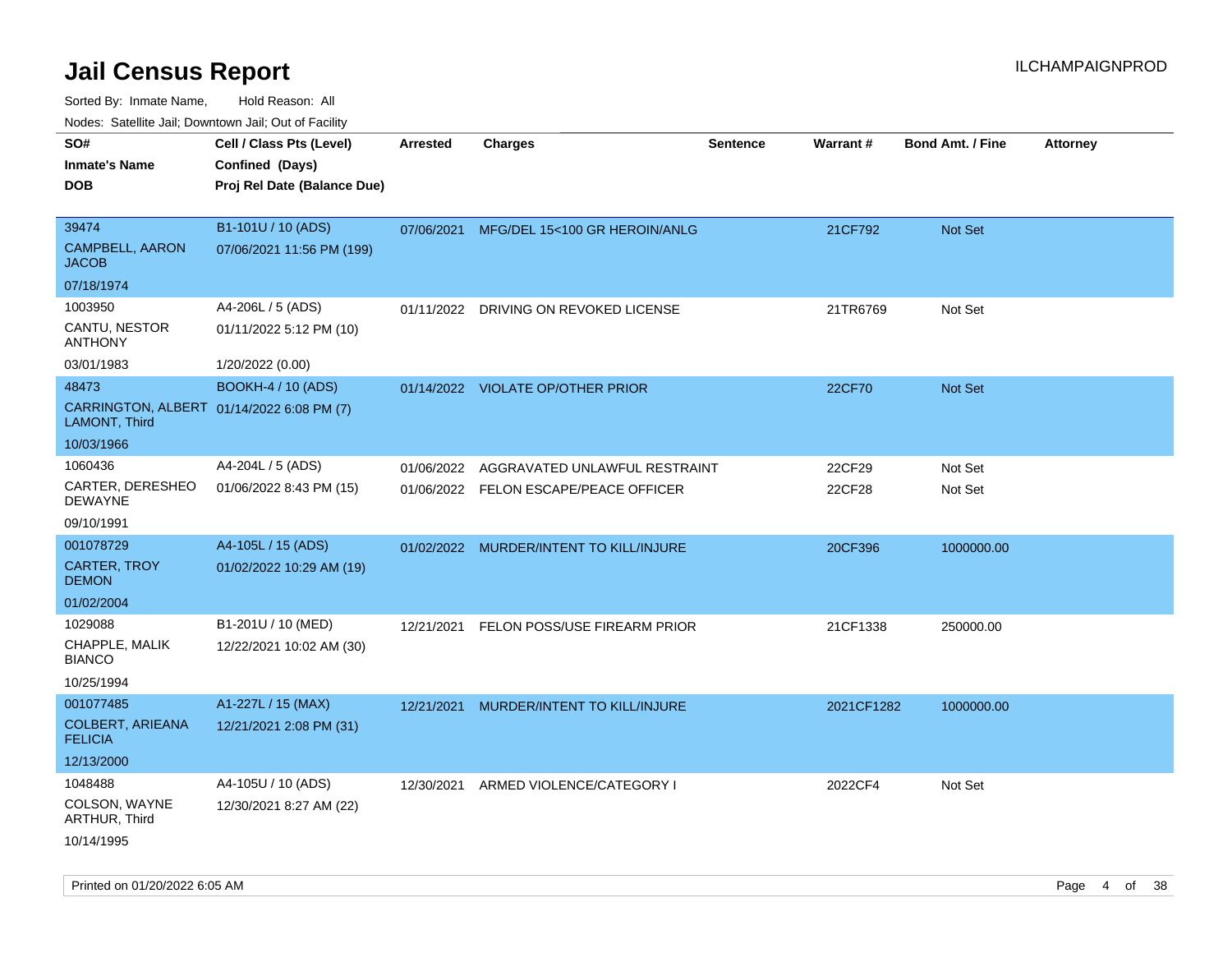| SO#                                    | Cell / Class Pts (Level)                     | <b>Arrested</b>   | <b>Charges</b>                            | <b>Sentence</b> | Warrant#             | <b>Bond Amt. / Fine</b> | <b>Attorney</b> |
|----------------------------------------|----------------------------------------------|-------------------|-------------------------------------------|-----------------|----------------------|-------------------------|-----------------|
| <b>Inmate's Name</b>                   | Confined (Days)                              |                   |                                           |                 |                      |                         |                 |
| <b>DOB</b>                             | Proj Rel Date (Balance Due)                  |                   |                                           |                 |                      |                         |                 |
|                                        |                                              |                   |                                           |                 |                      |                         |                 |
| 34805                                  | A3-214L / 15 (MAX)                           | 10/01/2021        | <b>DOMESTIC BATTERY</b>                   |                 | 21CF1183             | Not Set                 |                 |
|                                        | CONERLY, KIN JOSEPH 10/01/2021 1:53 AM (112) | 10/01/2021        | <b>ARMED HABITUAL CRIMINAL</b>            |                 | 21CF1184             | Not Set                 |                 |
|                                        |                                              | 10/06/2021        | POSS STOLEN VEHICLE > \$25,000            |                 | 19CF1786             | Not Set                 |                 |
| 11/16/1971                             |                                              |                   |                                           |                 |                      |                         |                 |
| 958936                                 | BOOKF-2 / 10 (ADS)                           |                   | 01/11/2022 FELON FAIL/RETURN FRM FURLOUGH |                 | 21CF1351             | 150000.00               |                 |
| COWAN, CAPRICE<br><b>CASHAY</b>        | 01/11/2022 7:04 PM (10)                      |                   | 01/12/2022 AGG BATTERY/USE DEADLY WEAPON  |                 | 2y/6m (DOC) 18CF1571 | No Bond                 |                 |
| 07/19/1988                             |                                              |                   |                                           |                 |                      |                         |                 |
| 1074319                                | B2-T1-04L / 15 (SPH)                         | 10/12/2021        | AGGRAVATED CRUELTY TO ANIMALS             |                 | 21CF1238             | Not Set                 |                 |
| <b>CRAIG, DAVUCCI</b><br><b>DAVION</b> | 10/12/2021 11:36 AM (101)                    | 10/14/2021 MURDER |                                           |                 | 21CF1239             | Not Set                 |                 |
| 08/02/2001                             |                                              |                   |                                           |                 |                      |                         |                 |
| 001077549                              | B2-T3-10L / 10 (SPH)                         | 12/22/2020        | PRED CRIM SEX ASLT/VICTIM <13             |                 | 2020CF1469           | Not Set                 |                 |
| CRISTOBAL-MATEO,<br><b>CRISTOBAL</b>   | 12/22/2020 1:17 PM (395)                     |                   |                                           |                 |                      |                         |                 |
| 12/02/1988                             |                                              |                   |                                           |                 |                      |                         |                 |
| 1076848                                | BOOKH-8                                      |                   | 01/18/2022 AGG BATTERY/PUBLIC PLACE       |                 | 20CF1491             | No Bond                 |                 |
| <b>CROSS, STEED</b><br><b>GATHON</b>   | 01/18/2022 4:02 PM (3)                       |                   |                                           |                 |                      |                         |                 |
| 10/11/1974                             |                                              |                   |                                           |                 |                      |                         |                 |
| 988538                                 | B1-106L / 10 (MED)                           | 12/21/2021        | AGGRAVATED DOMESTIC BATTERY               |                 | 21CF1564             | Not Set                 |                 |
| DAVIDSON, HARLEY<br><b>KYLE SCOTT</b>  | 12/21/2021 5:45 AM (31)                      |                   |                                           |                 |                      |                         |                 |
| 08/05/1990                             |                                              |                   |                                           |                 |                      |                         |                 |
| 1023587                                | B1-203U / 15 (MAX)                           | 09/24/2021        | MFG/DEL CANNABIS/2.5-10 GRAMS             |                 | 21CF1155             | Not Set                 |                 |
| DAVIS, MARTIN<br><b>DENNIS</b>         | 09/24/2021 9:38 PM (119)                     |                   | 09/24/2021 ARMED HABITUAL CRIMINAL        |                 | 2021-CF681           | 500000.00               |                 |
| 12/02/1994                             |                                              |                   |                                           |                 |                      |                         |                 |
| 001078538                              | B1-205L / 10 (MED)                           | 10/26/2021        | <b>CRIM SEX ASSAULT/FORCE</b>             |                 | 21CF1301             | Not Set                 |                 |
| DAWKINS, LEN                           | 10/26/2021 8:18 PM (87)                      |                   |                                           |                 |                      |                         |                 |
| 03/23/1987                             |                                              |                   |                                           |                 |                      |                         |                 |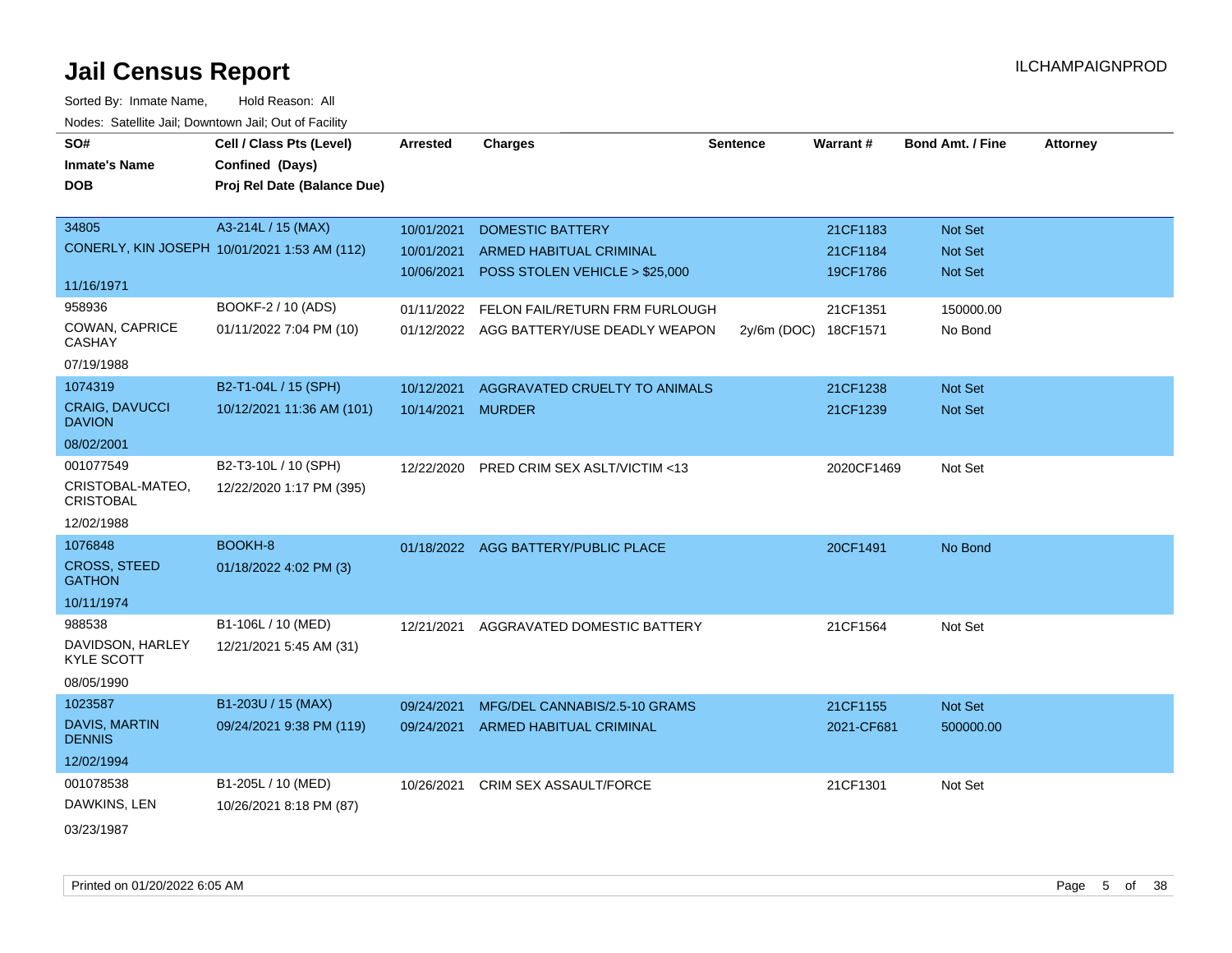| rougs. Calcinic Jan, Downtown Jan, Out of Facility |                             |                 |                                           |                 |            |                         |                 |
|----------------------------------------------------|-----------------------------|-----------------|-------------------------------------------|-----------------|------------|-------------------------|-----------------|
| SO#                                                | Cell / Class Pts (Level)    | <b>Arrested</b> | <b>Charges</b>                            | <b>Sentence</b> | Warrant#   | <b>Bond Amt. / Fine</b> | <b>Attorney</b> |
| <b>Inmate's Name</b>                               | Confined (Days)             |                 |                                           |                 |            |                         |                 |
| <b>DOB</b>                                         | Proj Rel Date (Balance Due) |                 |                                           |                 |            |                         |                 |
|                                                    |                             |                 |                                           |                 |            |                         |                 |
| 56972                                              | B3-W3-10L / 10 (MED)        | 08/30/2021      | POSS STOLEN VEHICLE > \$25,000            |                 | 21CF1044   | Not Set                 |                 |
| DAY, DANIEL JOSEPH                                 | 08/30/2021 3:07 PM (144)    | 09/04/2021      | <b>BURGLARY</b>                           |                 | 21CF1054   | Not Set                 |                 |
| 10/16/1982                                         |                             |                 |                                           |                 |            |                         |                 |
| 49972                                              | A4-104U / 10 (ADS)          |                 | 01/03/2022 FELON POSS/USE WEAPON/FIREARM  | 2y (DOC)        | 20CF1476   | No Bond                 |                 |
| DICKERSON,<br><b>RAYMOND COLLIER</b>               | 01/03/2022 11:10 AM (18)    |                 |                                           |                 |            |                         |                 |
| 08/16/1978                                         |                             |                 |                                           |                 |            |                         |                 |
| 25659                                              | B4-125L / 15 (MAX)          | 06/15/2021      | <b>RESIDENTIAL BURGLARY</b>               |                 | 2020CF1218 | 50000.00                |                 |
| DORRIS, LORENZO                                    | 06/15/2021 6:17 AM (220)    | 06/15/2021      | <b>BURGLARY</b>                           |                 | 21CF689    | Not Set                 |                 |
| 07/19/1966                                         |                             |                 |                                           |                 |            |                         |                 |
| 1024895                                            | B3-W4-14L / 10 (MED)        | 12/15/2021      | MFG/DEL 100<400 GR COCA/ANLG              |                 | 21CF1535   | Not Set                 |                 |
| EDWARDS, GEORGE<br><b>CORTEZ</b>                   | 12/15/2021 12:26 PM (37)    |                 | 12/15/2021 AGGRAVATED BATTERY             |                 | 21CF1536   | Not Set                 |                 |
| 06/19/1994                                         |                             |                 |                                           |                 |            |                         |                 |
| 1074720                                            | BOOKF-3                     |                 | 01/19/2022 PRED CRIM SEX ASLT/VICTIM <13  |                 | 2021CF1414 | 500000.00               |                 |
| ELVIR-REYES, JORGE<br><b>LEONARDO</b>              | 01/19/2022 1:43 PM (2)      |                 |                                           |                 |            |                         |                 |
| 06/03/1988                                         |                             |                 |                                           |                 |            |                         |                 |
| 1069992                                            | BOOKH-7 / 10 (ADS)          |                 | 01/14/2022 VIO BAIL BOND/CLASS 4 OFFENSE  |                 | 22CM19     | Not Set                 |                 |
| <b>EMBEYA, CRISTAVI</b><br><b>TSHOMBA</b>          | 01/14/2022 5:19 PM (7)      |                 |                                           |                 |            |                         |                 |
| 03/19/1999                                         |                             |                 |                                           |                 |            |                         |                 |
| 987328                                             | A2-122L / 10 (MED)          |                 | 12/11/2021 AGG ASLT PEACE OFF/FIRE/ER WRK |                 | 21CF1515   | Not Set                 |                 |
| ERVIN, DEIDRA ANN<br><b>RUTH</b>                   | 12/11/2021 8:48 PM (41)     |                 |                                           |                 |            |                         |                 |
| 04/15/1991                                         |                             |                 |                                           |                 |            |                         |                 |
| 45194                                              | B3-W7-28L / 10 (MED)        | 10/20/2021      | DOMESTIC BATTERY/OTHER PRIOR              |                 | 21CF1265   | Not Set                 |                 |
| FALLS, ANDREW                                      | 10/20/2021 12:59 AM (93)    |                 |                                           |                 |            |                         |                 |
| 08/15/1976                                         |                             |                 |                                           |                 |            |                         |                 |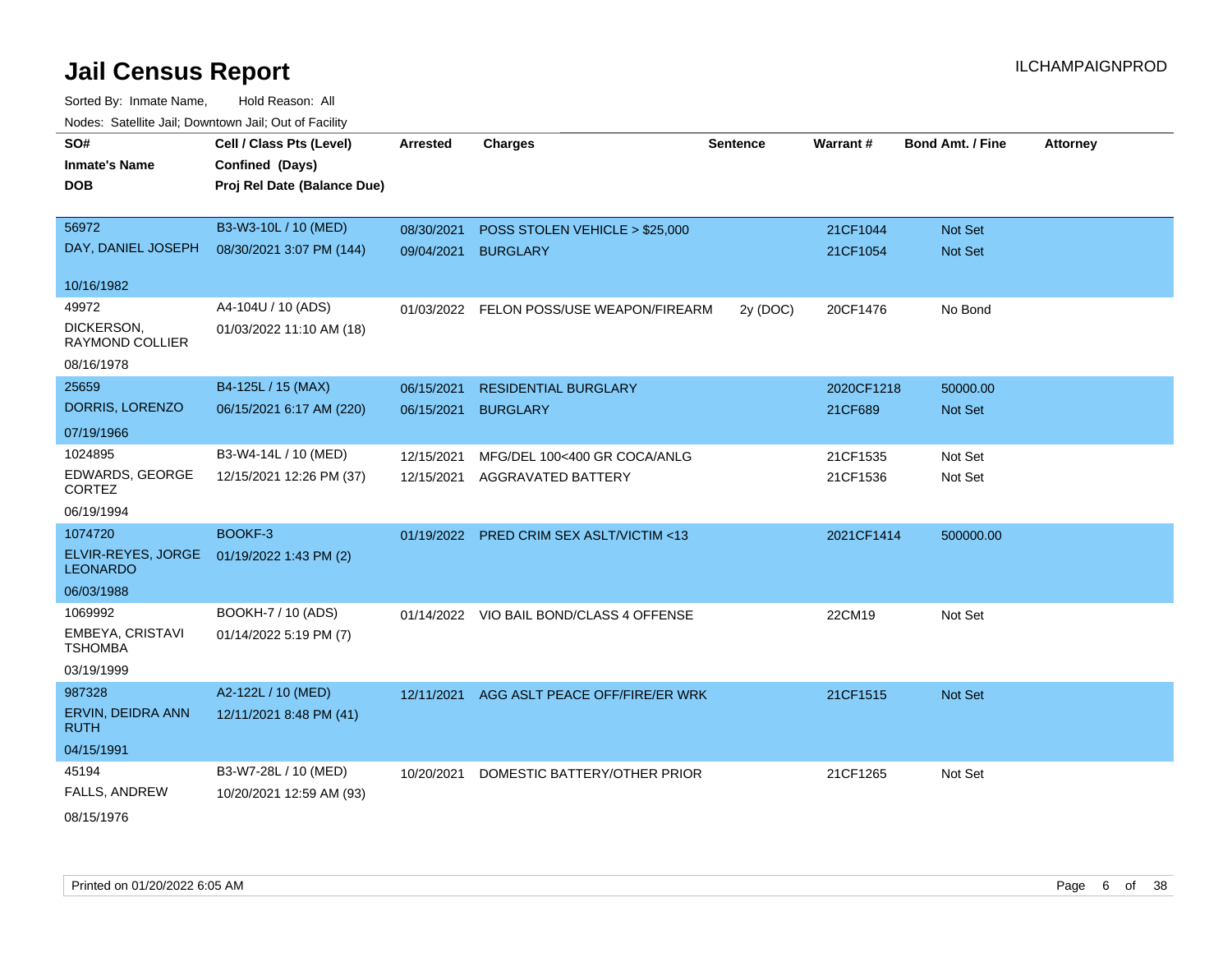Sorted By: Inmate Name, Hold Reason: All Nodes: Satellite Jail; Downtown Jail; Out of Facility

|                                     | ivuutos. Saltiilit Jall, Duwilluwii Jall, Oul of Facility |                   |                                         |                 |             |                         |                 |  |  |
|-------------------------------------|-----------------------------------------------------------|-------------------|-----------------------------------------|-----------------|-------------|-------------------------|-----------------|--|--|
| SO#                                 | Cell / Class Pts (Level)                                  | Arrested          | <b>Charges</b>                          | <b>Sentence</b> | Warrant#    | <b>Bond Amt. / Fine</b> | <b>Attorney</b> |  |  |
| <b>Inmate's Name</b>                | Confined (Days)                                           |                   |                                         |                 |             |                         |                 |  |  |
| <b>DOB</b>                          | Proj Rel Date (Balance Due)                               |                   |                                         |                 |             |                         |                 |  |  |
|                                     |                                                           |                   |                                         |                 |             |                         |                 |  |  |
| 001078758                           | A1-226L / 5 (ADS)                                         |                   | 01/11/2022 DIRECT CRIMINAL CONTEMPT     |                 | 2018D84     | <b>Not Set</b>          |                 |  |  |
| FELLER, JUSTINE A                   | 01/11/2022 6:10 PM (10)                                   |                   |                                         |                 |             |                         |                 |  |  |
| 04/13/1987                          | 2/24/2022 (0.00)                                          |                   |                                         |                 |             |                         |                 |  |  |
| 527081                              | B3-W6-24L / 10 (MED)                                      | 09/06/2021        | ARSON/REAL/PERSONAL PROP>\$150          |                 | 2021 CF 797 | 25000.00                |                 |  |  |
| FERGUSON,<br><b>CHRISTOPHER</b>     | 09/06/2021 1:18 PM (137)                                  |                   |                                         |                 |             |                         |                 |  |  |
| 12/21/1981                          |                                                           |                   |                                         |                 |             |                         |                 |  |  |
| 1039744                             | B4-224U / 15 (MAX)                                        | 12/06/2021 MURDER |                                         |                 | 20CF959     | 1000000.00              |                 |  |  |
| FONVILLE, TREVOY<br><b>JERMAINE</b> | 12/06/2021 10:52 AM (46)                                  |                   |                                         |                 |             |                         |                 |  |  |
| 01/13/1996                          |                                                           |                   |                                         |                 |             |                         |                 |  |  |
| 518395                              | B2-T4-16L / 15 (SPH)                                      | 07/07/2020        | CRIMINAL SEXUAL ASSAULT                 |                 | 2020-CF735  | 250000.00               |                 |  |  |
|                                     | FRANDLE, MARK RYAN 07/07/2020 3:42 PM (563)               |                   |                                         |                 |             |                         |                 |  |  |
|                                     |                                                           |                   |                                         |                 |             |                         |                 |  |  |
| 09/10/1985                          |                                                           |                   |                                         |                 |             |                         |                 |  |  |
| 001077934                           | A1-125L / 10 (MED)                                        | 08/22/2021        | AGG DUI/ACCIDENT/DEATH                  |                 | 21CF1024    | Not Set                 |                 |  |  |
| FREED, LOGAN<br><b>SUZANNE</b>      | 08/22/2021 11:45 PM (152)                                 | 08/22/2021        | <b>DOMESTIC BATTERY</b>                 |                 | 21 CM 172   | 10000.00                |                 |  |  |
| 08/18/1996                          |                                                           |                   |                                         |                 |             |                         |                 |  |  |
| 001078290                           | A1-125U / 10 (ADS)                                        | 08/19/2021        | MACHINE GUN/AUTO WEAPON/VEH             |                 | 21CF1012    | Not Set                 |                 |  |  |
| FREEMAN, ANGEL<br><b>JANILA KAY</b> | 08/19/2021 1:26 AM (155)                                  |                   |                                         |                 |             |                         |                 |  |  |
| 12/25/1995                          |                                                           |                   |                                         |                 |             |                         |                 |  |  |
| 001078780                           | BOOKH-3                                                   | 01/19/2022        | AGG UNLAWFUL USE WEAPON/PERSON          |                 | 22CFAWOW    | Not Set                 |                 |  |  |
| FULWILEY, KANYE<br><b>TONY</b>      | 01/19/2022 9:39 PM (2)                                    |                   | 01/19/2022 MACHINE GUN/AUTOMATIC WEAPON |                 | 22CFAWOW    | <b>Not Set</b>          |                 |  |  |
| 09/24/2003                          |                                                           |                   |                                         |                 |             |                         |                 |  |  |
| 1063104                             | A3-212L / 5 (ADS)                                         |                   | 01/10/2022 VIOLATE ORDER PROTECTION     |                 | 21CF1258    | 25000.00                |                 |  |  |
| FUSON, KEITH<br>EDWARD              | 01/10/2022 9:14 PM (11)                                   |                   | 01/10/2022 VIOLATE ORDER PROTECTION     |                 | 21CF1259    | 25000.00                |                 |  |  |
| 05/07/1987                          |                                                           |                   |                                         |                 |             |                         |                 |  |  |

Printed on 01/20/2022 6:05 AM Page 7 of 38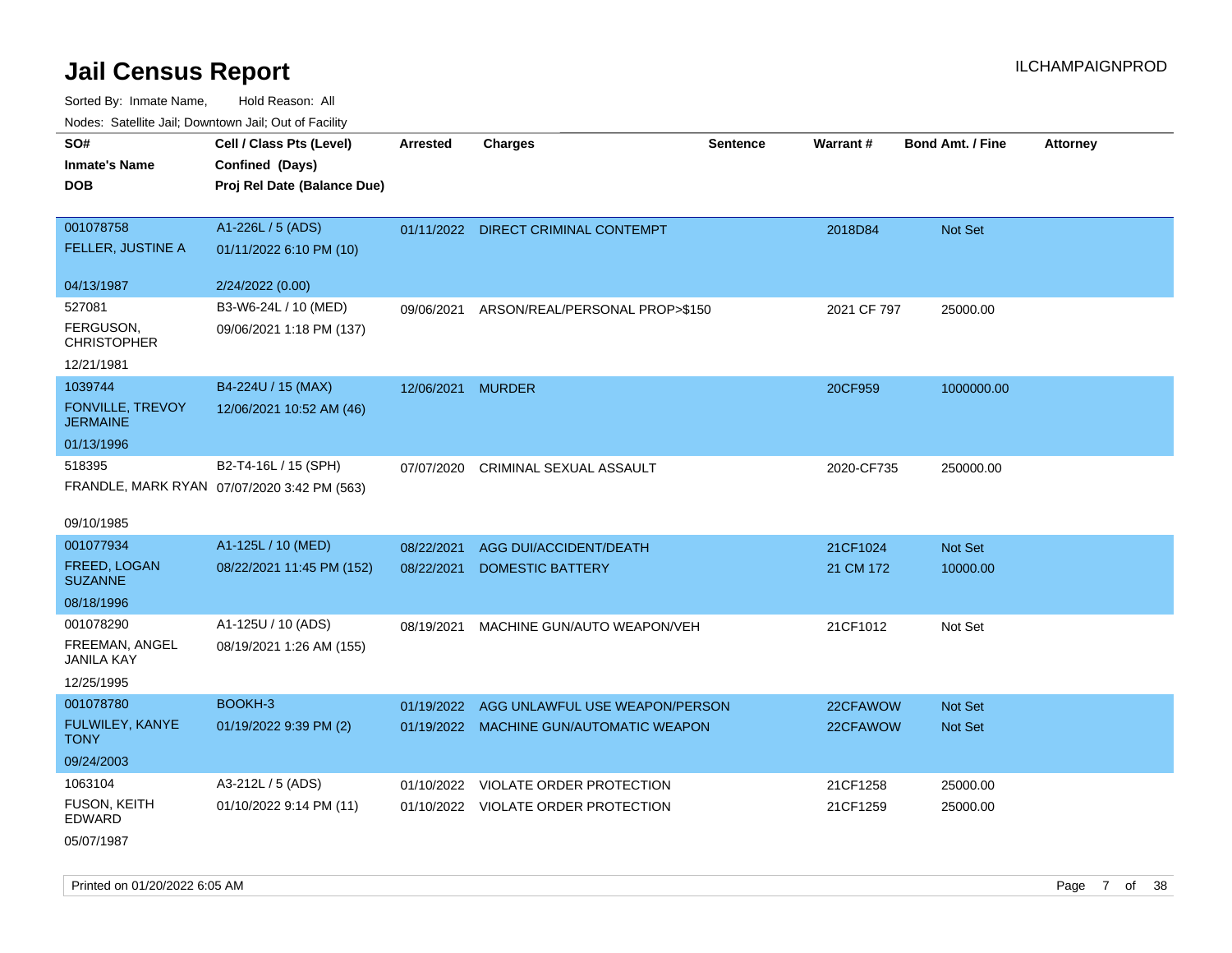Sorted By: Inmate Name, Hold Reason: All Nodes: Satellite Jail; Downtown Jail; Out of Facility

| SO#                                | Cell / Class Pts (Level)    | <b>Arrested</b> | <b>Charges</b>                           | <b>Sentence</b> | Warrant#     | <b>Bond Amt. / Fine</b> | <b>Attorney</b> |
|------------------------------------|-----------------------------|-----------------|------------------------------------------|-----------------|--------------|-------------------------|-----------------|
| <b>Inmate's Name</b>               | Confined (Days)             |                 |                                          |                 |              |                         |                 |
| <b>DOB</b>                         | Proj Rel Date (Balance Due) |                 |                                          |                 |              |                         |                 |
| 001078154                          | A3-217U / 10 (ADS)          | 01/09/2022      | DRVG UNDER INFLU OF ALCOHOL              |                 | 2021 DT 182  | 5000.00                 |                 |
| <b>GENTRY, DAMON</b>               | 01/09/2022 4:41 PM (12)     |                 | 01/09/2022 AGG DOMESTIC BATTERY/STRANGLE |                 | 2021 CF 1396 | 50000.00                |                 |
| <b>LIONEL</b>                      |                             |                 |                                          |                 |              |                         |                 |
| 12/25/1971                         |                             |                 |                                          |                 |              |                         |                 |
| 52551                              | BOOKH-3                     |                 | 01/19/2022 AGGRAVATED BATTERY            |                 | 2022CFAWOW   | Not Set                 |                 |
| GONZALEZ, JESUS<br><b>RIOS</b>     | 01/19/2022 3:40 PM (2)      |                 |                                          |                 |              |                         |                 |
| 06/06/1956                         |                             |                 |                                          |                 |              |                         |                 |
| 001078633                          | B2-T4-13U / 25 (SPH)        | 12/01/2021      | PRED CRIM SEX ASLT/VICTIM <13            |                 | 21CF1416     | 250000.00               |                 |
| GONZALEZ-GUILLEN,<br><b>EDWARD</b> | 12/01/2021 12:08 PM (51)    |                 |                                          |                 |              |                         |                 |
| 08/25/2002                         |                             |                 |                                          |                 |              |                         |                 |
| 001078607                          | B4-221L / 15 (MAX)          | 11/22/2021      | FELON POSS/USE FIREARM/PAROLE            |                 | 21CF1437     | Not Set                 |                 |
| GRAY, WILLIAM<br>DA'VON            | 11/22/2021 2:57 PM (60)     | 11/22/2021      | ATTEMPT (FIRST DEGREE MURDER)            |                 | 21CF1435     | Not Set                 |                 |
| 04/18/1984                         |                             |                 |                                          |                 |              |                         |                 |
| 56342                              | B1-206L / 10 (MED)          | 10/21/2021      | THEFT CONTROL INTENT <\$500              |                 | 17CF1451     | 10000.00                |                 |
| <b>GRIFFIN, NATHAN</b>             | 10/21/2021 4:20 PM (92)     | 10/21/2021      | DRIVING ON REVOKED LICENSE               |                 | 20TR1979     | 3000.00                 |                 |
| <b>EUGENE</b>                      |                             | 10/21/2021      | <b>ARMED HABITUAL CRIMINAL</b>           |                 | 21CF1279     | <b>Not Set</b>          |                 |
| 02/24/1969                         |                             |                 |                                          |                 |              |                         |                 |
| 1049103                            | A4-104L / 5 (ADS)           | 12/27/2021      | DOMESTIC BATTERY                         |                 | 2021CM595    | Not Set                 |                 |
| HAGGARD, RYAN<br>PHILIP            | 12/27/2021 9:15 PM (25)     |                 |                                          |                 |              |                         |                 |
| 06/01/1983                         |                             |                 |                                          |                 |              |                         |                 |
| 987254                             | <b>BOOKH-8 / 10 (ADS)</b>   |                 | 01/12/2022 DOMESTIC BATTERY/OTHER PRIOR  | 6y (DOC)        | 20CF356      | No Bond                 |                 |
| HAYES, CARL DONJO                  | 01/12/2022 5:20 PM (9)      |                 |                                          |                 |              |                         |                 |
| 03/02/1963                         |                             |                 |                                          |                 |              |                         |                 |
| 001078488                          | B2-T3-12L / 15 (SPH)        | 10/14/2021      | PRED CRIM SEX ASLT/VICTIM <13            |                 | 21CF1232     | 500000.00               |                 |
| HERNANDEZ-LOPEZ,<br><b>ERNESTO</b> | 10/14/2021 3:15 PM (99)     | 10/14/2021      | <b>FUGITIVE FROM JUSTICE</b>             |                 | 21CF1246     | Not Set                 |                 |
| 11/28/1975                         |                             |                 |                                          |                 |              |                         |                 |

Printed on 01/20/2022 6:05 AM **Page 8** of 38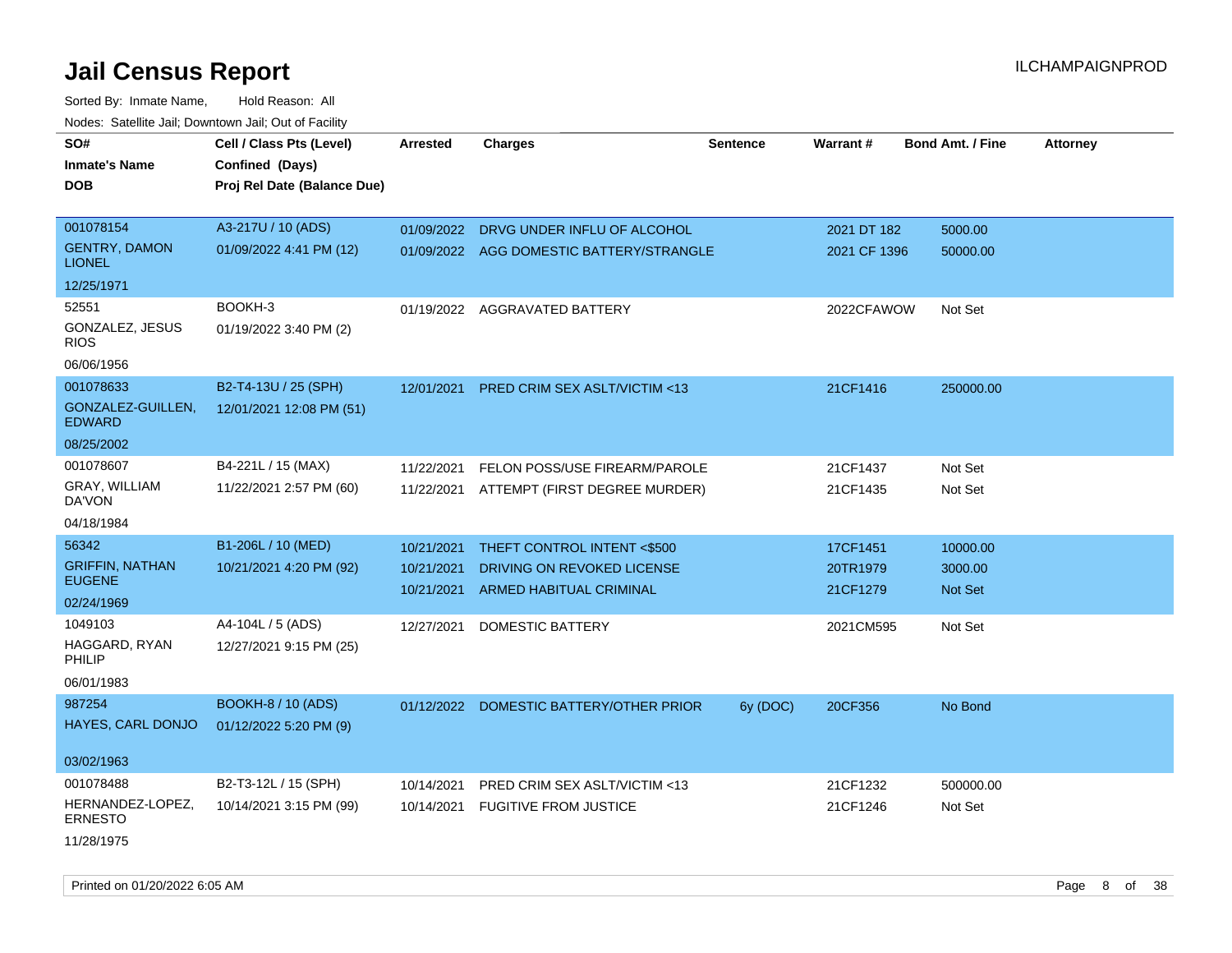| SO#<br><b>Inmate's Name</b>       | Cell / Class Pts (Level)<br>Confined (Days) | <b>Arrested</b> | <b>Charges</b>                            | <b>Sentence</b> | Warrant#   | <b>Bond Amt. / Fine</b> | <b>Attorney</b> |
|-----------------------------------|---------------------------------------------|-----------------|-------------------------------------------|-----------------|------------|-------------------------|-----------------|
| <b>DOB</b>                        | Proj Rel Date (Balance Due)                 |                 |                                           |                 |            |                         |                 |
|                                   |                                             |                 |                                           |                 |            |                         |                 |
| 975293                            | B2-T4-14L / 10 (SPH)                        | 07/21/2021      | <b>STALKING</b>                           |                 | 2021CF863  | <b>Not Set</b>          |                 |
| HILL, JACOB MILES                 | 07/21/2021 8:43 PM (184)                    | 07/21/2021      | VIO ORDER/PRIOR VIO OF ORDER              |                 | 21CF914    | No Bond                 |                 |
|                                   |                                             | 07/25/2021      | PAROLE REVOCATION                         |                 | CH2104646  | <b>Not Set</b>          |                 |
| 02/06/1988                        |                                             | 08/18/2021      | <b>HARASS WITNESS/FAMILY MBR/REP</b>      |                 | 21CF992    | <b>Not Set</b>          |                 |
|                                   |                                             |                 | 09/09/2021 AGG STALKING/BODILY HARM       |                 | 21CF1073   | <b>Not Set</b>          |                 |
| 48471                             | B1-207L / 15 (MAX)                          | 08/08/2021      | AGG BATTERY/DISCHARGE FIREARM             |                 | 21CF946    | Not Set                 |                 |
| HILL, RAMESH                      | 08/08/2021 4:45 AM (166)                    |                 |                                           |                 |            |                         |                 |
| <b>JERMAINE</b>                   |                                             |                 |                                           |                 |            |                         |                 |
| 12/11/1978                        |                                             |                 |                                           |                 |            |                         |                 |
| 1043704                           | B4-223L / 15 (MAX)                          | 07/13/2021      | ARMED ROBBERY/ARMED W/FIREARM             | 12y (DOC)       | 21CF815    | <b>Not Set</b>          |                 |
| <b>HOUSTON, STEVEN</b>            | 07/13/2021 5:56 AM (192)                    |                 |                                           |                 |            |                         |                 |
| <b>CORDELL</b>                    |                                             |                 |                                           |                 |            |                         |                 |
| 01/24/1989                        |                                             |                 |                                           |                 |            |                         |                 |
| 1046135                           | BOOKF-2                                     | 01/18/2022      | DRIVING ON SUSPENDED LICENSE              |                 | 19TR1732   | 1000.00                 |                 |
| HOVEY, MARIEL<br><b>JUSTINE</b>   | 01/18/2022 4:48 PM (3)                      |                 | 01/18/2022 POSS AMT CON SUB EXCEPT(A)/(D) |                 | 20CF27     | 10000.00                |                 |
| 09/30/1991                        |                                             |                 |                                           |                 |            |                         |                 |
| 999198                            | B4-226L / 15 (MAX)                          | 11/30/2021      | FELON POSS/USE FIREARM PRIOR              |                 | 21CF1377   | 500000.00               |                 |
| <b>HOWARD, BRION LIN</b>          | 11/30/2021 10:41 AM (52)                    |                 |                                           |                 |            |                         |                 |
|                                   |                                             |                 |                                           |                 |            |                         |                 |
| 06/10/1992                        |                                             |                 |                                           |                 |            |                         |                 |
| 1061996                           | A1-124L / 5 (MIN)                           | 10/30/2021      | DRVG UNDER INFLUENCE OF DRUG              |                 |            | No Bond                 |                 |
| HUBBARD, REBEKIAH<br><b>DIONA</b> | 10/30/2021 1:37 PM (83)                     | 10/30/2021      | RETAIL THEFT/DISP MERCH/<\$300            |                 | 2018CF1302 | 20000.00                |                 |
|                                   |                                             | 10/31/2021      | USE FORGED CR/DEBIT CARD/<\$300           | 2y (DOC)        |            | No Bond                 |                 |
| 04/08/1998                        | 1/26/2022 (0.00)                            |                 |                                           |                 |            |                         |                 |
| 953555                            | B4-122L / 15 (MAX)                          | 03/10/2021      | <b>CRIM TRESPASS TO RESIDENCE</b>         |                 | 21CF272    | <b>Not Set</b>          |                 |
| HUNT, TAVARIS EARL                | 03/10/2021 4:58 AM (317)                    | 04/14/2021      | AGG FLEEING POLICE/21 MPH OVER            | 3y(DOC)         | 2020CF94   | 10000.00                |                 |
| 12/29/1987                        |                                             |                 |                                           |                 |            |                         |                 |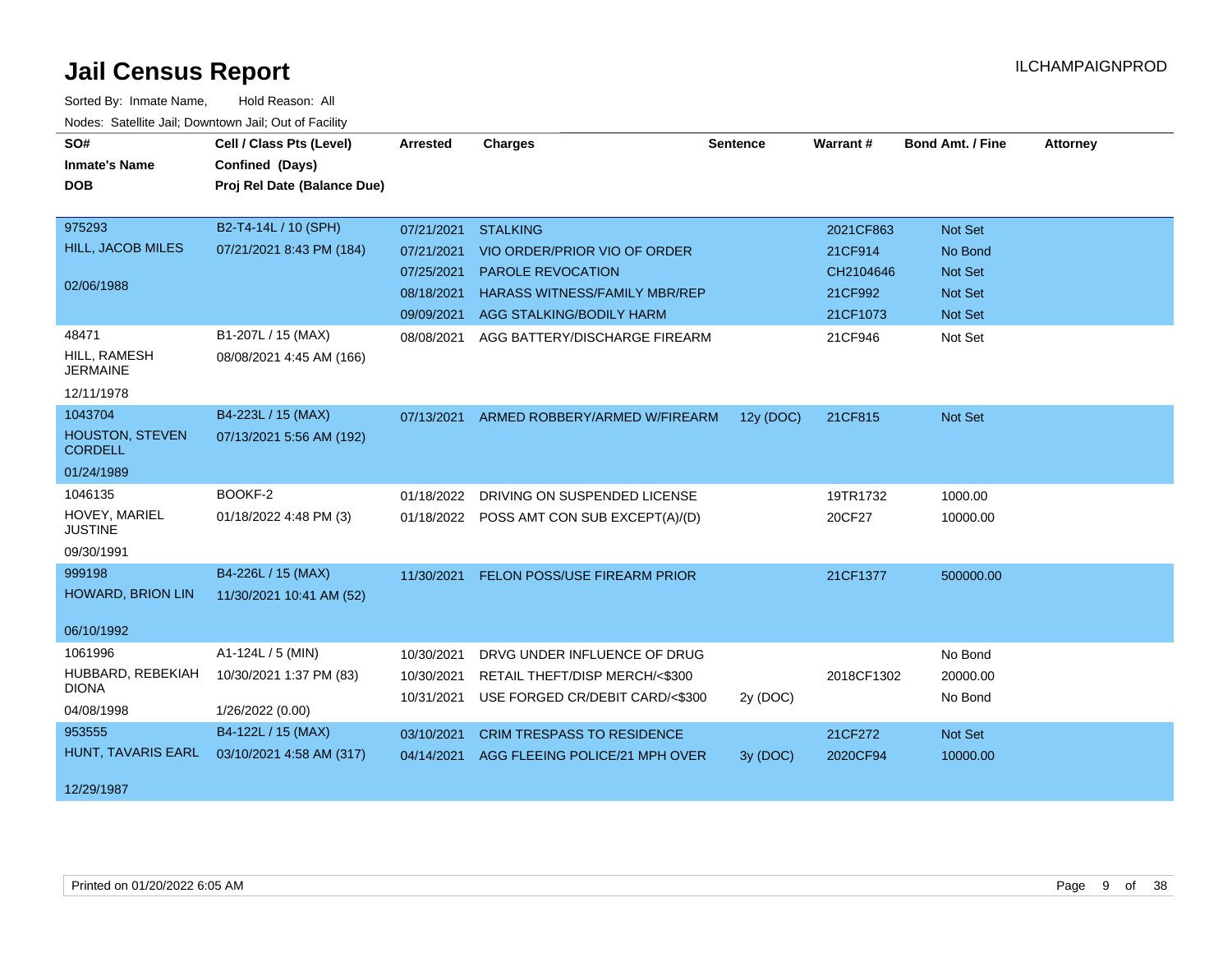Sorted By: Inmate Name, Hold Reason: All Nodes: Satellite Jail; Downtown Jail; Out of Facility

| SO#<br><b>Inmate's Name</b><br><b>DOB</b>   | Cell / Class Pts (Level)<br>Confined (Days)<br>Proj Rel Date (Balance Due) | <b>Arrested</b> | <b>Charges</b>                       | Sentence | <b>Warrant#</b> | <b>Bond Amt. / Fine</b> | <b>Attorney</b> |
|---------------------------------------------|----------------------------------------------------------------------------|-----------------|--------------------------------------|----------|-----------------|-------------------------|-----------------|
| 38993<br>JACKSON, LAMONT<br><b>JEREMIE</b>  | B4-126L / 15 (MAX)<br>02/13/2021 7:45 AM (342)                             | 02/13/2021      | <b>ATTEMPT (FIRST DEGREE MURDER)</b> |          | 21CF181         | Not Set                 |                 |
| 07/31/1973                                  |                                                                            |                 |                                      |          |                 |                         |                 |
| 001078689                                   | B1-201L / 15 (MAX)                                                         | 12/17/2021      | FIREARM/FOID INVALID/NOT ELIG        |          | 21CF1551        | No Bond                 |                 |
| JACKSON, PRENTISS<br><b>MANSION DEWAYNE</b> | 12/18/2021 12:39 AM (34)                                                   | 12/17/2021      | POSS STOLEN VEHICLE > \$25,000       |          | 21JD37          | Not Set                 |                 |
| 09/02/2003                                  | 1/30/2022 (0.00)                                                           |                 |                                      |          |                 |                         |                 |
| 001077487                                   | B3-W8-30L / 10 (MED)                                                       | 12/03/2020      | FELON POSS/USE WEAPON/FIREARM        |          | 20CF1377        | Not Set                 |                 |
| <b>JACKSON, TERRELL</b><br><b>DANDRE</b>    | 12/03/2020 10:18 AM (414)                                                  | 11/09/2021      | AGG DISCHARGE FIREARM/OCC VEH        |          | 21CR0331401     | No Bond                 |                 |
| 08/11/1990                                  |                                                                            |                 |                                      |          |                 |                         |                 |
| 001077864                                   | B1-103L / 15 (MAX)                                                         | 04/18/2021      | FELON POSS/USE WEAPON/FIREARM        |          | 21CF428         | Not Set                 |                 |
| D                                           | JAMERSON, ANTHONY 04/18/2021 7:21 PM (278)                                 |                 |                                      |          |                 |                         |                 |
| 01/26/1990                                  |                                                                            |                 |                                      |          |                 |                         |                 |
| 001078703                                   | A2-121L / 15 (ADS)                                                         | 12/20/2021      | MURDER/INTENT TO KILL/INJURE         |          | 21CF1574        | Not Set                 |                 |
| <b>JOHNS, SHAMIQUH</b><br><b>THERESA</b>    | 12/22/2021 6:41 AM (30)                                                    |                 |                                      |          |                 |                         |                 |
| 04/03/1992                                  |                                                                            |                 |                                      |          |                 |                         |                 |
| 1071536                                     | B4-127L / 15 (MED)                                                         | 06/17/2021      | UNLAWFUL RESTRAINT                   | 2y (DOC) | 21CF702         | Not Set                 |                 |
| JOHNSON, ZACHERY<br><b>EDWARD</b>           | 06/17/2021 2:00 AM (218)                                                   |                 |                                      |          |                 |                         |                 |
| 10/30/1987                                  |                                                                            |                 |                                      |          |                 |                         |                 |
| 1017120                                     | B3-W4-16L / 5 (MIN)                                                        |                 | 10/29/2021 AGG ASLT/USE DDLY WEAPON  |          |                 | No Bond                 |                 |
| JONES, JOSHUA LYNN                          | 10/29/2021 3:15 AM (84)                                                    |                 |                                      |          |                 |                         |                 |
| 05/16/1993                                  | 1/25/2022 (0.00)                                                           |                 |                                      |          |                 |                         |                 |
| 001078645                                   | B4-222U / 10 (MED)                                                         | 12/02/2021      | <b>ILLEG POSS AMMUNITION/FOID</b>    |          | 21CM472         | 1000.00                 |                 |
| JONES, KELVIN<br><b>KHYRIC</b>              | 12/02/2021 6:56 PM (50)                                                    | 12/02/2021      | AGG DISCHARGE FIREARM                |          | 21CF1478        | No Bond                 |                 |
| 02/27/2001                                  |                                                                            |                 |                                      |          |                 |                         |                 |

Printed on 01/20/2022 6:05 AM **Page 10** of 38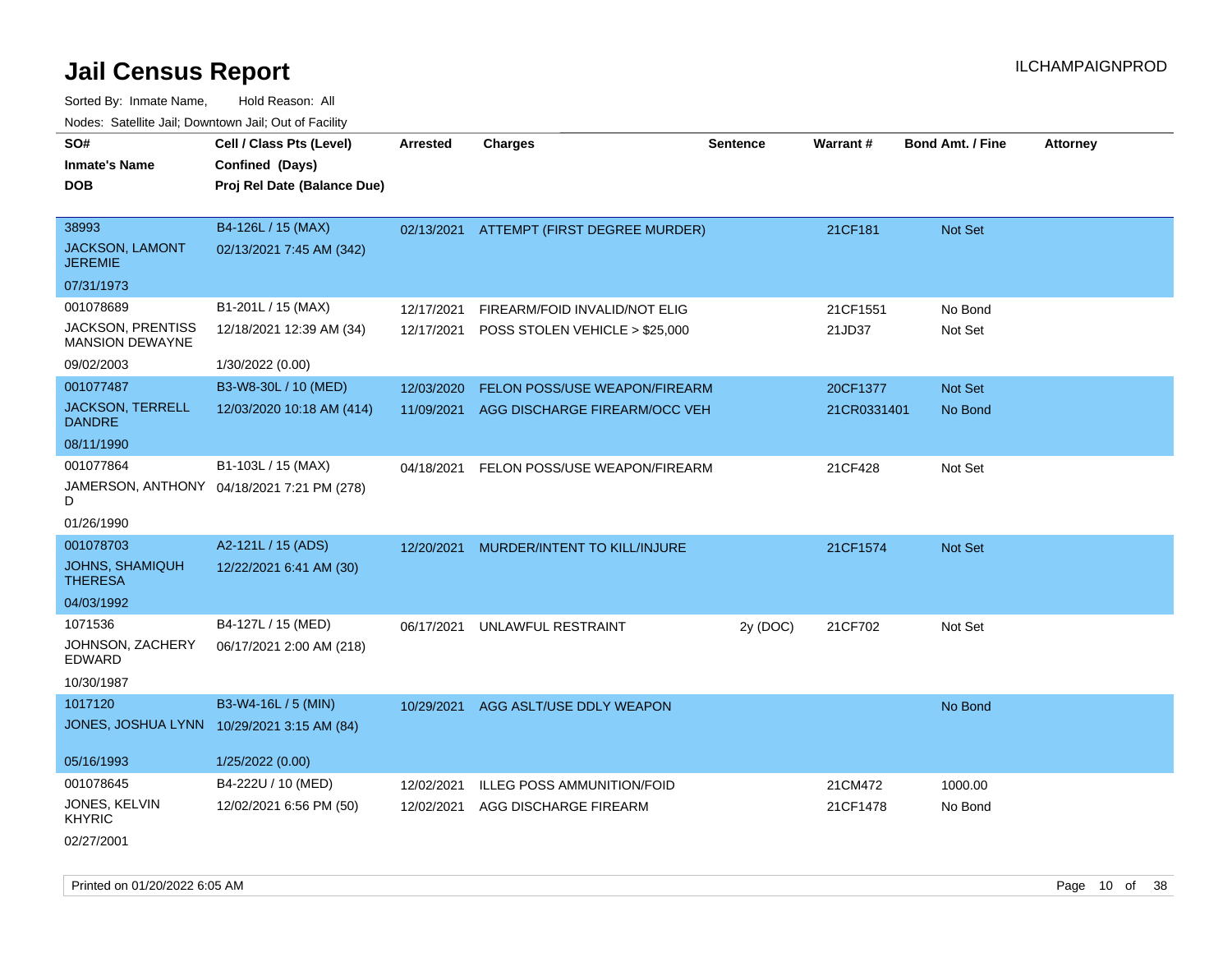Sorted By: Inmate Name, Hold Reason: All Nodes: Satellite Jail; Downtown Jail; Out of Facility

| SO#<br><b>Inmate's Name</b><br><b>DOB</b>                   | Cell / Class Pts (Level)<br>Confined (Days)<br>Proj Rel Date (Balance Due) | <b>Arrested</b>                                      | <b>Charges</b>                                                                                                       | <b>Sentence</b> | <b>Warrant#</b>                                              | <b>Bond Amt. / Fine</b>                       | <b>Attorney</b> |
|-------------------------------------------------------------|----------------------------------------------------------------------------|------------------------------------------------------|----------------------------------------------------------------------------------------------------------------------|-----------------|--------------------------------------------------------------|-----------------------------------------------|-----------------|
| 956822<br>JONES, MARIO<br><b>NATHANIEL</b><br>10/27/1987    | B1-205U / 15 (MAX)<br>11/25/2021 10:37 AM (57)                             | 11/25/2021<br>11/25/2021<br>11/25/2021               | AGGRAVATED DOMESTIC BATTERY<br><b>PAROLE REVOCATION</b><br><b>UNLAWFUL RESTRAINT</b>                                 |                 | 21CF1442<br>CH2106361<br>21CF1443                            | <b>Not Set</b><br>No Bond<br><b>Not Set</b>   |                 |
| 1008468<br>JONES, MARTEZ<br>LAMONTE<br>06/22/1993<br>506244 | B4-226U / 10 (MED)<br>12/01/2021 1:28 PM (51)<br>B1-204L / 15 (MAX)        | 12/01/2021<br>12/01/2021<br>12/02/2021<br>07/15/2021 | FELON POSS/USE WEAPON/FIREARM<br>VIO BAIL BOND/FAMILY MEMBER<br>PROBATION VIOLATION<br>ARMED ROBBERY/ARMED W/FIREARM |                 | 21CF1472<br>22CM9<br>20CF1151<br>2021CF791                   | Not Set<br>Not Set<br>Not Set<br>250000.00    |                 |
| JOSLIN, JASON LEE<br>12/22/1985                             | 07/15/2021 4:38 AM (190)                                                   |                                                      |                                                                                                                      |                 |                                                              |                                               |                 |
| 66662<br>KINTNER, WESLEY J<br>04/15/1986                    | B3-W5-20L / 10 (MED)<br>12/05/2021 1:57 PM (47)                            | 12/05/2021                                           | POSS AMT CON SUB EXCEPT(A)/(D)                                                                                       | 2y (DOC)        | 18CF597                                                      | 200000.00                                     |                 |
| 1041648<br>LANE, DEMETRIUS<br><b>LAQUAN</b><br>07/04/1996   | A3-213L / 15 (ADS)<br>01/11/2022 5:27 AM (10)                              | 01/11/2022                                           | <b>ARMED HABITUAL CRIMINAL</b><br>01/11/2022 PAROLE REVOCATION                                                       |                 | <b>22CF41</b><br>CH2200221                                   | Not Set<br>Not Set                            |                 |
| 1070011<br>LAWS, WILLIAM<br>ZARAK, Third<br>07/06/1999      | B4-124U / 15 (MAX)<br>08/03/2021 3:53 PM (171)                             | 08/03/2021                                           | AGG DISCH FIREARM/1ST AID PERS                                                                                       |                 | 21CF929                                                      | Not Set                                       |                 |
| 548089<br>LEWIS, LAWRENCE<br>PAUL, Third<br>02/08/1993      | B1-204U / 15 (MAX)<br>12/04/2020 4:42 AM (413)                             | 12/04/2020<br>12/04/2020<br>12/04/2020               | ATTEMPT (FIRST DEGREE MURDER)<br>METH DELIVERY/100<400 GRAMS<br>AGG DOMESTIC BATTERY/STRANGLE                        |                 | 20CF1378<br>20CF1481<br>18CF1507                             | <b>Not Set</b><br>Not Set<br>10000.00         |                 |
| 001077524<br>LEWIS, TREVOR<br><b>DANIEL</b><br>06/03/2002   | B2-T4-15U / 10 (SPH)<br>12/14/2020 5:16 PM (403)                           | 12/14/2020<br>12/14/2020<br>12/14/2020<br>12/14/2020 | AGG BATTERY/JUDGE/EMT<br><b>RESIDENTIAL ARSON</b><br>AGG BATTERY/PUBLIC PLACE<br>AGG BATTERY/PEACE OFFICER           |                 | 2020-CF-1212<br>2020-CF-1388<br>2020-CF-1231<br>2020-CF-1211 | 10000.00<br>150000.00<br>50000.00<br>10000.00 |                 |

Printed on 01/20/2022 6:05 AM **Page 11** of 38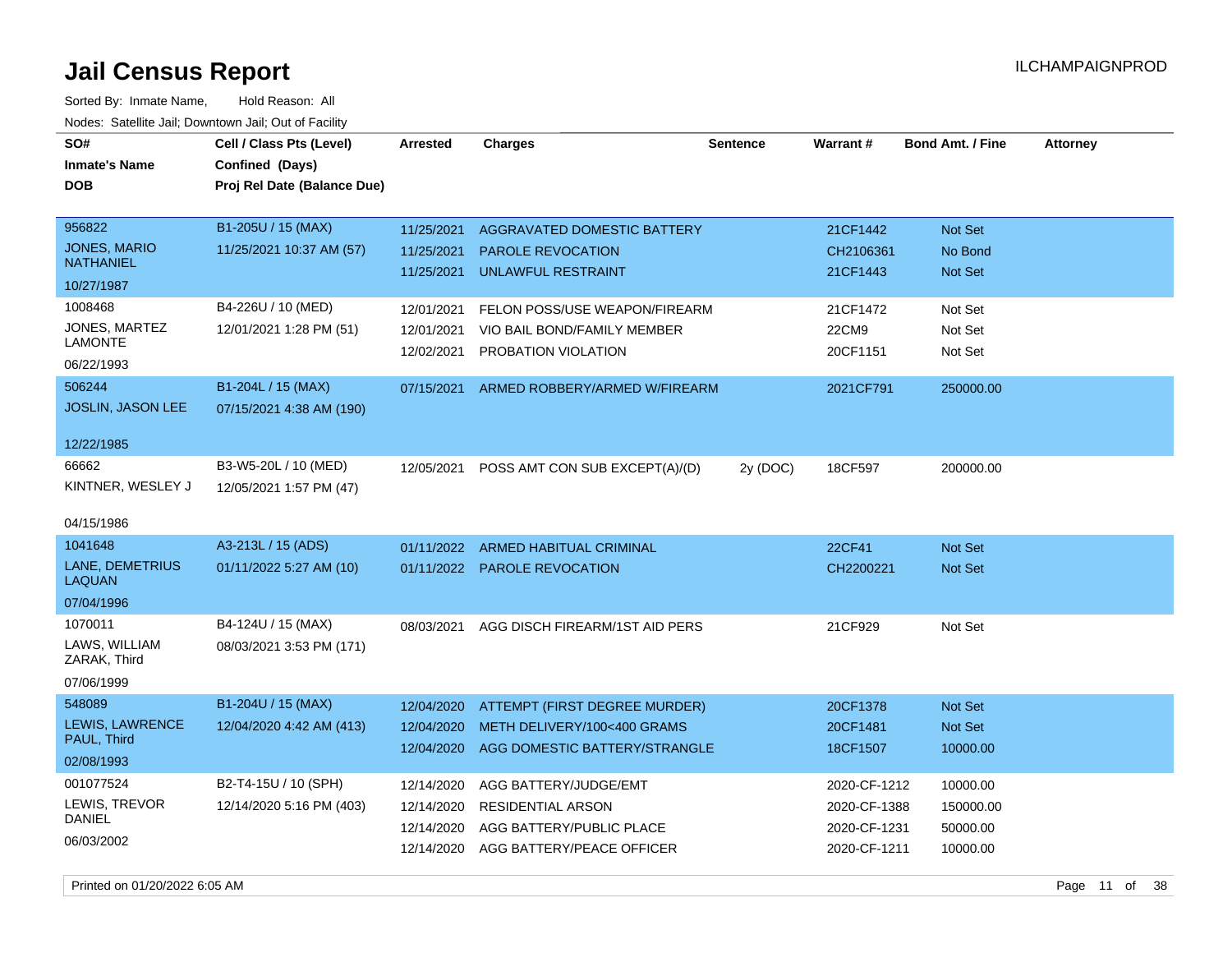Sorted By: Inmate Name, Hold Reason: All Nodes: Satellite Jail; Downtown Jail; Out of Facility

| SO#                               | Cell / Class Pts (Level)                    | Arrested   | <b>Charges</b>                            | <b>Sentence</b> | Warrant#     | <b>Bond Amt. / Fine</b> | <b>Attorney</b> |
|-----------------------------------|---------------------------------------------|------------|-------------------------------------------|-----------------|--------------|-------------------------|-----------------|
| <b>Inmate's Name</b>              | Confined (Days)                             |            |                                           |                 |              |                         |                 |
| <b>DOB</b>                        | Proj Rel Date (Balance Due)                 |            |                                           |                 |              |                         |                 |
|                                   |                                             |            |                                           |                 |              |                         |                 |
| 1065002                           | B3-W3-12L / 10 (MED)                        | 11/16/2021 | DOMESTIC BTRY/CONTACT/VIO O/P             |                 | 2019CF001781 | 25000.00                |                 |
| LOVELESS, DUSTIN<br>DEE.          | 11/16/2021 11:41 AM (66)                    |            |                                           |                 |              |                         |                 |
| 06/17/1982                        |                                             |            |                                           |                 |              |                         |                 |
| 001078782                         | BOOKF-2                                     | 01/20/2022 | <b>GIVE FALSE FIRE ALARM</b>              |                 | 22CFAWOW     | No Bond                 |                 |
| MARTIN, CYNTHIA                   | 01/20/2022 5:00 AM (1)                      | 01/20/2022 | <b>DISORDERLY CONDUCT</b>                 |                 | 22CMAWOW     | Not Set                 |                 |
| JEAN<br>03/10/1962                |                                             |            | 01/20/2022 CRIM DAMAGE TO PROPERTY <\$500 |                 | 22CMAWOW     | Not Set                 |                 |
| 1000869                           | A3-114L / 15 (MAX)                          | 09/11/2021 | FELON POSS/USE WEAPON/FIREARM             |                 | 21CF1102     | Not Set                 |                 |
| MARTIN, MANNIX<br><b>TILMOND</b>  | 09/12/2021 12:40 AM (131)                   |            |                                           |                 |              |                         |                 |
| 07/19/1991                        |                                             |            |                                           |                 |              |                         |                 |
| 48792                             | B4-225U / 10 (MED)                          | 11/19/2021 | AGG BATTERY/DISCHARGE FIREARM             |                 | 21CF1425     | Not Set                 |                 |
| MCCLAIN, HURCHEL<br><b>JOSEPH</b> | 11/20/2021 4:11 AM (62)                     |            |                                           |                 |              |                         |                 |
| 05/01/1979                        |                                             |            |                                           |                 |              |                         |                 |
| 001077938                         | <b>BOOKH-2 / 15 (ADS)</b>                   | 05/10/2021 | AGG KIDNAPING DISCH FIR/HARM              |                 | 21CF532      | Not Set                 |                 |
| MCGAHA,                           | 05/10/2021 7:02 PM (256)                    | 05/11/2021 | <b>MURDER</b>                             |                 | 2021-CF-215  | No Bond                 |                 |
| <b>CHRISTOPHER D</b>              |                                             |            | 05/27/2021 ESCAPE FROM DEPT OF CORRECTION |                 | 21CF600      | Not Set                 |                 |
| 07/27/1991                        |                                             |            |                                           |                 |              |                         |                 |
| 1043071                           | A2-120L / 10 (MED)                          | 11/08/2021 | CRIM DMG/GOVT PROP/<\$500                 |                 | 21CF1378     | Not Set                 |                 |
| MERRELL-<br>SUTHERLAND, ALICIA    | 11/08/2021 2:22 AM (74)                     |            |                                           |                 |              |                         |                 |
| 11/26/1972                        |                                             |            |                                           |                 |              |                         |                 |
| 41584                             | A3-214U / 15 (MAX)                          | 12/01/2021 | ARMED HABITUAL CRIMINAL                   |                 | 21CF1467     | Not Set                 |                 |
|                                   | MILLER, JOSE LOVELL 12/02/2021 1:04 AM (50) |            |                                           |                 |              |                         |                 |
|                                   |                                             |            |                                           |                 |              |                         |                 |
| 10/07/1975                        |                                             |            |                                           |                 |              |                         |                 |
| 001078721                         | A4-202L / 5 (ADS)                           | 12/29/2021 | <b>VIOLATE ORDER PROTECTION</b>           |                 | 21CF1600     | Not Set                 |                 |
| MIRAMONTES, RAUL                  | 12/29/2021 4:02 AM (23)                     |            |                                           |                 |              |                         |                 |
|                                   |                                             |            |                                           |                 |              |                         |                 |

05/11/1989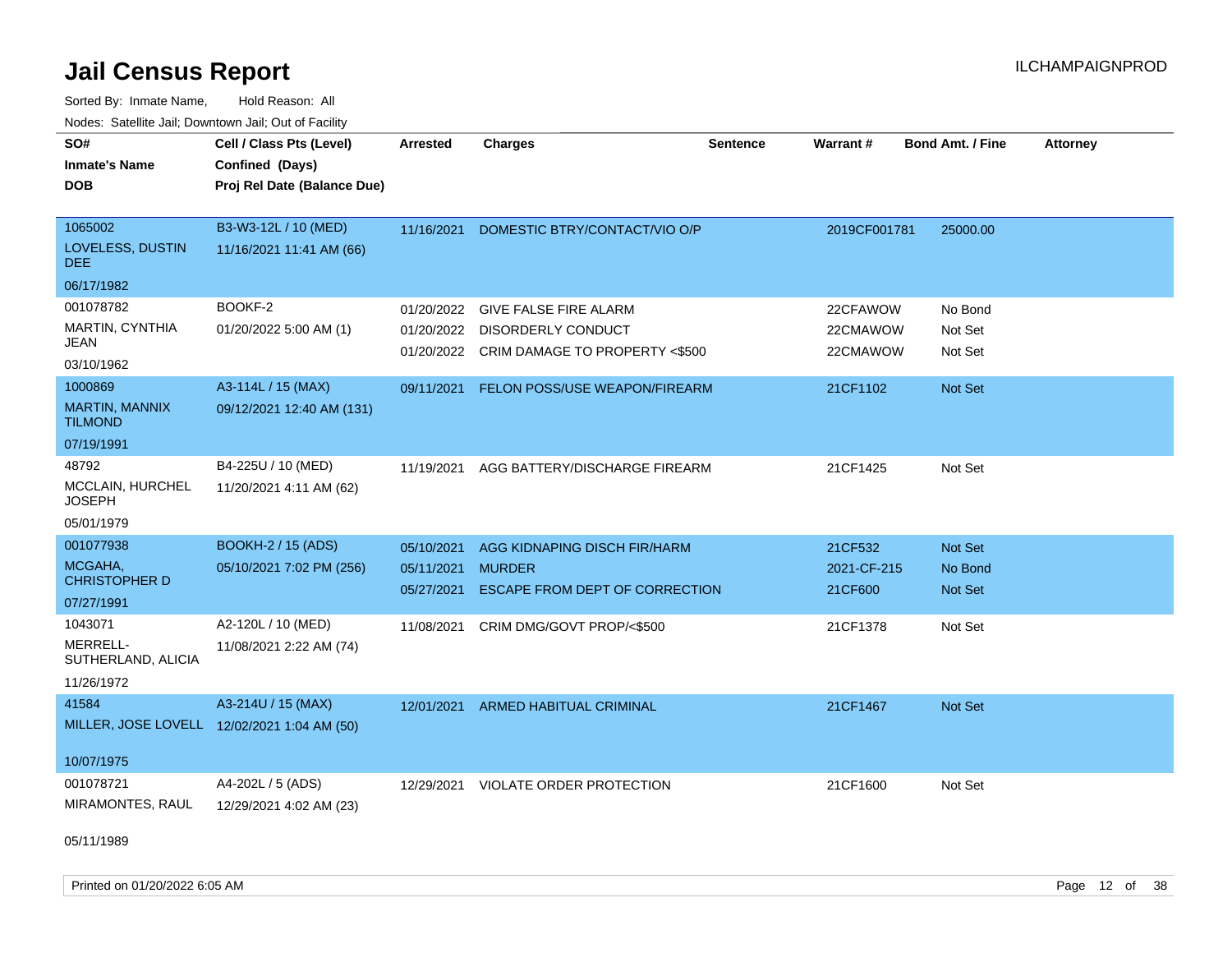| rouco. Calcillo Jali, Downtown Jali, Out of Facility |                                             |                 |                                         |                 |            |                         |                 |
|------------------------------------------------------|---------------------------------------------|-----------------|-----------------------------------------|-----------------|------------|-------------------------|-----------------|
| SO#                                                  | Cell / Class Pts (Level)                    | <b>Arrested</b> | <b>Charges</b>                          | <b>Sentence</b> | Warrant#   | <b>Bond Amt. / Fine</b> | <b>Attorney</b> |
| Inmate's Name                                        | Confined (Days)                             |                 |                                         |                 |            |                         |                 |
| DOB                                                  | Proj Rel Date (Balance Due)                 |                 |                                         |                 |            |                         |                 |
|                                                      |                                             |                 |                                         |                 |            |                         |                 |
| 001077902                                            | A2-123L / 5 (ADS)                           |                 | 11/23/2021 BATTERY/CAUSE BODILY HARM    |                 | 21CM187    | <b>Not Set</b>          |                 |
| <b>MOFFETT, CAROLYN</b><br>REENE                     | 11/21/2021 10:31 AM (61)                    |                 |                                         |                 |            |                         |                 |
| 10/23/1988                                           |                                             |                 |                                         |                 |            |                         |                 |
| 001078712                                            | A4-201U / 10 (MED)                          | 12/23/2021      | AGG DISCH FIREARM/1ST AID PERS          |                 | 21CF1581   | Not Set                 |                 |
| MONTGOMERY,<br>RASHARD MYKI                          | 12/23/2021 4:27 PM (29)                     |                 |                                         |                 |            |                         |                 |
| 11/05/2001                                           |                                             |                 |                                         |                 |            |                         |                 |
| 39106                                                | A4-102L / 10 (MED)                          | 10/12/2021      | DOMESTIC BATTERY/OTHER PRIOR            |                 | 21CF1217   | <b>Not Set</b>          |                 |
| Junior                                               | MOORE, ANDREW LEE, 10/12/2021 1:02 AM (101) |                 |                                         |                 |            |                         |                 |
| 04/12/1973                                           | 4/10/2022 (0.00)                            |                 |                                         |                 |            |                         |                 |
| 1007239                                              | A3-111L / 10 (ADS)                          | 12/29/2021      | DOMESTIC BATTERY                        |                 | 21CF1607   | Not Set                 |                 |
| MOORE, ANDREW<br>VIRGIL                              | 12/29/2021 8:40 PM (23)                     |                 |                                         |                 |            |                         |                 |
| 08/20/1972                                           |                                             |                 |                                         |                 |            |                         |                 |
| 539294                                               | A4-207L / 10 (ADS)                          | 01/11/2022      | AGG DUI/NO VALID DL                     |                 | 22CF49     | <b>Not Set</b>          |                 |
| MOSLEY, JAMES<br>CALVIN                              | 01/11/2022 9:43 PM (10)                     |                 | 01/11/2022 PAROLE REVOCATION            |                 | CH2200227  | No Bond                 |                 |
| 12/11/1985                                           |                                             |                 |                                         |                 |            |                         |                 |
| 001078517                                            | B1-102L / 15 (MAX)                          | 10/19/2021      | ATTEMPT (FIRST DEGREE MURDER)           |                 | 21CF1267   | Not Set                 |                 |
| NELSON, RORY<br>DEMOND                               | 10/19/2021 3:55 AM (94)                     |                 |                                         |                 |            |                         |                 |
| 08/14/1984                                           |                                             |                 |                                         |                 |            |                         |                 |
| 001078779                                            | BOOKH-6                                     |                 | 01/19/2022 DOMESTIC BATTERY             |                 | 2022CMAWOW | No Bond                 |                 |
| NGALAMULUME.<br><b>BADIBANGA AARON</b>               | 01/19/2022 5:18 PM (2)                      |                 |                                         |                 |            |                         |                 |
| 03/28/1985                                           |                                             |                 |                                         |                 |            |                         |                 |
| 61251                                                | A4-103L / 15 (ADS)                          | 12/27/2021      | <b>PRED CRIM SEX ASLT/VICTIM &lt;13</b> |                 | 21CF651    | No Bond                 |                 |
| PETMECKY, JOHN<br>ROBERT                             | 12/27/2021 1:52 PM (25)                     |                 |                                         |                 |            |                         |                 |
| 03/09/1983                                           |                                             |                 |                                         |                 |            |                         |                 |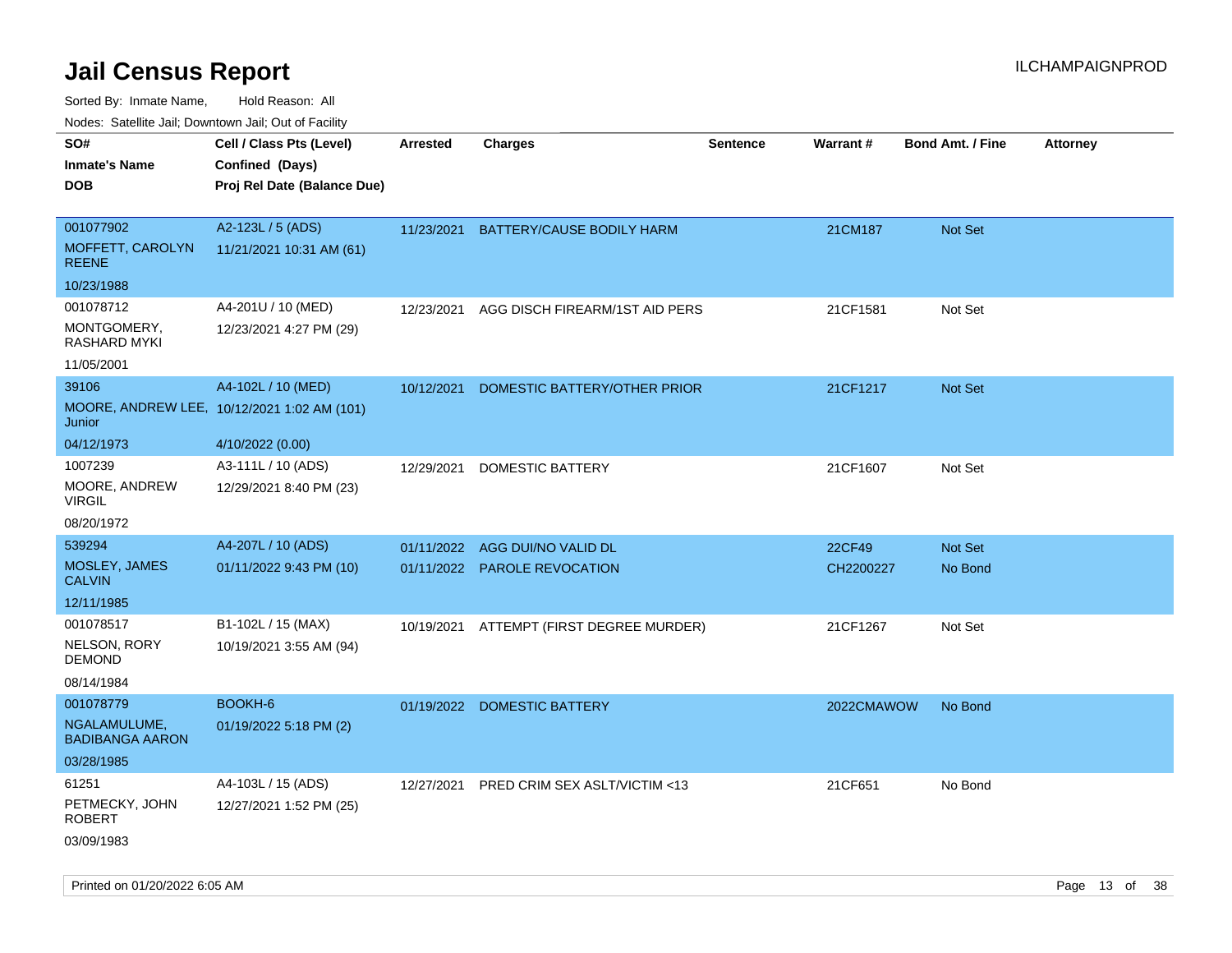| SO#<br><b>Inmate's Name</b><br><b>DOB</b>                               | Cell / Class Pts (Level)<br>Confined (Days)<br>Proj Rel Date (Balance Due) | <b>Arrested</b>          | <b>Charges</b>                                                                                             | <b>Sentence</b> | Warrant#                         | <b>Bond Amt. / Fine</b>              | <b>Attorney</b> |
|-------------------------------------------------------------------------|----------------------------------------------------------------------------|--------------------------|------------------------------------------------------------------------------------------------------------|-----------------|----------------------------------|--------------------------------------|-----------------|
| 001078357<br>PETTIGREW, CAREY<br><b>CORNITRIAS DEOBLO</b><br>08/31/1986 | B2-T1-02L / 15 (SPH)<br>09/17/2021 9:56 AM (126)                           | 09/17/2021<br>09/17/2021 | ARMED ROBBERY/ARMED W/FIREARM<br>ARMED ROBBERY/ARMED W/FIREARM<br>09/17/2021 ARMED ROBBERY/ARMED W/FIREARM |                 | 21CF1230<br>21CF1128<br>21CF1129 | Not Set<br><b>Not Set</b><br>Not Set |                 |
| 1030954<br>PETTIGREW,<br><b>MALCOME JAMIESON</b><br>02/20/1995          | BOOKH-7 / 15 (ADS)<br>01/15/2022 4:35 AM (6)                               | 01/14/2022               | ARMED VIOLENCE/CATEGORY I<br>01/14/2022 MFG/DEL CANNABIS/10-30 GRAMS                                       |                 | 22CF76<br>2020CF9                | Not Set<br>15000.00                  |                 |
| 1063325<br>PICKENS, JOSEPH<br><b>PARNELL</b><br>04/27/1978              | A3-117L / 10 (MED)<br>01/14/2022 12:28 AM (7)                              |                          | 01/13/2022 VIO BAIL BOND/CLASS A OFFENSE                                                                   |                 | 22CM17                           | Not Set                              |                 |
| 999352<br>PIRLOT, JUSTIN LEE<br>11/08/1982                              | B4-225L / 10 (MED)<br>09/09/2021 11:28 AM (134)                            | 09/09/2021<br>10/23/2021 | VIOLATE OP/OTHER PRIOR<br><b>FALSE REPORT OF OFFENSE</b>                                                   | 2y (DOC)        | 2019CF836                        | Not Set<br>5000.00                   |                 |
| 001077591<br>PYE, TRESHAUN<br><b>CORTEZ</b><br>05/01/2001               | A3-112L / 5 (ADS)<br>01/06/2022 10:30 AM (15)                              |                          | 01/06/2022 FIREARM/FOID INVALID/NOT ELIG                                                                   | 42m (DOC)       | 2021CF782                        | No Bond                              |                 |
| 001078669<br>RANGEL, ADRIAN<br>11/25/2000                               | B1-107U / 10 (MED)<br>12/10/2021 12:53 AM (42)                             | 12/10/2021               | AGG DISCHARGE FIREARM/BLDG/SCH                                                                             |                 | 21CF1507                         | Not Set                              |                 |
| 1069524<br>RAY-DAVIS, KAMARI<br><b>DAYVON</b><br>03/30/2000             | B4-224L / 15 (MAX)<br>08/09/2021 2:44 AM (165)                             |                          | 08/08/2021 MFG/DEL CANNABIS/30-500 GRAMS                                                                   |                 | 21CF953                          | Not Set                              |                 |
| 45473<br>REXROAD, CALVIN<br>ALLEN<br>10/04/1970                         | B1-202L / 15 (MAX)<br>11/23/2021 6:27 PM (59)                              | 11/23/2021<br>11/23/2021 | CHIL SEX OFFEN/RESIDE DAY CARE<br><b>VIOLATE SEX OFFENDER REGIS</b>                                        |                 | 21CF1275<br>21CF546              | 10000.00<br>50000.00                 |                 |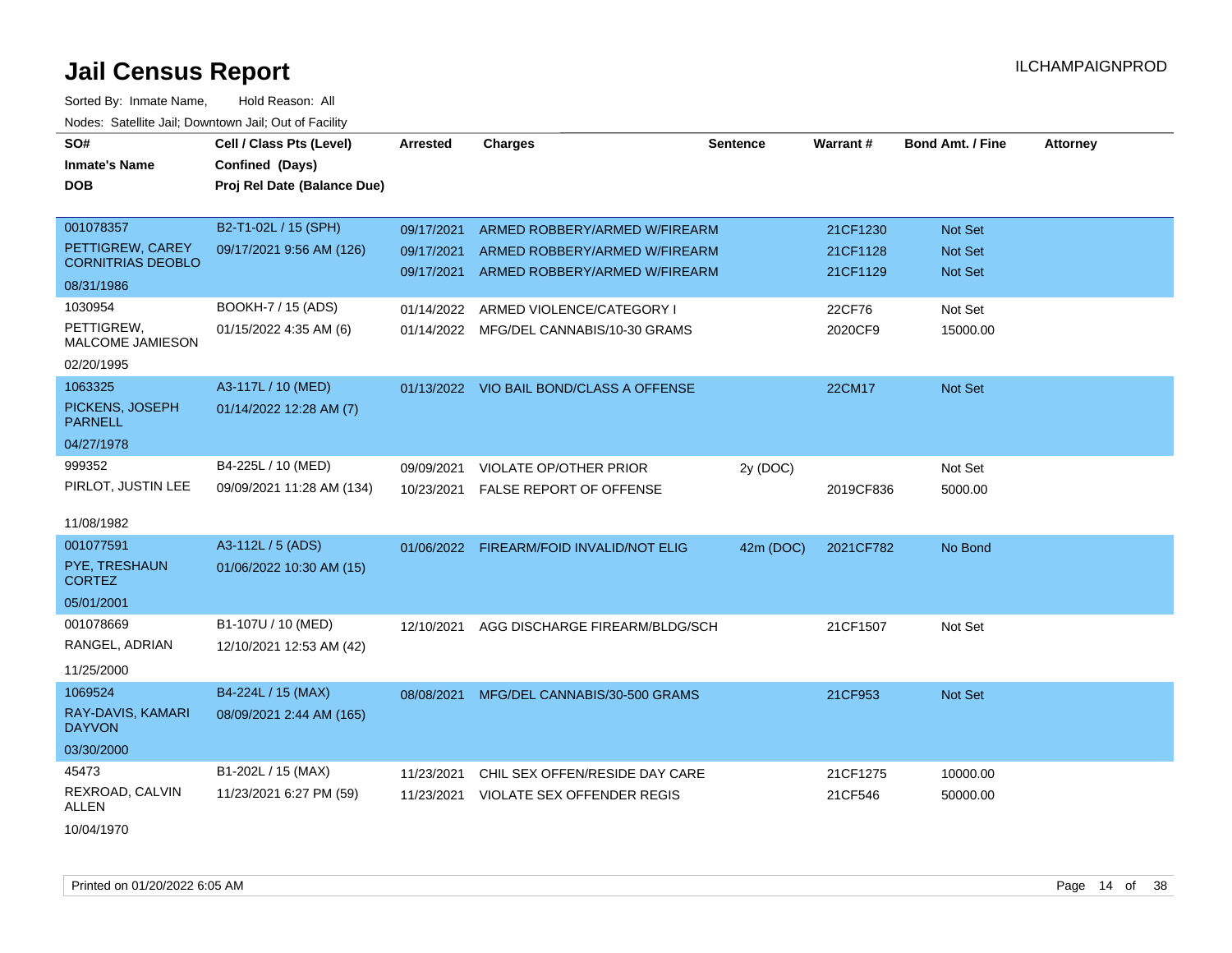| SO#                                 | Cell / Class Pts (Level)                     | <b>Arrested</b> | <b>Charges</b>                       | <b>Sentence</b>     | Warrant#   | <b>Bond Amt. / Fine</b> | <b>Attorney</b> |
|-------------------------------------|----------------------------------------------|-----------------|--------------------------------------|---------------------|------------|-------------------------|-----------------|
| <b>Inmate's Name</b>                | Confined (Days)                              |                 |                                      |                     |            |                         |                 |
| <b>DOB</b>                          | Proj Rel Date (Balance Due)                  |                 |                                      |                     |            |                         |                 |
|                                     |                                              |                 |                                      |                     |            |                         |                 |
| 001077760                           | BOOKH-3                                      | 01/19/2022      | <b>DOMESTIC BATTERY</b>              |                     |            | Not Set                 |                 |
| RICE, CHEMOND                       | 01/19/2022 2:40 PM (2)                       | 01/19/2022      | <b>INTERF REPT DOMESTIC VIOLENCE</b> |                     |            | Not Set                 |                 |
| AMARR                               |                                              | 01/19/2022      | RESIST/OBSTRUCTING A PEACE OFFICEF   |                     |            | <b>Not Set</b>          |                 |
| 01/14/1998                          |                                              |                 |                                      |                     |            |                         |                 |
| 001078602                           | A4-203L / 10 (MED)                           | 11/21/2021      | AGGRAVATED DOMESTIC BATTERY          |                     | 21CF1428   | Not Set                 |                 |
| RICHARDSON,<br>JOHNNY LINDAL        | 11/21/2021 10:00 AM (61)                     |                 |                                      |                     |            |                         |                 |
| 06/27/2000                          |                                              |                 |                                      |                     |            |                         |                 |
| 001077783                           | A3-113L / 10 (ADS)                           |                 | 01/05/2022 AGGRAVATED BATTERY        |                     | 21CF325    | <b>Not Set</b>          |                 |
| RIVERA, DARYL<br><b>ANTONIO</b>     | 01/05/2022 4:20 PM (16)                      |                 |                                      |                     |            |                         |                 |
| 11/14/1981                          |                                              |                 |                                      |                     |            |                         |                 |
| 001078351                           | BOOKH-7 / 10 (ADS)                           | 01/14/2022      | AGG UNLAWFUL USE OF WEAPON/VEH       |                     | 22CF73     | Not Set                 |                 |
| ROBINSON, DONTAE<br><b>ROY</b>      | 01/14/2022 10:57 PM (7)                      | 01/14/2022      | POSSESSION OF STOLEN FIREARM         |                     | 2021CF1609 | 150000.00               |                 |
| 06/25/2002                          |                                              |                 |                                      |                     |            |                         |                 |
| 979485                              | B2-T3-11U / 15 (SPH)                         | 03/12/2021      | PRED CRIM SEX ASLT/VICTIM <13        |                     | 21CF282    | <b>Not Set</b>          |                 |
| RODRIGUEZ, JOSHUA<br><b>ANTHONY</b> | 03/12/2021 1:57 PM (315)                     |                 |                                      |                     |            |                         |                 |
| 04/06/1990                          |                                              |                 |                                      |                     |            |                         |                 |
| 61330                               | B4-123L / 15 (MAX)                           | 12/01/2021      | ARMED HABITUAL CRIMINAL              |                     | 21CF1473   | Not Set                 |                 |
| RUFFIN, JONATHON<br><b>CECIL</b>    | 12/01/2021 5:34 AM (51)                      | 12/01/2021      | PAROLE REVOCATION                    |                     | CH2107545  | No Bond                 |                 |
| 05/10/1984                          |                                              |                 |                                      |                     |            |                         |                 |
| 1071161                             | B4-124L / 15 (MAX)                           | 08/18/2021      | DELIVERY OF OR POSSESSION OF W/INT   |                     | 21CF1008   | No Bond                 |                 |
| SANDERS, MARKELL<br>LAMAR           | 08/18/2021 6:18 PM (156)                     |                 |                                      |                     |            |                         |                 |
| 02/02/2000                          |                                              |                 |                                      |                     |            |                         |                 |
| 1047469                             | B3-W5-18L / 10 (MED)                         | 07/03/2021      | CRIMINAL SEX ASSAULT/CONSENT         | 2y/6m (DOC) 21CF773 |            | Not Set                 |                 |
| ALLEN                               | SCHINDLER, RICHARD 07/03/2021 10:25 PM (202) |                 |                                      |                     |            |                         |                 |
| 10/16/1979                          |                                              |                 |                                      |                     |            |                         |                 |
|                                     |                                              |                 |                                      |                     |            |                         |                 |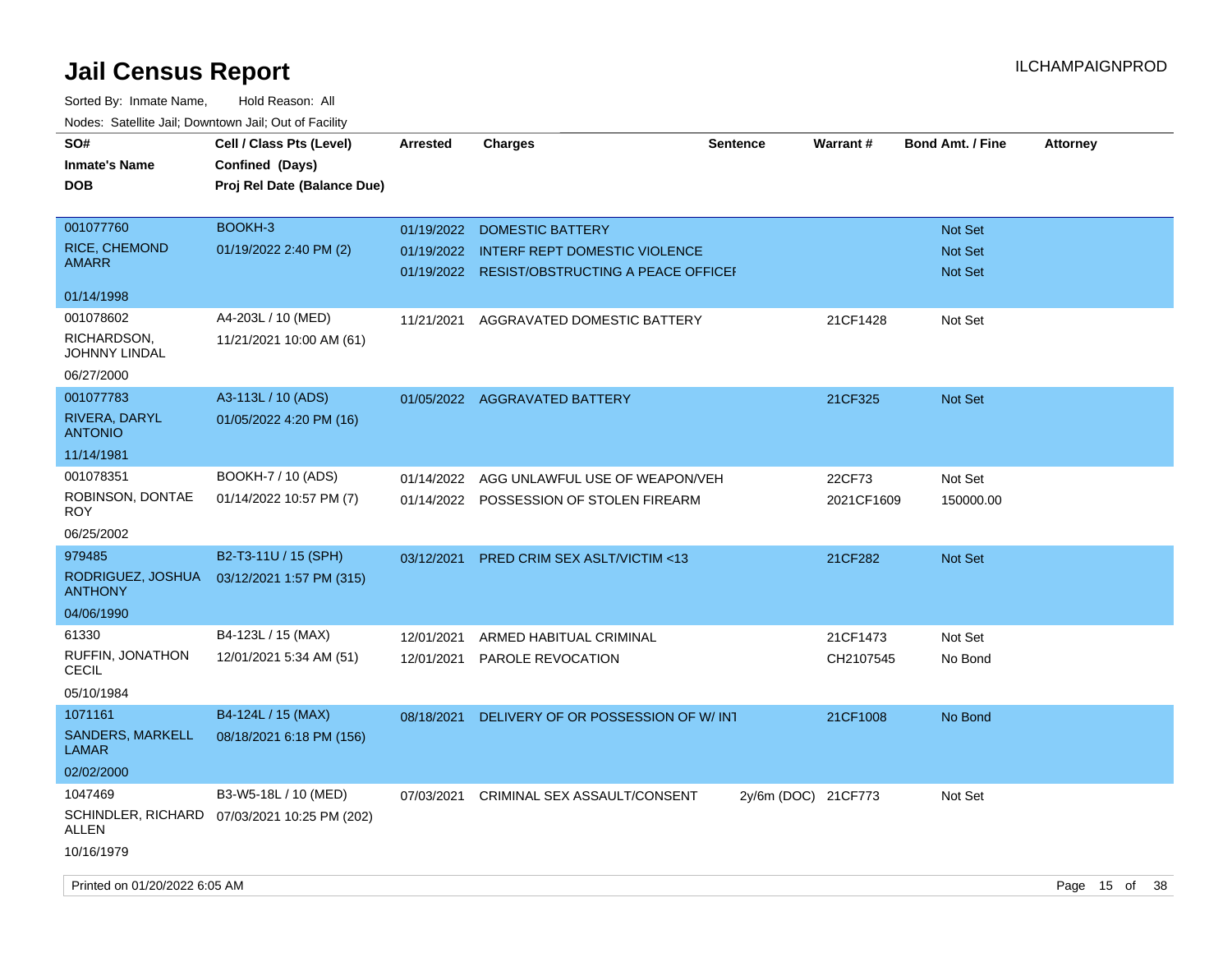Sorted By: Inmate Name, Hold Reason: All Nodes: Satellite Jail; Downtown Jail; Out of Facility

| SO#<br><b>Inmate's Name</b><br><b>DOB</b>  | Cell / Class Pts (Level)<br>Confined (Days)<br>Proj Rel Date (Balance Due) | Arrested          | <b>Charges</b>                            | <b>Sentence</b> | <b>Warrant#</b> | <b>Bond Amt. / Fine</b> | <b>Attorney</b> |
|--------------------------------------------|----------------------------------------------------------------------------|-------------------|-------------------------------------------|-----------------|-----------------|-------------------------|-----------------|
| 001078748                                  | A4-107L / 10 (ADS)                                                         |                   | 01/10/2022 AGGRAVATED BATTERY             |                 | 21CF151         | No Bond                 |                 |
| <b>CURTIS</b>                              | SCHROEDER, JOSHUA 01/10/2022 9:34 AM (11)                                  |                   |                                           |                 |                 |                         |                 |
| 09/04/1980                                 | 3/8/2022 (0.00)                                                            |                   |                                           |                 |                 |                         |                 |
| 001078698                                  | A4-201L / 5 (ADS)                                                          | 12/20/2021        | DIRECT CRIMINAL CONTEMPT                  |                 | 2019F44         | No Bond                 |                 |
| SIDES, BRIAN KEITH                         | 12/20/2021 4:23 PM (32)                                                    |                   |                                           |                 |                 |                         |                 |
| 12/08/1969                                 |                                                                            |                   |                                           |                 |                 |                         |                 |
| 001078441                                  | <b>BOOKF-1 / 15 (ADS)</b>                                                  | 10/01/2021        | ARMED HABITUAL CRIMINAL                   |                 | 21CF1182        | Not Set                 |                 |
| SINGLETON, CORRIE<br><b>DERRELL</b>        | 10/01/2021 12:36 PM (112)                                                  |                   | 12/20/2021 SPEEDING 26-34 MPH OVER LIMIT  |                 | 2021TR2701      | 1000.00                 |                 |
| 05/07/1983                                 |                                                                            |                   |                                           |                 |                 |                         |                 |
| 707102                                     | A4-205L / 5 (ADS)                                                          | 01/06/2022        | <b>RESIST/OBSTRUCTING A PEACE OFFICEF</b> |                 | 2019-CM-164     | No Bond                 |                 |
| SKILLINGS, DANIEL<br>LEE.                  | 01/06/2022 4:36 PM (15)                                                    |                   |                                           |                 |                 |                         |                 |
| 04/24/1979                                 | 1/20/2022 (0.00)                                                           |                   |                                           |                 |                 |                         |                 |
| 001078765                                  | <b>BOOKH-7 / 10 (ADS)</b>                                                  | 01/13/2022        | FELON POSS/USE WEAPON/FIREARM             |                 | 22CF66          | Not Set                 |                 |
| SMITH, COREY ADRIAN 01/13/2022 7:32 PM (8) |                                                                            |                   | 01/13/2022 CIVIL FTA WARRANT              |                 | 2017F000321     | 19000.00                |                 |
|                                            |                                                                            |                   | 01/13/2022 DRVG UNDER INFLUENCE OF DRUG   |                 | 2018DT262       | 190.00                  |                 |
| 09/01/1987                                 |                                                                            |                   | 01/13/2022 DRIVING ON REVOKED LICENSE     |                 | 20TR3078        | 190.00                  |                 |
| 951986                                     | A3-213U / 10 (ADS)                                                         | 01/11/2022        | WILFUL FAILURE TO REGISTER                |                 | 21 CF 1016      | No Bond                 |                 |
| STARKS, LAWRENCE<br><b>DAVID</b>           | 01/11/2022 3:06 PM (10)                                                    |                   |                                           |                 |                 |                         |                 |
| 09/28/1955                                 | 2/7/2022 (0.00)                                                            |                   |                                           |                 |                 |                         |                 |
| 1064798                                    | <b>BOOKH-1</b>                                                             | 01/17/2022 MURDER |                                           |                 | 2021CF695       | 1500000.00              |                 |
| <b>STENNIS, BRUCE</b><br><b>DEONTAY</b>    | 01/17/2022 1:29 PM (4)                                                     |                   | 01/17/2022 MFG/DEL 1<15 GR COCAINE/ANLG   |                 | 21CF520         | 50000.00                |                 |
| 08/12/1998                                 |                                                                            |                   |                                           |                 |                 |                         |                 |
| 001077770                                  | A2-221U / 5 (ADS)                                                          | 01/06/2022        | <b>RESIDENTIAL BURGLARY</b>               |                 | 21CF319         | Not Set                 |                 |
|                                            | STOFFLE, KELLY ANNE 01/06/2022 3:14 PM (15)                                |                   |                                           |                 |                 |                         |                 |

04/12/1989

Printed on 01/20/2022 6:05 AM **Page 16** of 38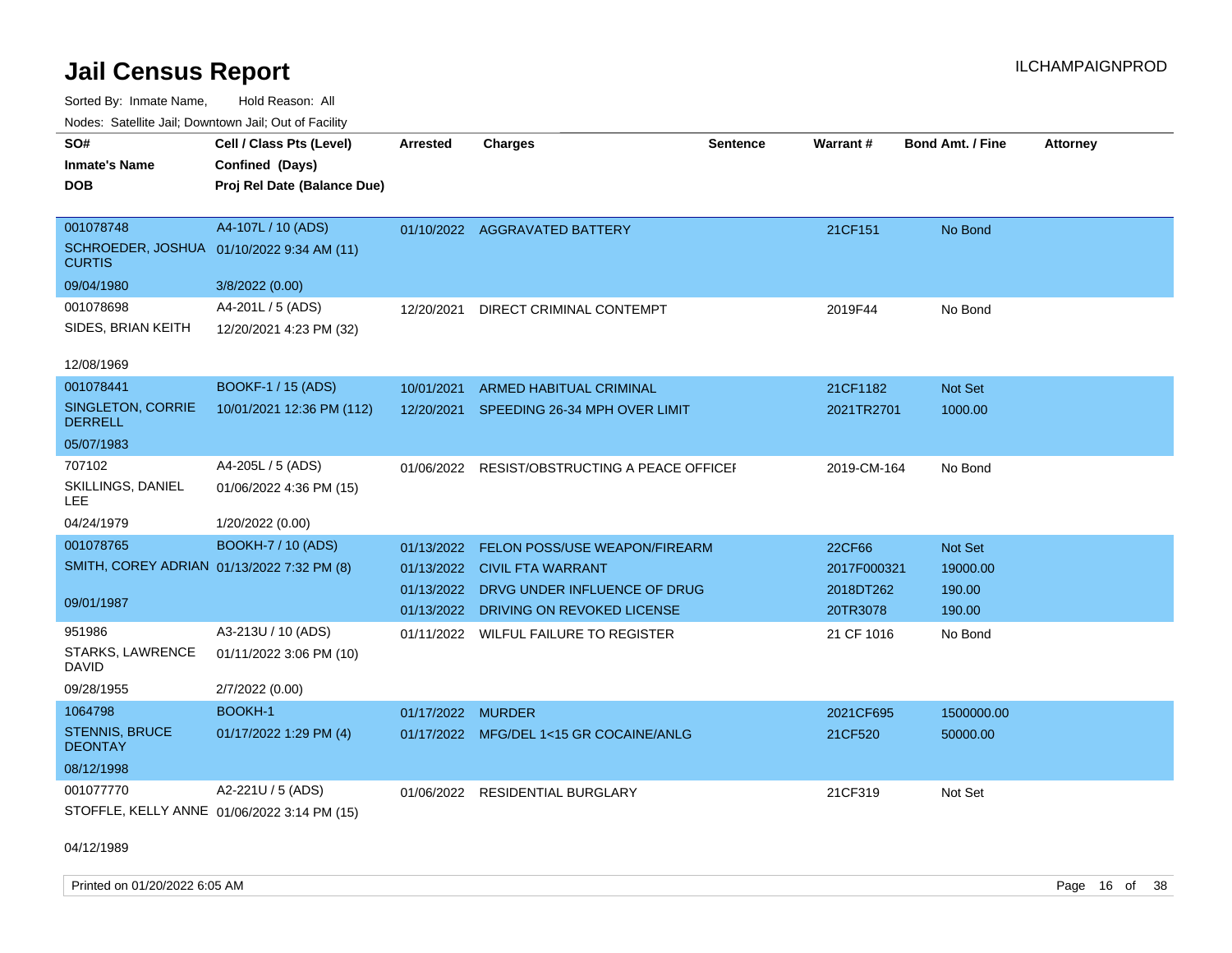| rouco. Calcinic Jan, Downtown Jan, Out of Facility |                             |                 |                                  |                 |                 |                         |                 |
|----------------------------------------------------|-----------------------------|-----------------|----------------------------------|-----------------|-----------------|-------------------------|-----------------|
| SO#                                                | Cell / Class Pts (Level)    | <b>Arrested</b> | <b>Charges</b>                   | <b>Sentence</b> | <b>Warrant#</b> | <b>Bond Amt. / Fine</b> | <b>Attorney</b> |
| Inmate's Name                                      | Confined (Days)             |                 |                                  |                 |                 |                         |                 |
| <b>DOB</b>                                         | Proj Rel Date (Balance Due) |                 |                                  |                 |                 |                         |                 |
|                                                    |                             |                 |                                  |                 |                 |                         |                 |
| 38305                                              | B2-T2-06L / 10 (SPH)        |                 | 03/18/2020 CRIMINAL SEXUAL ABUSE |                 | 20CF-343        | 500000.00               |                 |
| <b>STOVER, JOSH</b><br><b>ANDREW</b>               | 03/18/2020 10:24 AM (674)   |                 |                                  |                 |                 |                         |                 |
| 08/18/1973                                         |                             |                 |                                  |                 |                 |                         |                 |
| 962484                                             | A3-115L / 10 (ADS)          | 12/29/2021      | AGGRAVATED DOMESTIC BATTERY      |                 | 21CF1608        | Not Set                 |                 |
| TAYLOR, VINCENT<br>REGINALD                        | 12/29/2021 7:23 AM (23)     |                 |                                  |                 |                 |                         |                 |
| 11/03/1988                                         |                             |                 |                                  |                 |                 |                         |                 |
| 1000614                                            | <b>BOOKH-8 / 15 (ADS)</b>   |                 | 01/12/2022 AGGRAVATED BATTERY    | 3y(DOC)         | 2018CF376       | No Bond                 |                 |
| TESTER, TIMOTHY<br>RAY.                            | 01/12/2022 3:38 PM (9)      |                 |                                  |                 |                 |                         |                 |
| 06/08/1992                                         |                             |                 |                                  |                 |                 |                         |                 |
| 001078471                                          | B4-127U / 10 (MED)          |                 | 10/11/2021 AGG UUW/VEHICLE/<21   |                 | 21CF1210        | 100.00                  |                 |
| THATCH, OMARION<br>DIAMONTE                        | 10/11/2021 1:26 AM (102)    |                 |                                  |                 |                 |                         |                 |
| 09/05/2003                                         |                             |                 |                                  |                 |                 |                         |                 |
| 32058                                              | B4-123U / 15 (MAX)          |                 | 06/14/2021 AGG DISCH FIREARM     |                 | 21CF690         | <b>Not Set</b>          |                 |
| THOMPSON, STEVEN<br>ONEAL                          | 06/14/2021 6:44 AM (221)    |                 |                                  |                 |                 |                         |                 |
| 03/14/1969                                         |                             |                 |                                  |                 |                 |                         |                 |
| 32910                                              | B3-W1-01U / 10 (MED)        | 10/04/2021      | DOM BTRY/HARM/1-2 PRECONV        |                 | 21CF1189        | Not Set                 |                 |
| TULL, CHRISTOPHER<br>MICHAEL                       | 10/04/2021 10:53 PM (109)   |                 |                                  |                 |                 |                         |                 |
| 04/02/1971                                         |                             |                 |                                  |                 |                 |                         |                 |
| 1073328                                            | BOOKH-5                     |                 | 01/18/2022 AGG DUI/2/PASS<16     |                 | 20-CF-674       | No Bond                 |                 |
| <b>VASQUEZ, ANTHONY</b><br>TOMAS                   | 01/18/2022 9:40 AM (3)      |                 |                                  |                 |                 |                         |                 |
| 02/05/1996                                         | 1/25/2022 (0.00)            |                 |                                  |                 |                 |                         |                 |
| 1070737                                            | A1-126L / 15 (MAX)          | 10/14/2021      | AGG KIDNAPG/<13/INTEL DISABL     |                 | 2020CF418       | 250000.00               |                 |
| WASHINGTON,<br>JASTINA VIRGINIA                    | 10/14/2021 12:02 PM (99)    |                 |                                  |                 |                 |                         |                 |
| 04/11/2000                                         |                             |                 |                                  |                 |                 |                         |                 |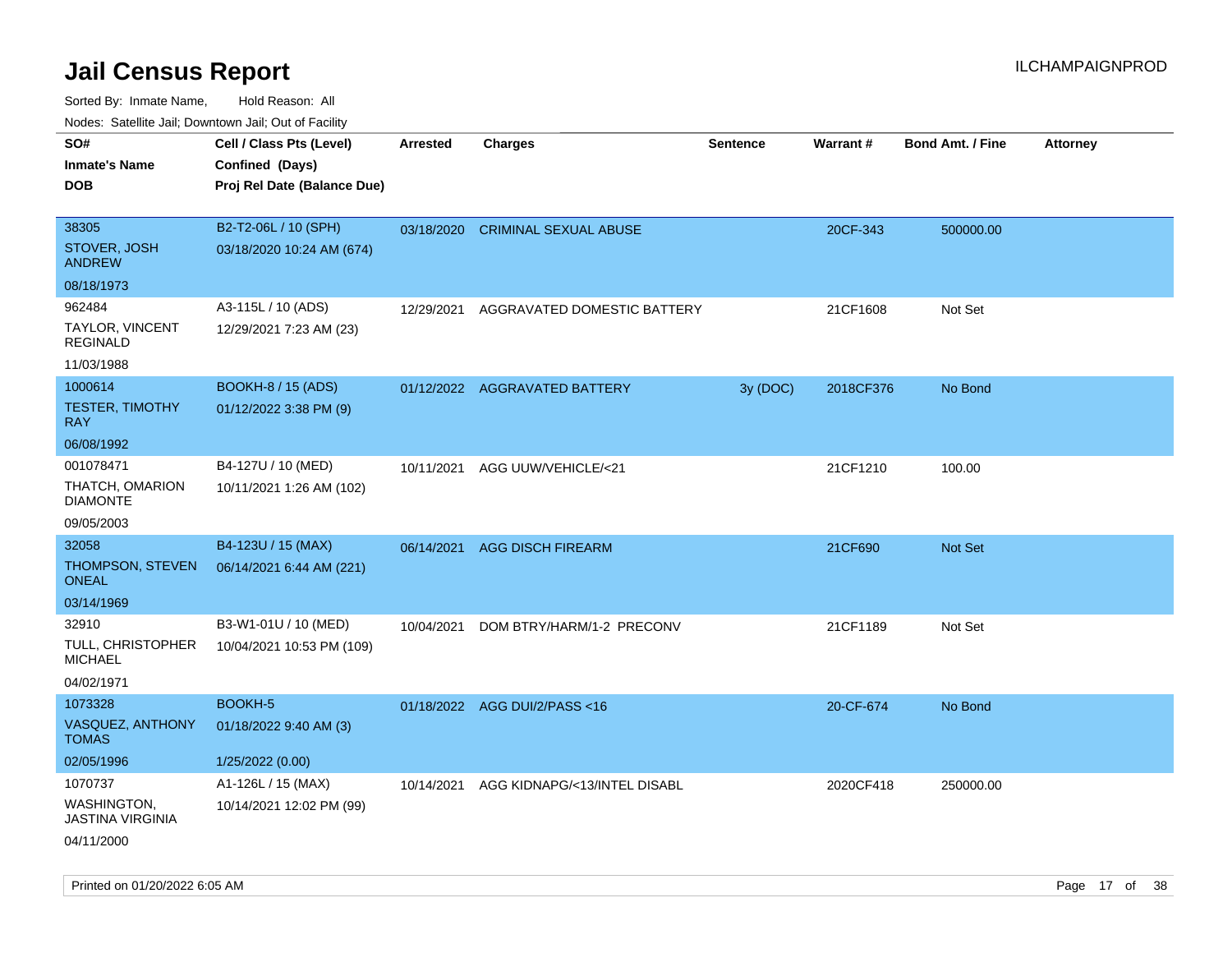Sorted By: Inmate Name, Hold Reason: All

Nodes: Satellite Jail; Downtown Jail; Out of Facility

| SO#<br><b>Inmate's Name</b><br><b>DOB</b>                                      | Cell / Class Pts (Level)<br>Confined (Days)<br>Proj Rel Date (Balance Due) | <b>Arrested</b>   | <b>Charges</b>                           | <b>Sentence</b> | Warrant#    | <b>Bond Amt. / Fine</b> | <b>Attorney</b> |
|--------------------------------------------------------------------------------|----------------------------------------------------------------------------|-------------------|------------------------------------------|-----------------|-------------|-------------------------|-----------------|
| 977140<br><b>WEBSTER, DERRIAL</b><br><b>DEVON</b>                              | B1-203L / 10 (MED)<br>10/24/2021 2:46 AM (89)                              | 10/24/2021        | <b>ARMED HABITUAL CRIMINAL</b>           |                 | 21CF1289    | <b>Not Set</b>          |                 |
| 01/14/1990<br>001078328<br>WHITE, JUSTIN<br><b>STEVEN</b><br>10/25/1995        | B1-207U / 15 (MAX)<br>08/30/2021 10:48 AM (144)                            | 08/30/2021        | FELON POSS/USE WEAPON/FIREARM            |                 | 21CF1045    | Not Set                 |                 |
| 1019420<br><b>WILLIAMS,</b><br><b>MARSHAWN ANTONIO</b>                         | B1-105L / 10 (MED)<br>12/14/2021 1:56 PM (38)                              | 12/14/2021        | METH MANUFACTURING/15<100 GR             | 8y (DOC)        | 21CF205     | No Bond                 |                 |
| 06/02/1994<br>638552<br><b>WILLIAMS, MICHAEL</b><br><b>JAMES</b><br>03/29/1964 | B2-T2-08L / 5 (SPH)<br>10/07/2021 12:20 PM (106)                           | 10/07/2021        | CHILD PORNOGRAPHY/PHOTOGRAPH             |                 | 2021CF1207  | No Bond                 |                 |
| 1066370<br><b>WILLIAMS, REONTE</b><br><b>REMIR</b><br>05/14/1999               | B1-101L / 15 (MAX)<br>07/28/2021 5:40 AM (177)                             | 07/28/2021        | ARMED VIOLENCE/CATEGORY III              |                 | 2021 CF 882 | Not Set                 |                 |
| 996311<br>WILLIAMS,<br><b>TRAYSHAUN DEVONTA</b><br>02/18/1992                  | A3-211L / 10 (MED)<br>01/12/2022 5:31 PM (9)                               | 01/12/2022        | RECEIVE/POSS/SELL STOLEN VEH             | 3y (DOC)        | 2021CF524   | No Bond                 |                 |
| 972160<br>WOOD, ANTONIO<br>10/16/1981                                          | A4-206U / 10 (ADS)<br>01/11/2022 5:14 PM (10)                              |                   | 01/11/2022 AGG DOMESTIC BATTERY/STRANGLE | 3y (DOC)        | 21-CF-917   | Not Set                 |                 |
| <b>Total Satellite Jail: 140</b>                                               |                                                                            | <b>Males: 120</b> | Females: 20<br>Unknown: 0                |                 |             |                         |                 |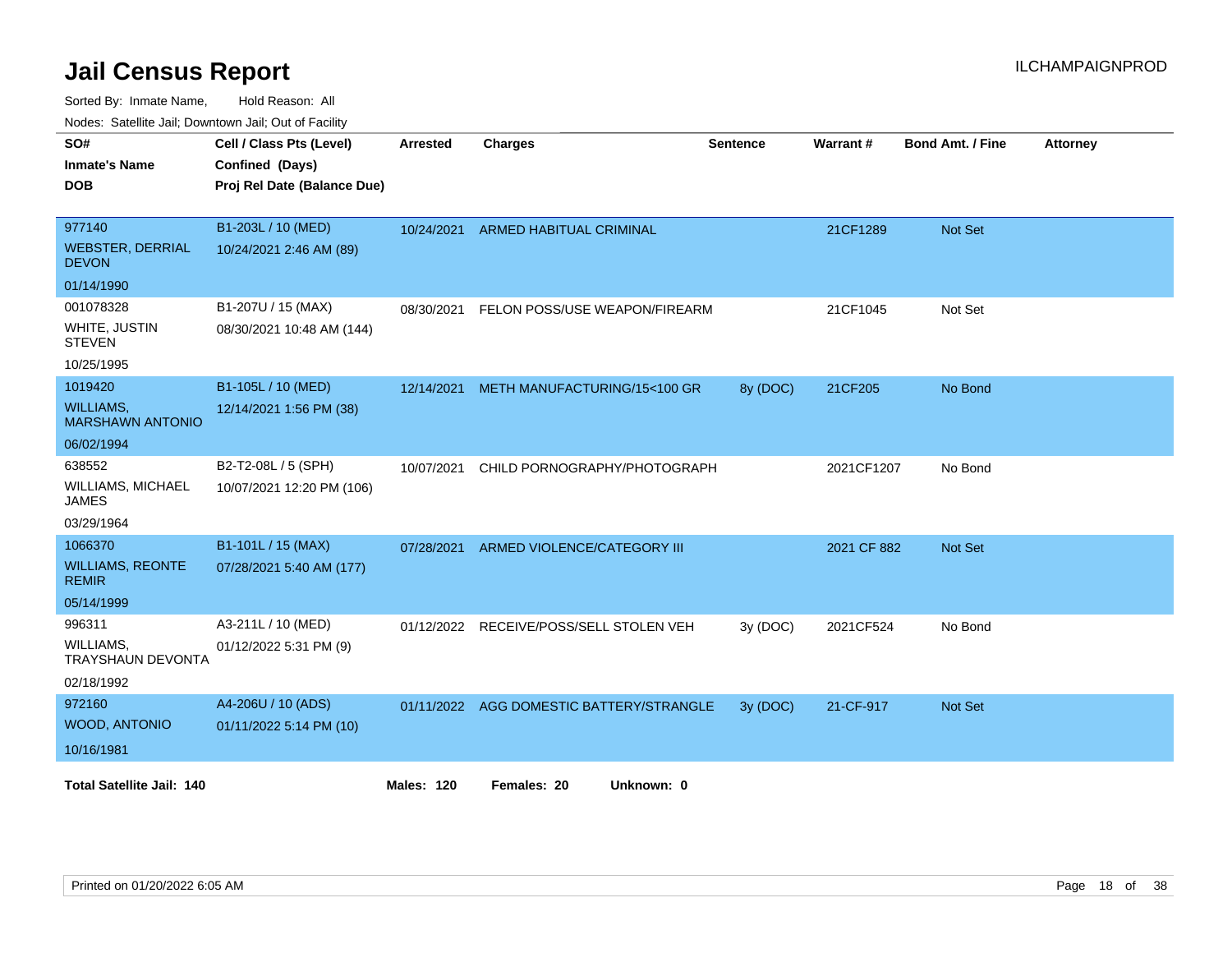| <b>Downtown Jail</b> |  |
|----------------------|--|
|                      |  |
|                      |  |

| SO#<br><b>Inmate's Name</b><br><b>DOB</b> | Cell / Class Pts (Level)<br>Confined (Days)<br>Proj Rel Date (Balance Due) | <b>Arrested</b> | <b>Charges</b>                    | <b>Sentence</b> | Warrant#  | Bond Amt. / Fine | <b>Attorney</b> |
|-------------------------------------------|----------------------------------------------------------------------------|-----------------|-----------------------------------|-----------------|-----------|------------------|-----------------|
| 1073165                                   | G4L / 5 (MIN)                                                              | 04/30/2021      | FORGERY/ISSUE/DELIVER DOCUMENT    |                 | 19CF143   | 75000.00         |                 |
| <b>ACKERMAN, CODY</b><br><b>JAMES</b>     | 04/30/2021 4:48 PM (266)                                                   | 04/30/2021      | <b>BURGLARY</b>                   |                 | 21CF516   | <b>Not Set</b>   |                 |
| 02/01/1989                                |                                                                            | 05/03/2021      | FORGERY/ISSUE/DELIVER DOCUMENT    |                 | 2018CF689 | 2500.00 / 75.00  |                 |
| 001078621                                 | F5U / 10 (MED)                                                             | 12/23/2021      | <b>RESIDENTIAL BURGLARY</b>       |                 | 21CF1582  | Not Set          |                 |
|                                           | BAILEY, DANIEL SCOTT 12/23/2021 9:44 AM (29)                               |                 | 01/14/2022 PROBATION VIOLATION    |                 | 21CF1445  | Not Set          |                 |
| 05/09/1999                                |                                                                            |                 |                                   |                 |           |                  |                 |
| 969121                                    | B1 / 15 (SPH)                                                              | 11/25/2021      | <b>CRIM TRESPASS TO RESIDENCE</b> |                 | 21CF1444  | Not Set          |                 |
| <b>BECKLEY, ANTHONY</b><br><b>PATRICK</b> | 11/25/2021 7:16 PM (57)                                                    |                 |                                   |                 |           |                  |                 |
| 06/30/1989                                |                                                                            |                 |                                   |                 |           |                  |                 |
| 517915                                    | G5U / 5 (MIN)                                                              | 08/03/2021      | <b>BURGLARY</b>                   |                 | 21CF289   | 20000.00         |                 |
| <b>BOXLEY, CHARLES</b><br><b>OMAR</b>     | 08/03/2021 2:18 PM (171)                                                   | 08/03/2021      | <b>BURGLARY</b>                   |                 | 21CF679   | 20000.00         |                 |
| 01/10/1985                                |                                                                            | 08/03/2021      | FORGERY/ISSUE/DELIVER DOCUMENT    |                 |           | No Bond          |                 |
| 1027929                                   | F6L / 15 (MAX)                                                             | 12/18/2021      | HOME INVASION/CAUSE INJURY        |                 | 21CF1560  | No Bond          |                 |
| <b>BROUGHTON, MARK</b><br>ANTHONY, Junior | 12/18/2021 2:55 AM (34)                                                    |                 |                                   |                 |           |                  |                 |
| 02/15/1990                                |                                                                            |                 |                                   |                 |           |                  |                 |
| 1067476                                   | F5L / 10 (MED)                                                             | 11/13/2021      | AGG DOMESTIC BATTERY/STRANGLE     |                 | 20CF575   | 5000.00          |                 |
| BROWN, JAMES<br><b>BRONELL</b>            | 11/13/2021 2:35 AM (69)                                                    | 11/13/2021      | <b>RESIDENTIAL BURGLARY</b>       |                 | 21CF385   | 25000.00         |                 |
| 01/08/1996                                |                                                                            |                 |                                   |                 |           |                  |                 |
| 995432                                    | <b>H5L / 10 (ADS)</b>                                                      | 12/20/2021      | FAIL TO RPT WKLY/NO FIXED ADDR    |                 | 21CF1559  | <b>Not Set</b>   |                 |
| <b>BROWN, JAVON</b><br><b>SHANTEZ</b>     | 12/20/2021 2:06 AM (32)                                                    |                 |                                   |                 |           |                  |                 |
| 10/14/1991                                |                                                                            |                 |                                   |                 |           |                  |                 |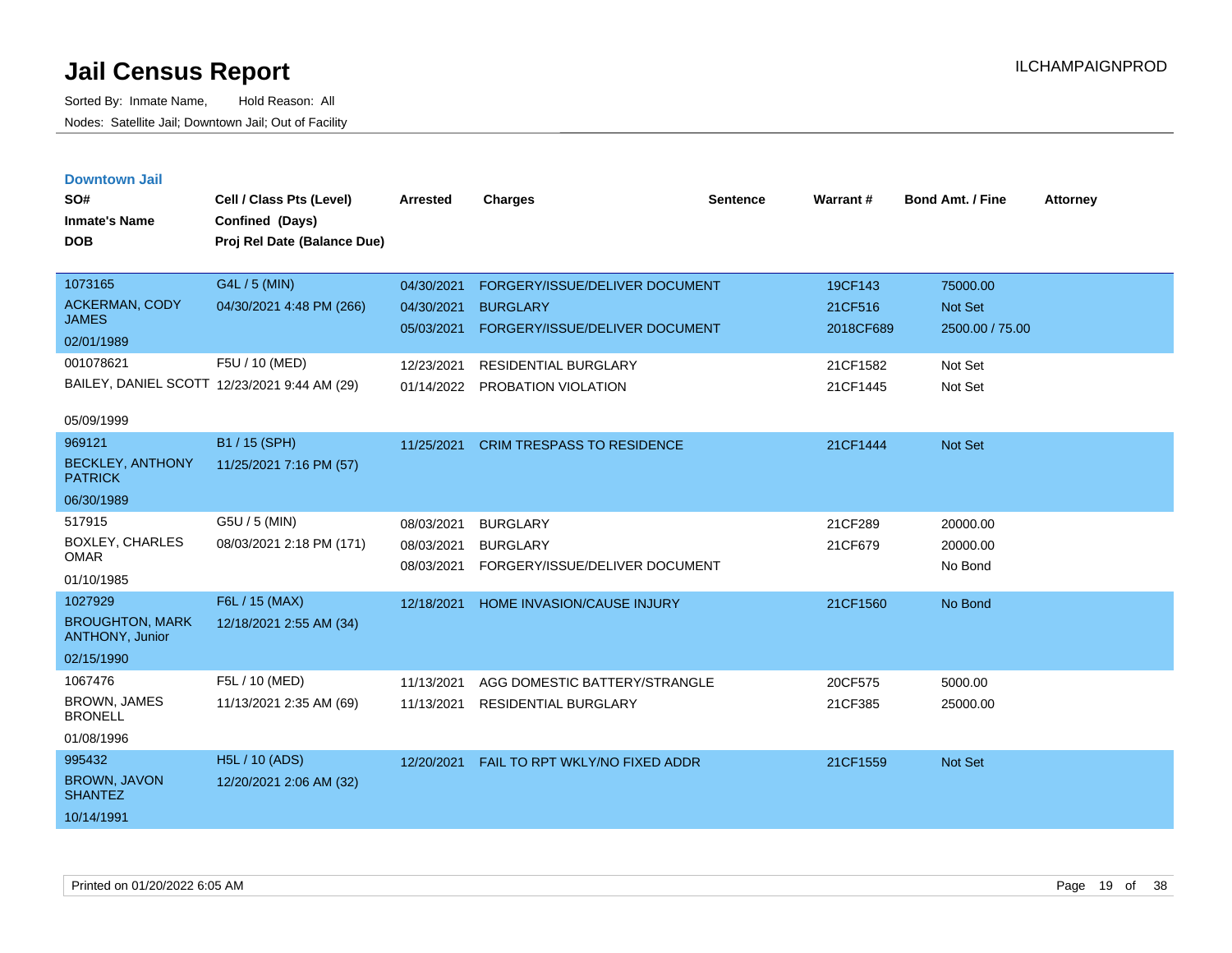| 10000. Catolino can, Domntonn can, Oat or I domt<br>SO#<br>Inmate's Name<br><b>DOB</b> | Cell / Class Pts (Level)<br>Confined (Days)<br>Proj Rel Date (Balance Due) | Arrested   | <b>Charges</b>                          | <b>Sentence</b> | Warrant#   | <b>Bond Amt. / Fine</b> | Attorney |
|----------------------------------------------------------------------------------------|----------------------------------------------------------------------------|------------|-----------------------------------------|-----------------|------------|-------------------------|----------|
| 1075941<br><b>BROWN, LIONEL</b><br>TERRELL                                             | G2L / 5 (MIN)<br>10/08/2021 5:16 PM (105)                                  | 10/08/2021 | <b>HARASS WITNESS/FAMILY MBR/REP</b>    |                 | 2021CF1188 | 500000.00               |          |
| 10/19/1981                                                                             |                                                                            |            |                                         |                 |            |                         |          |
| 1068812                                                                                | F1L / 15 (MAX)                                                             | 12/21/2021 | AGG DISCHARGE FIREARM/OCC VEH           |                 | 21CF741    | Not Set                 |          |
| BRYANT, DANNY<br>EUGENE                                                                | 12/21/2021 1:50 PM (31)                                                    | 12/21/2021 | FELON POSS/USE FIREARM PRIOR            |                 | 21CF1568   | Not Set                 |          |
| 11/22/1989                                                                             |                                                                            |            |                                         |                 |            |                         |          |
| 61904                                                                                  | D4 / 15 (ADS)                                                              | 10/23/2021 | <b>ROBBERY</b>                          |                 | 21CF1287   | <b>Not Set</b>          |          |
| <b>BURNETT, TIMOTHY</b><br>LYNN                                                        | 10/23/2021 5:43 PM (90)                                                    |            |                                         |                 |            |                         |          |
| 09/09/1983                                                                             |                                                                            |            |                                         |                 |            |                         |          |
| 001078092                                                                              | H2U / 10 (ADS)                                                             | 12/27/2021 | AGG BATTERY/PUBLIC PLACE                |                 | 2021CF1042 | 5000.00                 |          |
| WILLIAM                                                                                | CHOUNARD, STANLEY 12/27/2021 10:47 PM (25)                                 |            |                                         |                 |            |                         |          |
| 06/25/1986                                                                             |                                                                            |            |                                         |                 |            |                         |          |
| 56241                                                                                  | I3 / 5 (ADS)                                                               |            | 01/13/2022 VIOLATE ORDER/PRIOR DOM BTRY |                 | 22CF59     | <b>Not Set</b>          |          |
| <b>CLARK, DAMON</b><br><b>GILLMORE</b>                                                 | 01/13/2022 4:36 AM (8)                                                     |            |                                         |                 |            |                         |          |
| 12/21/1976                                                                             |                                                                            |            |                                         |                 |            |                         |          |
| 1075361                                                                                | J6L / 5 (ADS)                                                              | 04/16/2021 | <b>BURGLARY</b>                         |                 | 21CF414    | Not Set                 |          |
| COWART, TORREY<br>BENJAMEN, Junior                                                     | 04/16/2021 9:17 PM (280)                                                   |            |                                         |                 |            |                         |          |
| 11/22/1987                                                                             |                                                                            |            |                                         |                 |            |                         |          |
| 1076276                                                                                | G9L / 5 (MIN)                                                              | 12/20/2021 | THEFT/CONTROL <\$500/PRIOR              | $2y/6m$ (DOC)   |            | <b>Not Set</b>          |          |
| COX, SEAN MICHAEL                                                                      | 12/20/2021 12:45 PM (32)                                                   | 12/20/2021 | <b>WARRANT OUT OF COUNTY</b>            |                 | 21CM99     | 3000.00                 |          |
| 02/06/1985                                                                             |                                                                            |            |                                         |                 |            |                         |          |
| 1067370                                                                                | E6L / 15 (MAX)                                                             | 11/05/2021 | FIREARM/FOID INVALID/NOT ELIG           |                 | 21CF1370   | Not Set                 |          |
| DAVIS, AUSTIN<br>CHRISTOPHER                                                           | 11/06/2021 12:23 AM (76)                                                   |            |                                         |                 |            |                         |          |
| 08/11/1997                                                                             |                                                                            |            |                                         |                 |            |                         |          |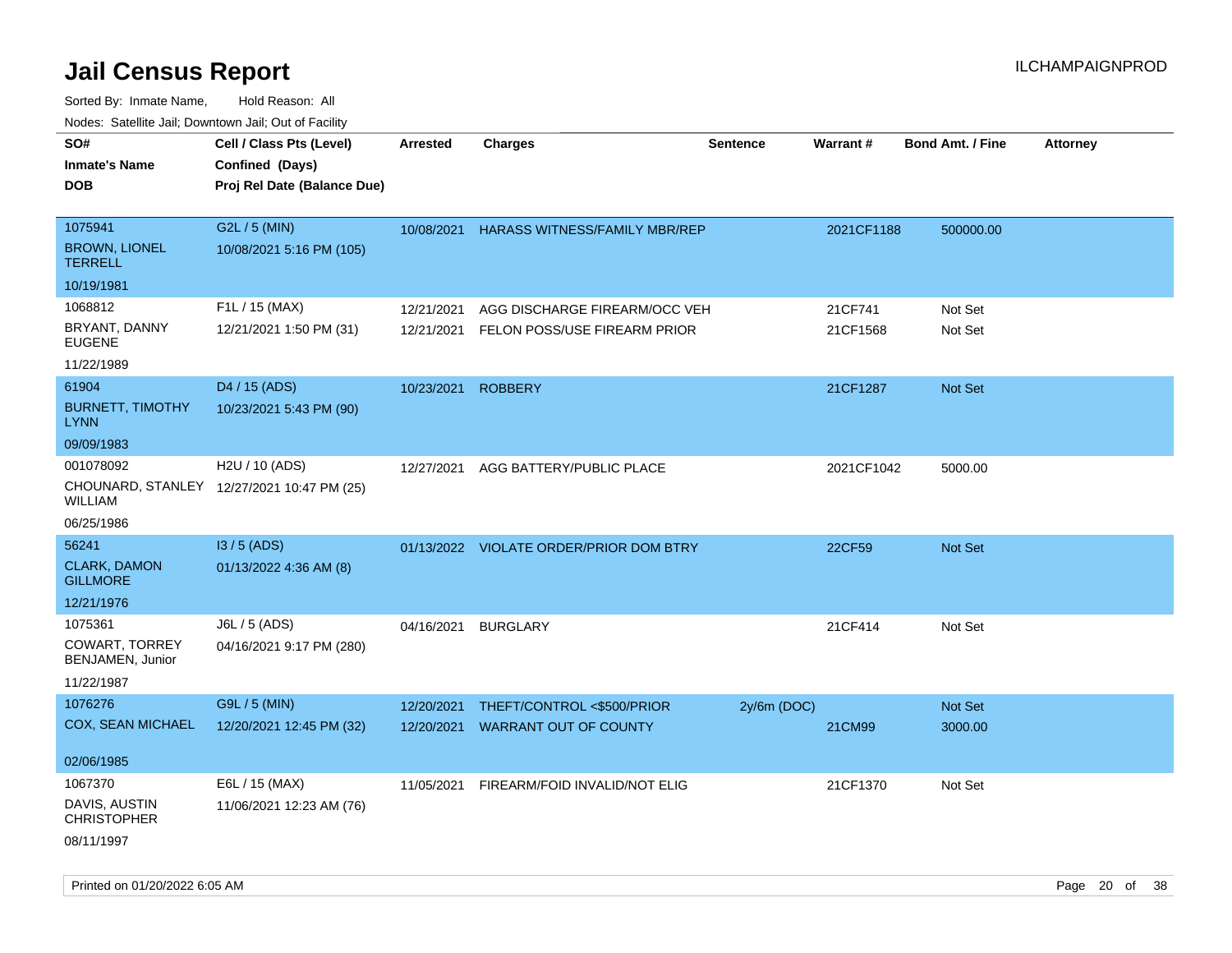Sorted By: Inmate Name, Hold Reason: All Nodes: Satellite Jail; Downtown Jail; Out of Facility

| rioucs. Odichilc Jah, Downtown Jah, Out of Facility |                                              |                 |                                         |                 |            |                         |                 |
|-----------------------------------------------------|----------------------------------------------|-----------------|-----------------------------------------|-----------------|------------|-------------------------|-----------------|
| SO#                                                 | Cell / Class Pts (Level)                     | <b>Arrested</b> | <b>Charges</b>                          | <b>Sentence</b> | Warrant#   | <b>Bond Amt. / Fine</b> | <b>Attorney</b> |
| <b>Inmate's Name</b>                                | Confined (Days)                              |                 |                                         |                 |            |                         |                 |
| <b>DOB</b>                                          | Proj Rel Date (Balance Due)                  |                 |                                         |                 |            |                         |                 |
|                                                     |                                              |                 |                                         |                 |            |                         |                 |
| 001077214                                           | F9U / 15 (MAX)                               | 12/20/2021      | <b>MURDER</b>                           |                 | 21CF1572   | Not Set                 |                 |
| DAVIS-MURDOCK,<br><b>ERION VASSHAD</b>              | 12/21/2021 10:13 AM (31)                     | 12/22/2021      | <b>PAROLE REVOCATION</b>                |                 | CH2107977  | <b>Not Set</b>          |                 |
| 06/22/1998                                          |                                              |                 |                                         |                 |            |                         |                 |
| 001078223                                           | G6U / 5 (MIN)                                |                 | 11/09/2021 AGG DUI/NO VALID DL          |                 | 21CF1382   | Not Set                 |                 |
| DIEGO-MATEO,<br><b>JOAQUIN</b>                      | 11/09/2021 10:52 PM (73)                     |                 |                                         |                 |            |                         |                 |
| 01/23/2002                                          |                                              |                 |                                         |                 |            |                         |                 |
| 571307                                              | J3L / 15 (ADS)                               | 09/14/2020      | <b>CRIM SEXUAL ABUSE/CONSENT</b>        |                 | 2020CF1026 | Not Set                 |                 |
| DOMINGO-<br>CASTANEDA,                              | 09/14/2020 11:19 PM (494)                    | 09/14/2020      | <b>PRED CRIM SEX ASLT/VICTIM &lt;13</b> |                 | 2020CF1025 | <b>Not Set</b>          |                 |
| 09/29/1989                                          |                                              |                 |                                         |                 |            |                         |                 |
| 527379                                              | D6 / 15 (ADS)                                | 10/25/2021      | ARMED HABITUAL CRIMINAL                 |                 | 21CF1297   | Not Set                 |                 |
| DRAKE, MARCELL<br><b>DEON</b>                       | 10/25/2021 5:05 PM (88)                      | 10/27/2021      | AGG DOMESTIC BATTERY/STRANGLE           |                 | 21CF1245   | Not Set                 |                 |
| 04/20/1987                                          |                                              |                 |                                         |                 |            |                         |                 |
| 959292                                              | K1 / 15 (ADS)                                | 04/01/2021      | ATTEMPT (FIRST DEGREE MURDER)           |                 | 2020CF565  | 2000000.00              |                 |
| <b>DUNCAN, COREYON</b><br><b>ANTHONY</b>            | 04/01/2021 8:46 PM (295)                     | 12/17/2021      | <b>MURDER</b>                           |                 | 21CF1542   | <b>Not Set</b>          |                 |
| 01/17/1989                                          |                                              |                 |                                         |                 |            |                         |                 |
| 43977                                               | $15/5$ (MIN)                                 | 12/20/2021      | AGG FLEEING POLICE/21 MPH OVER          |                 | 21CF1566   | Not Set                 |                 |
| EMKES, DOUGLAS<br>ALAN                              | 12/20/2021 9:59 AM (32)                      | 12/20/2021      | PAROLE REVOCATION                       |                 |            | No Bond                 |                 |
| 06/08/1959                                          |                                              |                 |                                         |                 |            |                         |                 |
| 1053207                                             | K3 / 15 (SPH)                                | 06/06/2019      | MURDER/INTENT TO KILL/INJURE            |                 | 2019-CF849 | 2000000.00              |                 |
| FAUST, JAQUAVEON<br><b>LAVELL</b>                   | 06/06/2019 2:24 PM (960)                     |                 |                                         |                 |            |                         |                 |
| 07/25/1996                                          |                                              |                 |                                         |                 |            |                         |                 |
| 962759                                              | C5L / 5 (ADS)                                | 07/16/2021      | METH DELIVERY<5 GRAMS                   |                 | 21CF833    | Not Set                 |                 |
|                                                     | FINLEY, KEVIN DANTE 07/16/2021 9:44 PM (189) |                 | 07/29/2021 AGG CRIM SEX ASSAULT/FELONY  |                 | 21CF891    | No Bond                 |                 |

12/28/1988

Printed on 01/20/2022 6:05 AM Page 21 of 38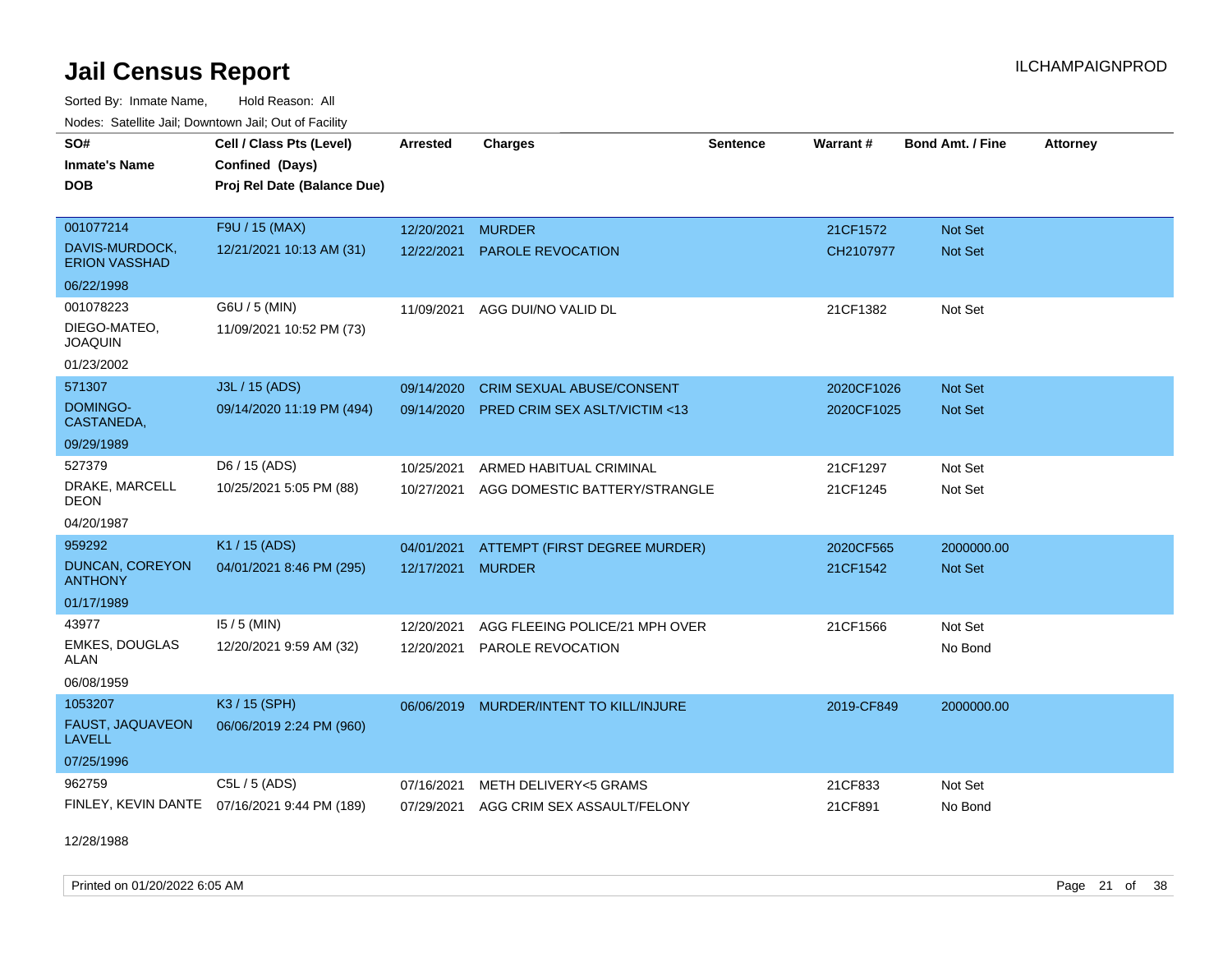| Nodes. Salenne Jan, Downlown Jan, Out of Facility |                             |            |                                    |                       |           |                         |                 |
|---------------------------------------------------|-----------------------------|------------|------------------------------------|-----------------------|-----------|-------------------------|-----------------|
| SO#                                               | Cell / Class Pts (Level)    | Arrested   | <b>Charges</b>                     | <b>Sentence</b>       | Warrant#  | <b>Bond Amt. / Fine</b> | <b>Attorney</b> |
| <b>Inmate's Name</b>                              | Confined (Days)             |            |                                    |                       |           |                         |                 |
| DOB                                               | Proj Rel Date (Balance Due) |            |                                    |                       |           |                         |                 |
|                                                   |                             |            |                                    |                       |           |                         |                 |
| 524764                                            | G3L / 5 (MIN)               | 09/18/2021 | METH DELIVERY/15<100 GRAMS         |                       | 21CF627   | 50000.00                |                 |
| <b>FISCUS, ROBERT</b><br>LOWELL                   | 09/18/2021 10:50 AM (125)   |            |                                    |                       |           |                         |                 |
| 02/17/1986                                        |                             |            |                                    |                       |           |                         |                 |
| 1068917                                           | $H1L / 5$ (MIN)             | 08/11/2021 | VIO ORDER/PRIOR VIO OF ORDER       |                       | 21CF965   | Not Set                 |                 |
| GARCIA, JUAN<br>CARLOS                            | 08/11/2021 9:24 PM (163)    |            |                                    |                       |           |                         |                 |
| 10/21/1997                                        |                             |            |                                    |                       |           |                         |                 |
| 32913                                             | $11/15$ (ADS)               | 12/03/2021 | PRED CRIM SEX ASLT/VICTIM <13      |                       | 21CF1481  | <b>Not Set</b>          |                 |
| GROB, WARREN A,<br>Junior                         | 12/03/2021 4:24 PM (49)     |            |                                    |                       |           |                         |                 |
| 12/07/1950                                        |                             |            |                                    |                       |           |                         |                 |
| 1073611                                           | G3U / 5 (MIN)               | 02/09/2021 | MFG 15>100 GR ECSTASY/ANALOG       |                       | 21CF121   | 500000.00               |                 |
| <b>HAYES, CAMERON</b><br>TAYLOR MALEEK            | 02/09/2021 3:10 PM (346)    | 02/09/2021 | DELIVERY OF OR POSSESSION OF W/INT |                       | 21CF160   | Not Set                 |                 |
| 08/10/1998                                        |                             |            |                                    |                       |           |                         |                 |
| 544770                                            | D3 / 10 (MED)               | 08/14/2021 | AGG DOMESTIC BATTERY/STRANGLE      |                       | 2021CF514 | 25000.00                |                 |
| HAYES, DEVON<br>JERMAINE                          | 08/14/2021 2:56 AM (160)    | 08/14/2021 | AGGRAVATED DOMESTIC BATTERY        |                       | 21CF977   | No Bond                 |                 |
| 11/07/1987                                        |                             |            |                                    |                       |           |                         |                 |
| 972300                                            | F6U / 10 (MED)              | 12/22/2021 | <b>RESIDENTIAL BURGLARY</b>        |                       | 18CF1691  | 25000.00                |                 |
| HOLT, MICHAEL<br>TERRELL                          | 12/22/2021 8:36 AM (30)     | 12/22/2021 | AGG CRIM SEX ABUSE/VICTIM <9       |                       | 19CF1277  | 250000.00               |                 |
| 12/25/1989                                        |                             |            |                                    |                       |           |                         |                 |
| 1063119                                           | J5L / 10 (MED)              | 11/05/2021 | <b>BURGLARY</b>                    | 2y/6m (DOC) 2018CF877 |           | 10000.00                |                 |
| HUNT, KHALLEEL<br>MALIK                           | 11/05/2021 7:47 AM (77)     |            |                                    |                       |           |                         |                 |
| 03/28/1999                                        |                             |            |                                    |                       |           |                         |                 |
| 001077437                                         | F1U / 10 (MED)              | 08/23/2021 | DOM BTRY/CONTACT/1-2 PRECONV       |                       | 21CF1025  | Not Set                 |                 |
| JOHNSON, ANTONIO<br>LASHAUN                       | 08/23/2021 7:48 PM (151)    |            |                                    |                       |           |                         |                 |
| 01/06/1980                                        |                             |            |                                    |                       |           |                         |                 |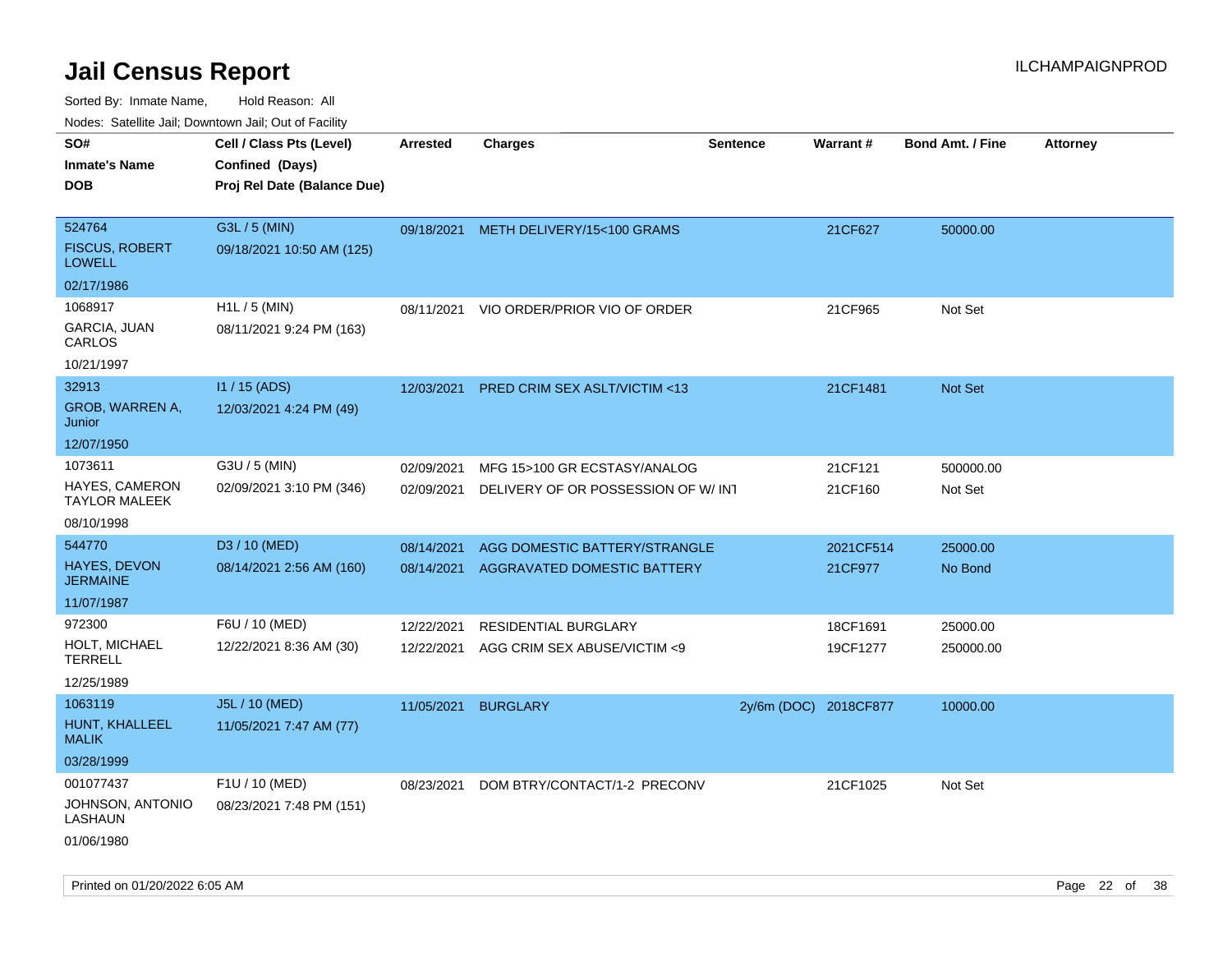Sorted By: Inmate Name, Hold Reason: All Nodes: Satellite Jail; Downtown Jail; Out of Facility

| rougs. Calcing Jan, Downtown Jan, Out of Facility |                                             |                 |                                          |                 |                 |                         |                 |
|---------------------------------------------------|---------------------------------------------|-----------------|------------------------------------------|-----------------|-----------------|-------------------------|-----------------|
| SO#<br><b>Inmate's Name</b>                       | Cell / Class Pts (Level)<br>Confined (Days) | <b>Arrested</b> | <b>Charges</b>                           | <b>Sentence</b> | <b>Warrant#</b> | <b>Bond Amt. / Fine</b> | <b>Attorney</b> |
| <b>DOB</b>                                        | Proj Rel Date (Balance Due)                 |                 |                                          |                 |                 |                         |                 |
| 1073894                                           | E1U / 10 (ADS)                              |                 | 09/09/2021 VIOLATE SEX OFFENDER REGIS/2+ |                 | 2021CF920       | 10000.00                |                 |
|                                                   | JOKICH, ANTON VEGO 09/09/2021 2:14 PM (134) |                 |                                          |                 |                 |                         |                 |
| 05/30/1969                                        |                                             |                 |                                          |                 |                 |                         |                 |
| 24308                                             | D2 / 15 (MAX)                               | 06/03/2021      | <b>ROBBERY</b>                           |                 | 21CF625         | No Bond                 |                 |
| KWIATKOWSKI,<br>ROBERT JOHN                       | 06/03/2021 10:40 PM (232)                   |                 |                                          |                 |                 |                         |                 |
| 08/08/1963                                        |                                             |                 |                                          |                 |                 |                         |                 |
| 001078693                                         | G8U / 5 (MIN)                               | 12/19/2021      | RECEIVE/POSS/SELL STOLEN VEH             |                 | 21CF1555        | Not Set                 |                 |
|                                                   | LARGE, JOSHUA DALE 12/19/2021 4:54 AM (33)  | 12/19/2021      | <b>RETAIL THEFT</b>                      |                 | 2021CM216       | 5000.00                 |                 |
| 10/27/1985                                        |                                             | 12/19/2021      | <b>RETAIL THEFT</b>                      |                 | 20CF422         | 20000.00                |                 |
| 26787                                             | F4U / 10 (MED)                              | 12/18/2021      | <b>RESIDENTIAL BURGLARY</b>              |                 | 21CF1558        | Not Set                 |                 |
| LAURENT, JOHN<br>WAYNE                            | 12/18/2021 9:30 PM (34)                     |                 |                                          |                 |                 |                         |                 |
| 02/01/1967                                        |                                             |                 |                                          |                 |                 |                         |                 |
| 29681                                             | J2L / 15 (ADS)                              | 07/14/2020      | PREDATORY CRIMINAL SEX ASSLT/CHILD       |                 | 20CF-781        | 250000.00               |                 |
| LENOIR, JOHN<br><b>CHRISTOPHER</b>                | 07/14/2020 12:51 PM (556)                   |                 |                                          |                 |                 |                         |                 |
| 04/20/1966                                        |                                             |                 |                                          |                 |                 |                         |                 |
| 001078320                                         | J1L / 10 (SPH)                              | 11/23/2021      | RESIST/OBSTRUCTING A PEACE OFFICEL       |                 | 21CM539         | Not Set                 |                 |
| MARSH, PAUL<br><b>OLUFUNMILAYO</b>                | 11/23/2021 2:32 PM (59)                     |                 |                                          |                 |                 |                         |                 |
| 07/13/1994                                        |                                             |                 |                                          |                 |                 |                         |                 |
| 45113                                             | E2L / 15 (MAX)                              | 11/20/2021      | ARMED HABITUAL CRIMINAL                  |                 | 21CF1424        | No Bond                 |                 |
| <b>MARTIN, JEREMIAH</b><br><b>FRANCIS</b>         | 11/20/2021 1:18 AM (62)                     |                 |                                          |                 |                 |                         |                 |
| 01/18/1977                                        |                                             |                 |                                          |                 |                 |                         |                 |
| 1063030                                           | H4L / 15 (ADS)                              | 12/20/2021      | <b>MURDER</b>                            |                 | 21CF1571        | Not Set                 |                 |
|                                                   | MASON, RYAN ONEIAL 12/21/2021 9:30 AM (31)  | 12/22/2021      | PAROLE REVOCATION                        |                 | CH2107979       | Not Set                 |                 |

02/22/1991

Printed on 01/20/2022 6:05 AM Page 23 of 38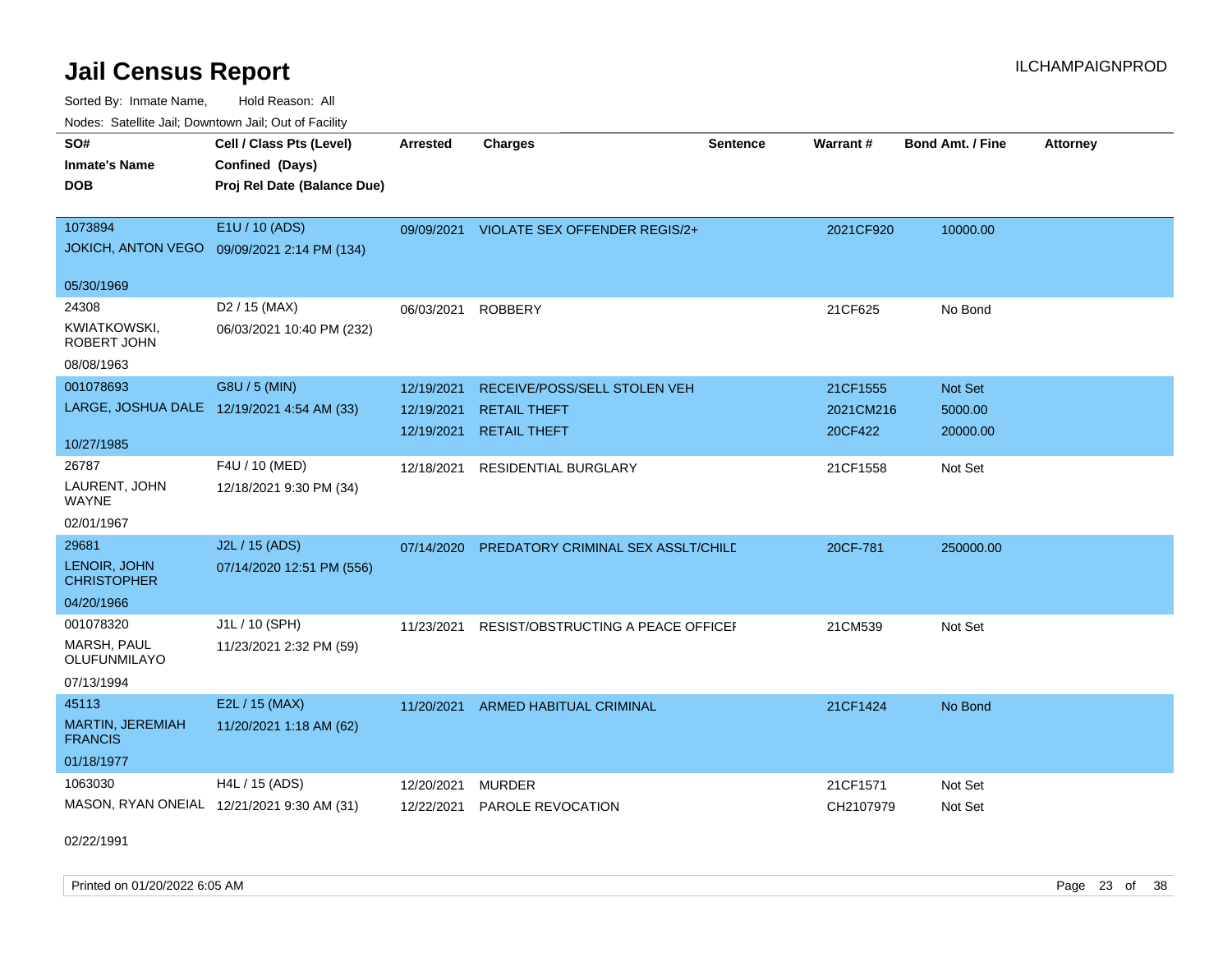Sorted By: Inmate Name, Hold Reason: All

|  | Nodes: Satellite Jail; Downtown Jail; Out of Facility |  |  |  |
|--|-------------------------------------------------------|--|--|--|
|--|-------------------------------------------------------|--|--|--|

| SO#<br><b>Inmate's Name</b><br><b>DOB</b> | Cell / Class Pts (Level)<br>Confined (Days)<br>Proj Rel Date (Balance Due) | <b>Arrested</b> | <b>Charges</b>                           | <b>Sentence</b> | <b>Warrant#</b> | Bond Amt. / Fine | <b>Attorney</b> |
|-------------------------------------------|----------------------------------------------------------------------------|-----------------|------------------------------------------|-----------------|-----------------|------------------|-----------------|
| 1066623<br>MATA-OROZCO,                   | G7U / 5 (MIN)<br>11/17/2021 5:08 PM (65)                                   |                 | 11/17/2021 MFG/DEL 15<100 GR COCA/ANALOG |                 | 17CF1093        | 75000.00         |                 |
| <b>OLEGARIO</b>                           |                                                                            |                 |                                          |                 |                 |                  |                 |
| 03/06/1995                                |                                                                            |                 |                                          |                 |                 |                  |                 |
| 001078249                                 | B3 / 10 (MED)                                                              | 08/07/2021      | FELON POSS/USE WEAPON/FIREARM            |                 | 21CF947         | Not Set          |                 |
| MCCLENDON, CALVIN<br>м                    | 08/07/2021 8:56 AM (167)                                                   |                 |                                          |                 |                 |                  |                 |
| 04/29/1990                                |                                                                            |                 |                                          |                 |                 |                  |                 |
| 40235                                     | G9U / 5 (MIN)                                                              |                 | 10/04/2021 AGG DUI/4                     |                 | 2021CF1145      | 35000.00         |                 |
| MERRIWEATHER,<br><b>MARCUS TODD</b>       | 10/04/2021 4:41 PM (109)                                                   |                 |                                          |                 |                 |                  |                 |
| 11/28/1967                                |                                                                            |                 |                                          |                 |                 |                  |                 |
| 1040273                                   | E5U / 15 (ADS)                                                             | 09/30/2021      | PRED CRIM SEX ASLT/VICTIM <13            |                 | 21CF329         | 500000.00        |                 |
| METCALFE, LANELL<br><b>JARON</b>          | 09/30/2021 11:32 PM (113)                                                  |                 |                                          |                 |                 |                  |                 |
| 09/22/1988                                |                                                                            |                 |                                          |                 |                 |                  |                 |
| 1075635                                   | B <sub>2</sub> / 10 (ADS)                                                  | 05/11/2021      | AGG DISCHARGE FIREARM/OCC VEH            |                 | 21CF538         | Not Set          |                 |
| MILES, DEVLON VON,<br>Junior              | 05/11/2021 10:39 PM (255)                                                  |                 | 05/11/2021 MFG/DEL CANNABIS/30-500 GRAMS |                 | 20CF1402        | 100000.00        |                 |
| 11/04/2000                                |                                                                            |                 |                                          |                 |                 |                  |                 |
| 48033                                     | C7L / 5 (ADS)                                                              | 12/04/2021      | DOMESTIC BATTERY/OTHER PRIOR             | 4y (DOC)        | 21CF1482        | Not Set          |                 |
| MOORE,<br>CHRISTOPHER ALLEN               | 12/04/2021 4:38 PM (48)                                                    |                 |                                          |                 |                 |                  |                 |
| 07/02/1976                                |                                                                            |                 |                                          |                 |                 |                  |                 |
| 1069209                                   | 14 / 10 (ADS)                                                              | 04/07/2021      | AGG BATTERY/GREAT BODILY HARM            |                 | 21CF376         | Not Set          |                 |
| MOORE, DEVONTE<br><b>JAMAL</b>            | 04/07/2021 6:25 PM (289)                                                   |                 |                                          |                 |                 |                  |                 |
| 09/24/1995                                |                                                                            |                 |                                          |                 |                 |                  |                 |
| 1074169                                   | C2L / 10 (MED)                                                             | 12/21/2021      | AGGRAVATED DOMESTIC BATTERY              |                 | 21CF1567        | Not Set          |                 |
|                                           | PANZER, IAN RICHARD 12/21/2021 2:24 PM (31)                                |                 |                                          |                 |                 |                  |                 |

07/04/1988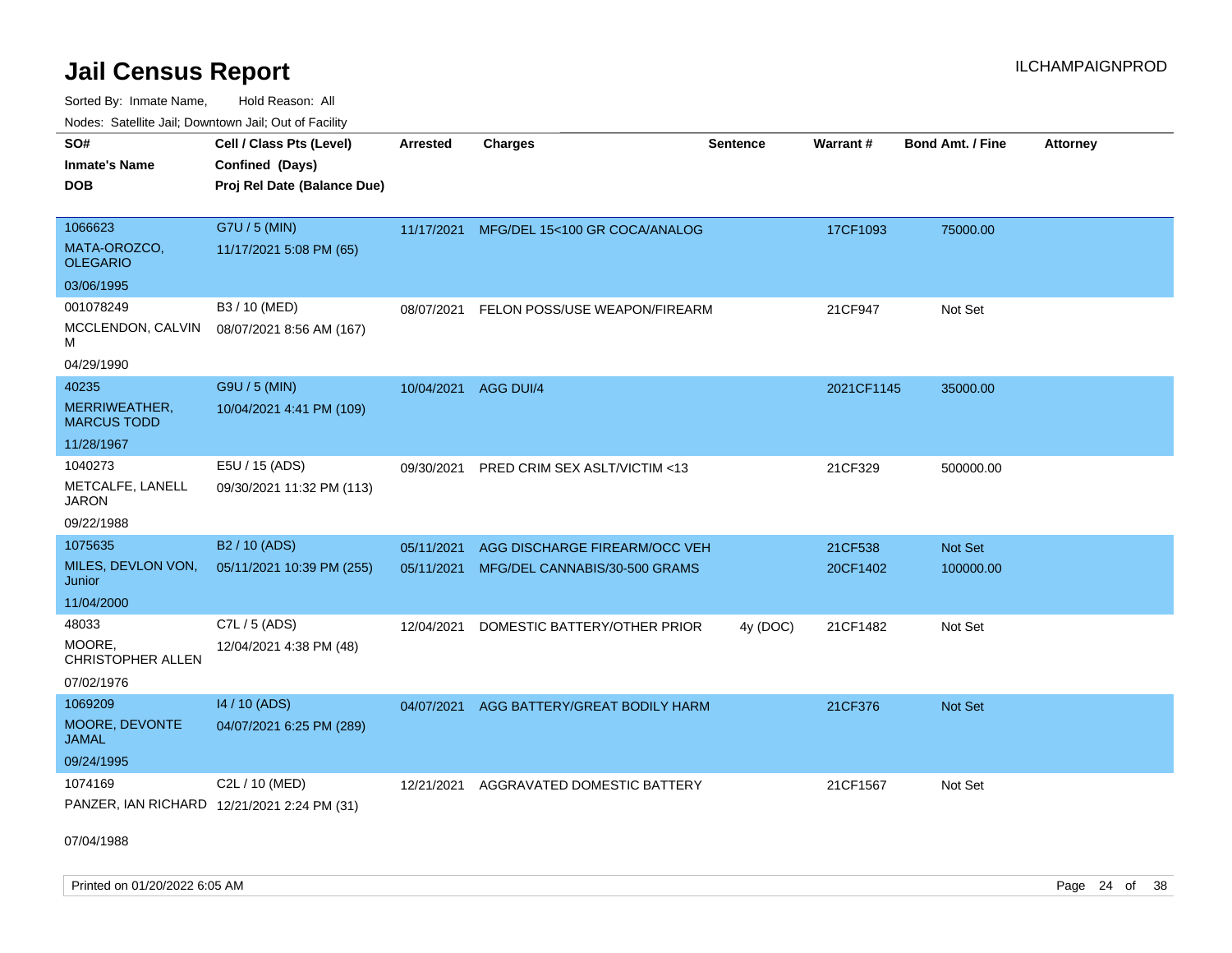Sorted By: Inmate Name, Hold Reason: All Nodes: Satellite Jail; Downtown Jail; Out of Facility

| SO#                                     | Cell / Class Pts (Level)    | Arrested                 | <b>Charges</b>                                 | <b>Sentence</b> | Warrant#     | <b>Bond Amt. / Fine</b> | <b>Attorney</b> |
|-----------------------------------------|-----------------------------|--------------------------|------------------------------------------------|-----------------|--------------|-------------------------|-----------------|
| <b>Inmate's Name</b>                    | Confined (Days)             |                          |                                                |                 |              |                         |                 |
| DOB                                     | Proj Rel Date (Balance Due) |                          |                                                |                 |              |                         |                 |
|                                         |                             |                          |                                                |                 |              |                         |                 |
| 1022441                                 | H6L / 10 (ADS)              | 10/27/2021               | AGG BATTERY/PEACE OFFICER                      |                 | 2021 CF 12   | No Bond                 |                 |
| PICKENS, DONTRELL<br><b>DEMAR</b>       | 10/27/2021 1:39 PM (86)     | 10/27/2021               | AGG BATTERY/PEACE OFFICER                      |                 | 2020 CF 1488 | No Bond                 |                 |
| 12/10/1993                              |                             |                          |                                                |                 |              |                         |                 |
| 1072114                                 | A1U / 15 (SPH)              | 01/17/2021               | ATTEMPT (FIRST DEGREE MURDER)                  |                 | 2021CF65     | Not Set                 |                 |
| ROBINSON, DONNELL<br>LEVON              | 01/17/2021 2:40 PM (369)    | 01/17/2021<br>02/17/2021 | ARMED ROBBERY/NO FIREARM<br>AGGRAVATED BATTERY | 4y (DOC)        | 2020CF824    | 75000.00<br>250000.00   |                 |
| 10/23/2000                              |                             |                          |                                                |                 |              |                         |                 |
| 1068592                                 | J7L / 15 (ADS)              | 11/12/2021               | <b>BURGLARY</b>                                |                 | 21CF1393     | <b>Not Set</b>          |                 |
| ROSS, TEVONTAE<br><b>TERRANCE</b>       | 11/12/2021 8:41 AM (70)     |                          |                                                |                 |              |                         |                 |
| 12/15/1998                              |                             |                          |                                                |                 |              |                         |                 |
| 59178                                   | F8L / 15 (MAX)              | 12/13/2021               | AGG DISCHARGE FIREARM/OCC VEH                  |                 | 21CF1274     | 1500000.00              |                 |
| SANDERS, MICHAEL<br>JEAN                | 12/13/2021 4:17 PM (39)     |                          |                                                |                 |              |                         |                 |
| 12/22/1967                              |                             |                          |                                                |                 |              |                         |                 |
| 001078704                               | F7U / 15 (MAX)              | 12/21/2021               | MURDER/INTENT TO KILL/INJURE                   |                 | 21CF1575     | Not Set                 |                 |
| SHORTER, JAQUAN<br><b>MAURICE</b>       | 12/23/2021 1:23 AM (29)     |                          |                                                |                 |              |                         |                 |
| 10/08/1998                              |                             |                          |                                                |                 |              |                         |                 |
| 47195                                   | G8L / 5 (MIN)               | 12/27/2021               | <b>RESIDENTIAL BURGLARY</b>                    |                 | 2020CF1222   | 10000.00                |                 |
| SIMMONS, JAMES<br><b>ROBERT</b>         | 12/27/2021 8:42 AM (25)     | 12/28/2021               | <b>RESIDENTIAL BURGLARY</b>                    |                 | 2021CF1596   | Not Set                 |                 |
| 03/13/1975                              |                             |                          |                                                |                 |              |                         |                 |
| 1057312                                 | G2U / 5 (MIN)               | 11/10/2021               | HOME INVASION/FIREARM                          | 7y (DOC)        | 21CF1388     | Not Set                 |                 |
| <b>STARKS, RAMEON</b><br><b>TAHZIER</b> | 11/10/2021 9:51 PM (72)     |                          |                                                |                 |              |                         |                 |
| 12/18/1996                              |                             |                          |                                                |                 |              |                         |                 |
| 1051104                                 | G4U / 5 (MIN)               | 05/26/2021               | <b>BURGLARY</b>                                |                 | 21CF667      | Not Set                 |                 |
| STOVER, ANDREW<br><b>WADE</b>           | 05/27/2021 12:59 AM (239)   | 05/26/2021               | METH DELIVERY/5<15 GRAMS                       |                 | 21CF598      | Not Set                 |                 |
|                                         |                             |                          |                                                |                 |              |                         |                 |

07/20/1994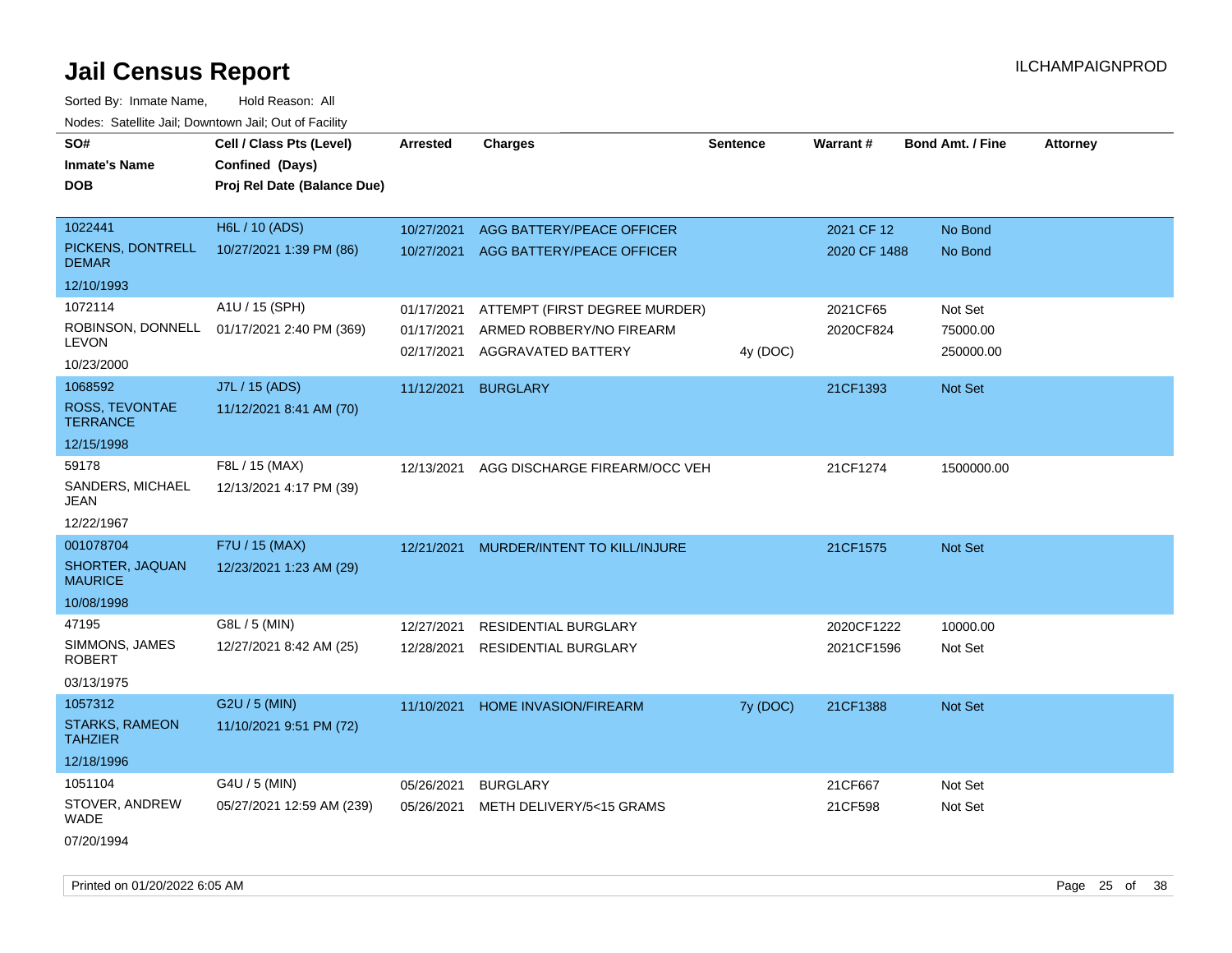| roaco. Calcinio dan, Downtown dan, Cal or Fability |                             |                     |                                       |                 |                 |                         |                 |
|----------------------------------------------------|-----------------------------|---------------------|---------------------------------------|-----------------|-----------------|-------------------------|-----------------|
| SO#                                                | Cell / Class Pts (Level)    | Arrested            | <b>Charges</b>                        | <b>Sentence</b> | <b>Warrant#</b> | <b>Bond Amt. / Fine</b> | <b>Attorney</b> |
| Inmate's Name                                      | Confined (Days)             |                     |                                       |                 |                 |                         |                 |
| <b>DOB</b>                                         | Proj Rel Date (Balance Due) |                     |                                       |                 |                 |                         |                 |
|                                                    |                             |                     |                                       |                 |                 |                         |                 |
| 001078182                                          | G7L / 5 (MIN)               |                     | 12/20/2021 DRIVING ON REVOKED LICENSE |                 | 2021CF800       | No Bond                 |                 |
| <b>STRONG, KEVIN</b><br><b>GARDNER</b>             | 12/20/2021 4:34 PM (32)     |                     |                                       |                 |                 |                         |                 |
| 02/12/1963                                         | 3/19/2022 (0.00)            |                     |                                       |                 |                 |                         |                 |
| 65920                                              | F3L / 15 (MAX)              | 12/21/2021          | ARMED ROBBERY/ARMED W/FIREARM         |                 | 2021CF1543      | 100000.00               |                 |
| TAPSCOTT.<br><b>CORNELIUS</b>                      | 12/21/2021 10:57 PM (31)    |                     |                                       |                 |                 |                         |                 |
| 07/14/1985                                         |                             |                     |                                       |                 |                 |                         |                 |
| 1068839                                            | C4L / 15 (MAX)              | 08/07/2020 HOMICIDE |                                       |                 | 2020-CF851      | 1000000.00              |                 |
| TAYLOR, LONDON<br>JAVON                            | 08/07/2020 10:30 AM (532)   |                     |                                       |                 |                 |                         |                 |
| 08/16/1999                                         |                             |                     |                                       |                 |                 |                         |                 |
| 1004142                                            | C3L / 15 (MAX)              | 10/27/2021          | POSSESSION OF METH/15<100GRAMS        |                 | 2021CF1298      | 1500000.00              |                 |
| TOY, KAYON LARENZ                                  | 10/22/2021 1:01 PM (91)     |                     |                                       |                 |                 |                         |                 |
|                                                    |                             |                     |                                       |                 |                 |                         |                 |
| 09/12/1991                                         |                             |                     |                                       |                 |                 |                         |                 |
| 1056971                                            | D1 / 10 (ADS)               | 08/07/2021          | FELON POSS/USE WEAPON/FIREARM         |                 | 21CF948         | No Bond                 |                 |
| TRAVIS, DENZEL<br><b>DANTRELL</b>                  | 08/07/2021 7:36 AM (167)    | 08/08/2021          | AGG BATTERY/PUBLIC PLACE              |                 | 2020CF647       | 25000.00                |                 |
| 03/21/1993                                         |                             |                     |                                       |                 |                 |                         |                 |
| 001078250                                          | F2L / 10 (MED)              | 08/07/2021          | FELON POSS WEAPON/BODY ARMOR          |                 | 21CF950         | Not Set                 |                 |
| TRAVIS, JORDAN<br>TESHAUN                          | 08/07/2021 10:27 AM (167)   |                     |                                       |                 |                 |                         |                 |
| 03/03/1996                                         |                             |                     |                                       |                 |                 |                         |                 |
| 56994                                              | A2L / 15 (SPH)              | 12/09/2021          | STALKING/CAUSE FEAR FOR SAFETY        |                 | 21CF1514        | <b>Not Set</b>          |                 |
| <b>TURNER, ROBERT</b><br>EARL, Senior              | 12/09/2021 9:23 PM (43)     | 12/13/2021          | <b>PAROLE REVOCATION</b>              |                 | CH2107735       | <b>Not Set</b>          |                 |
| 09/07/1982                                         |                             |                     |                                       |                 |                 |                         |                 |
| 30108                                              | J4L / 15 (ADS)              | 07/30/2021          | MURDER                                |                 | 21CF902         | 2000000.00              |                 |
| VANDYKE, DARYL<br>ANTHONY                          | 07/30/2021 8:29 PM (175)    |                     |                                       |                 |                 |                         |                 |
| 10/04/1965                                         |                             |                     |                                       |                 |                 |                         |                 |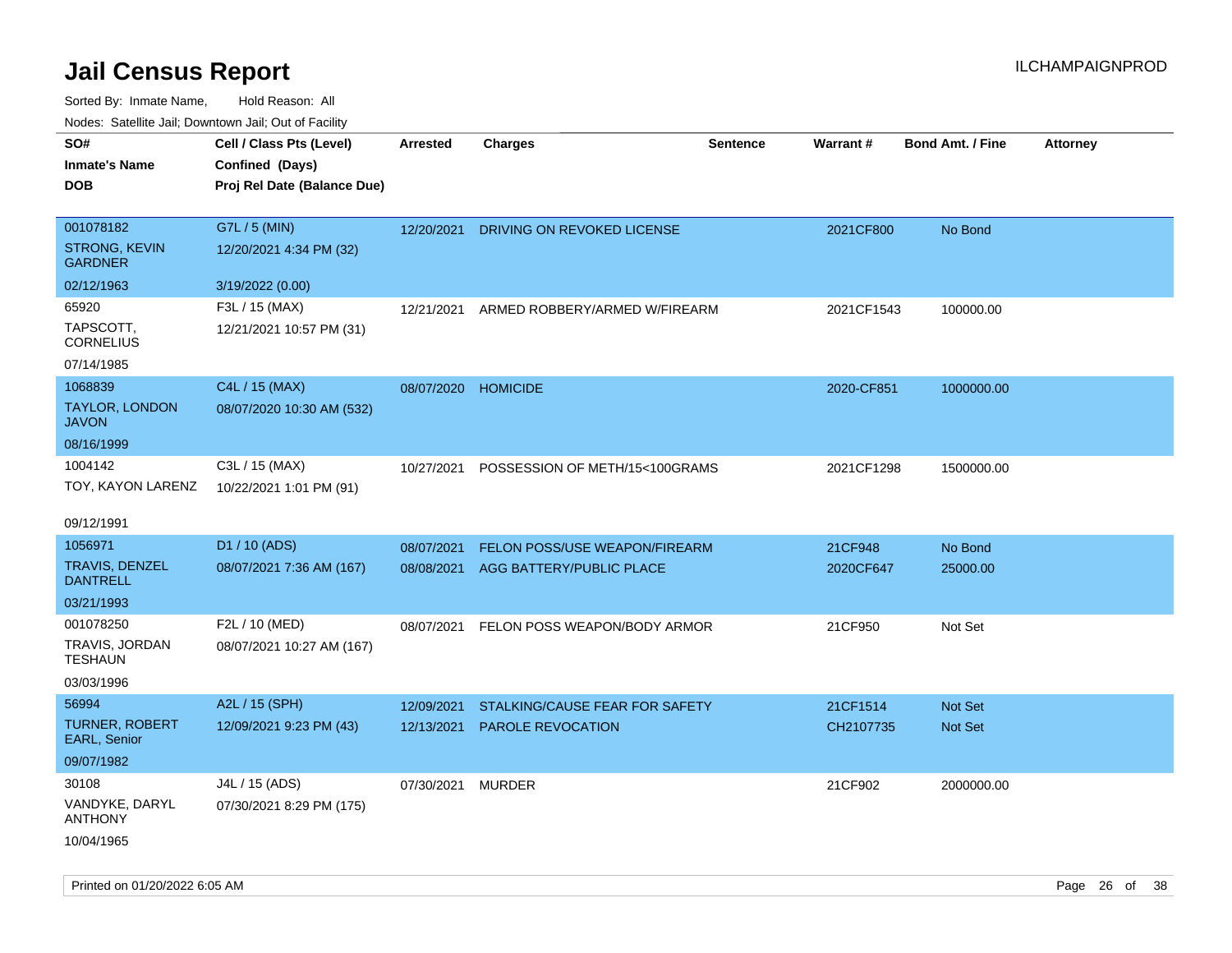| roacs. Catellite Jall, Downtown Jall, Out of Facility |                             |                 |                                   |                 |             |                  |                 |
|-------------------------------------------------------|-----------------------------|-----------------|-----------------------------------|-----------------|-------------|------------------|-----------------|
| SO#                                                   | Cell / Class Pts (Level)    | <b>Arrested</b> | <b>Charges</b>                    | <b>Sentence</b> | Warrant#    | Bond Amt. / Fine | <b>Attorney</b> |
| <b>Inmate's Name</b>                                  | Confined (Days)             |                 |                                   |                 |             |                  |                 |
| <b>DOB</b>                                            | Proj Rel Date (Balance Due) |                 |                                   |                 |             |                  |                 |
|                                                       |                             |                 |                                   |                 |             |                  |                 |
| 968681                                                | D5 / 15 (ADS)               | 08/27/2021      | AGG CRIM SX AB/VIC 13<18/TRUST    |                 | 2020CF499   | 250000.00        |                 |
| <b>WADE, DEMETRIUS</b><br><b>DARYL</b>                | 08/27/2021 2:25 AM (147)    | 08/27/2021      | <b>INDIRECT CRIMINAL CONTEMPT</b> | 3y (DOC)        | 2021CC16    | No Bond          |                 |
| 01/07/1987                                            |                             |                 |                                   |                 |             |                  |                 |
| 1070904                                               | G6L / 5 (MIN)               | 10/28/2021      | <b>BURGLARY</b>                   | 3y (DOC)        | 2021CF321   | 15000.00         |                 |
| WANKEL, JONAH<br>JAMES                                | 10/28/2021 3:42 AM (85)     |                 |                                   |                 |             |                  |                 |
| 12/15/1993                                            |                             |                 |                                   |                 |             |                  |                 |
| 1070971                                               | H3L / 5 (ADS)               | 12/07/2021      | <b>IDENTITY THEFT/&lt;\$300</b>   |                 | 20CF922     | Not Set          |                 |
| <b>WEIR, CLINTON</b><br><b>HOWARD</b>                 | 12/08/2021 3:45 AM (44)     | 12/07/2021      | <b>RECKLESS DRIVING</b>           |                 | 19TR2348    | <b>Not Set</b>   |                 |
| 03/15/1983                                            |                             |                 |                                   |                 |             |                  |                 |
| 54212                                                 | E4L / 10 (ADS)              | 12/21/2021      | ARMED VIOLENCE/CATEGORY I         |                 | 21CF1576    | Not Set          |                 |
| <b>WHITLOCK, GEORGE</b>                               | 12/21/2021 1:20 PM (31)     | 12/21/2021      | RECEIVE/POSS/SELL STOLEN VEH      |                 | 2021CF669   | 10000.00         |                 |
| ABRAM                                                 |                             | 12/21/2021      | VIOLATE ORDER PROTECTION          |                 | 2021CM391   | 1000.00          |                 |
| 11/10/1978                                            |                             | 12/21/2021      | OBSTRUCT JUST/DESTROY EVIDENCE    |                 | 2021CF1223  | 700.00           |                 |
| 001078709                                             | F3U / 15 (MAX)              | 12/22/2021      | ARMED VIOLENCE/CATEGORY I         |                 | 21CF1586    | Not Set          |                 |
| WILLIAMS, DAVID LEE                                   | 12/22/2021 11:00 AM (30)    |                 |                                   |                 |             |                  |                 |
|                                                       |                             |                 |                                   |                 |             |                  |                 |
| 12/18/1989                                            |                             |                 |                                   |                 |             |                  |                 |
| 1058072                                               | A2U / 15 (SPH)              | 02/25/2021      | ARMED HABITUAL CRIMINAL           |                 |             | Not Set          |                 |
| <b>WILLIAMS, KENNETH</b><br><b>BERNARD</b>            | 02/25/2021 3:24 PM (330)    |                 |                                   |                 |             |                  |                 |
| 10/04/1985                                            |                             |                 |                                   |                 |             |                  |                 |
| 001078711                                             | F9L / 10 (MED)              | 12/22/2021      | AGG DISCHARGE FIREARM/OCC BLDG    |                 | 21CF1585    | <b>Not Set</b>   |                 |
| <b>WILLIS, RANDY</b><br>RAMEEL                        | 12/22/2021 4:15 PM (30)     |                 |                                   |                 |             |                  |                 |
| 09/10/2003                                            |                             |                 |                                   |                 |             |                  |                 |
| 9326                                                  | $12/5$ (ADS)                | 06/14/2021      | <b>BURGLARY</b>                   |                 | 2020-CF-625 | Not Set          |                 |
| YOUNG, ANTHONY<br><b>PAUL</b>                         | 06/14/2021 12:07 PM (221)   |                 |                                   |                 |             |                  |                 |
| 03/13/1954                                            |                             |                 |                                   |                 |             |                  |                 |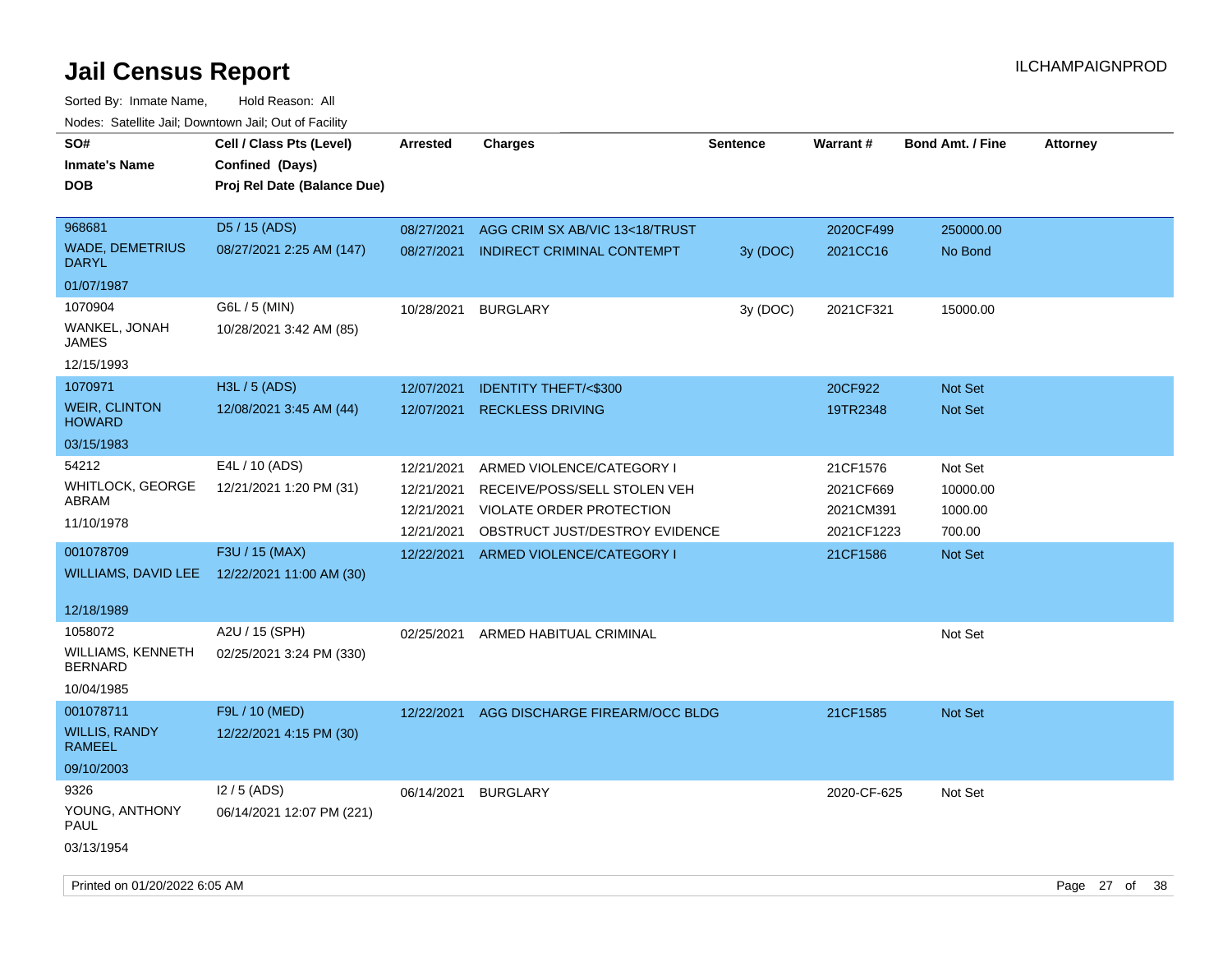Sorted By: Inmate Name, Hold Reason: All Nodes: Satellite Jail; Downtown Jail; Out of Facility

**Total Downtown Jail: 71 Males: 71 Females: 0 Unknown: 0**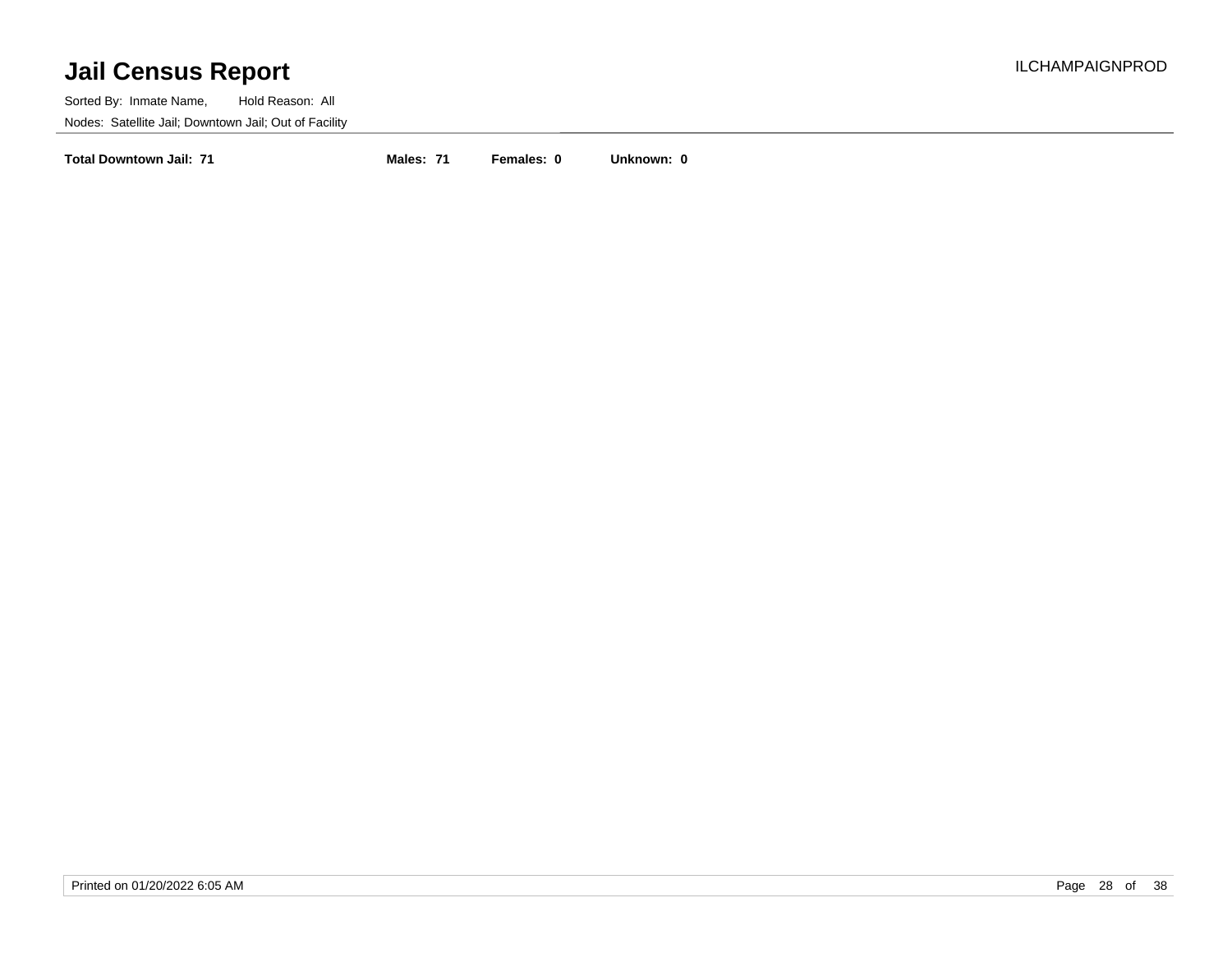|  | <b>Out of Facility</b> |  |
|--|------------------------|--|

| SO#<br><b>Inmate's Name</b><br><b>DOB</b> | Cell / Class Pts (Level)<br>Confined (Days)<br>Proj Rel Date (Balance Due) | <b>Arrested</b> | <b>Charges</b>                     | <b>Sentence</b> | Warrant#  | Bond Amt. / Fine | <b>Attorney</b> |
|-------------------------------------------|----------------------------------------------------------------------------|-----------------|------------------------------------|-----------------|-----------|------------------|-----------------|
| 61095<br>AMOS, DERRICK<br><b>JAMES</b>    | <b>DEW / 10 (ADS)</b><br>05/02/2021 9:02 PM (264)                          | 05/02/2021      | <b>HOME INVASION/CAUSE INJURY</b>  |                 | 2021CF323 | 100000.00        |                 |
| 06/12/1985                                |                                                                            |                 |                                    |                 |           |                  |                 |
| 19971                                     | <b>EHD</b>                                                                 | 11/09/2021      | DRIVING RVK/SUSP DUI/SSS 4-9       |                 | 2021CF968 | Not Set          |                 |
| <b>LYNN</b>                               | BARNESKE, RAYMOND 11/09/2021 9:32 AM (73)                                  |                 |                                    |                 |           |                  |                 |
| 08/17/1961                                | 5/6/2022 (0.00)                                                            |                 |                                    |                 |           |                  |                 |
| 516062                                    | <b>DEW / 15 (MAX)</b>                                                      | 02/22/2021      | AGG DISCH FIR/VEH/PC OFF/FRMAN     |                 | 21CF210   | No Bond          |                 |
| <b>BENNETT, JOHN</b><br><b>MICHAEL</b>    | 02/22/2021 10:47 AM (333)                                                  | 02/22/2021      | PHONE HARASSMENT/2+                |                 | 20CF194   | 5000.00          |                 |
| 04/30/1986                                |                                                                            |                 |                                    |                 |           |                  |                 |
| 33993                                     | DEW / 10 (MED)                                                             | 06/14/2021      | AGGRAVATED DOMESTIC BATTERY        |                 | 21CF688   | Not Set          |                 |
| <b>BOOKER, STEPHON</b>                    | 06/14/2021 7:42 PM (221)                                                   | 06/14/2021      | POSSESSING A CONTROLLED SUBSTANC   |                 | 21CF657   | Not Set          |                 |
| <b>MONTELL</b>                            |                                                                            | 06/14/2021      | <b>PAROLE REVOCATION</b>           |                 | CH2103612 | No Bond          |                 |
| 06/11/1971                                |                                                                            |                 |                                    |                 |           |                  |                 |
| 1074315                                   | <b>DEW / 15 (MAX)</b>                                                      | 07/27/2021      | AGG DISCHARGE FIREARM/VEH/SCH      |                 | 21CF927   | Not Set          |                 |
| <b>BRIGGS, PATRICK</b><br><b>MONTAY</b>   | 08/03/2021 4:56 PM (171)                                                   |                 |                                    |                 |           |                  |                 |
| 08/05/2001                                |                                                                            |                 |                                    |                 |           |                  |                 |
| 001078065                                 | KAN / 10 (ADS)                                                             | 06/17/2021      | AGG BATTERY/DISCHARGE FIREARM      |                 | 21CF704   | 1000000.00       |                 |
| BROWN, CHARMAN<br><b>LAKEEF</b>           | 06/17/2021 12:32 PM (218)                                                  |                 |                                    |                 |           |                  |                 |
| 11/30/2002                                |                                                                            |                 |                                    |                 |           |                  |                 |
| 1038554                                   | KAN / 15 (MAX)                                                             | 08/18/2021      | DELIVERY OF OR POSSESSION OF W/INT |                 | 21CF1009  | No Bond          |                 |
| <b>BROWN, CORRION</b><br><b>DEVONTAE</b>  | 08/18/2021 5:40 PM (156)                                                   | 08/18/2021      | ARMED HABITUAL CRIMINAL            |                 | 21CF1162  | Not Set          |                 |
| 04/19/1995                                |                                                                            |                 |                                    |                 |           |                  |                 |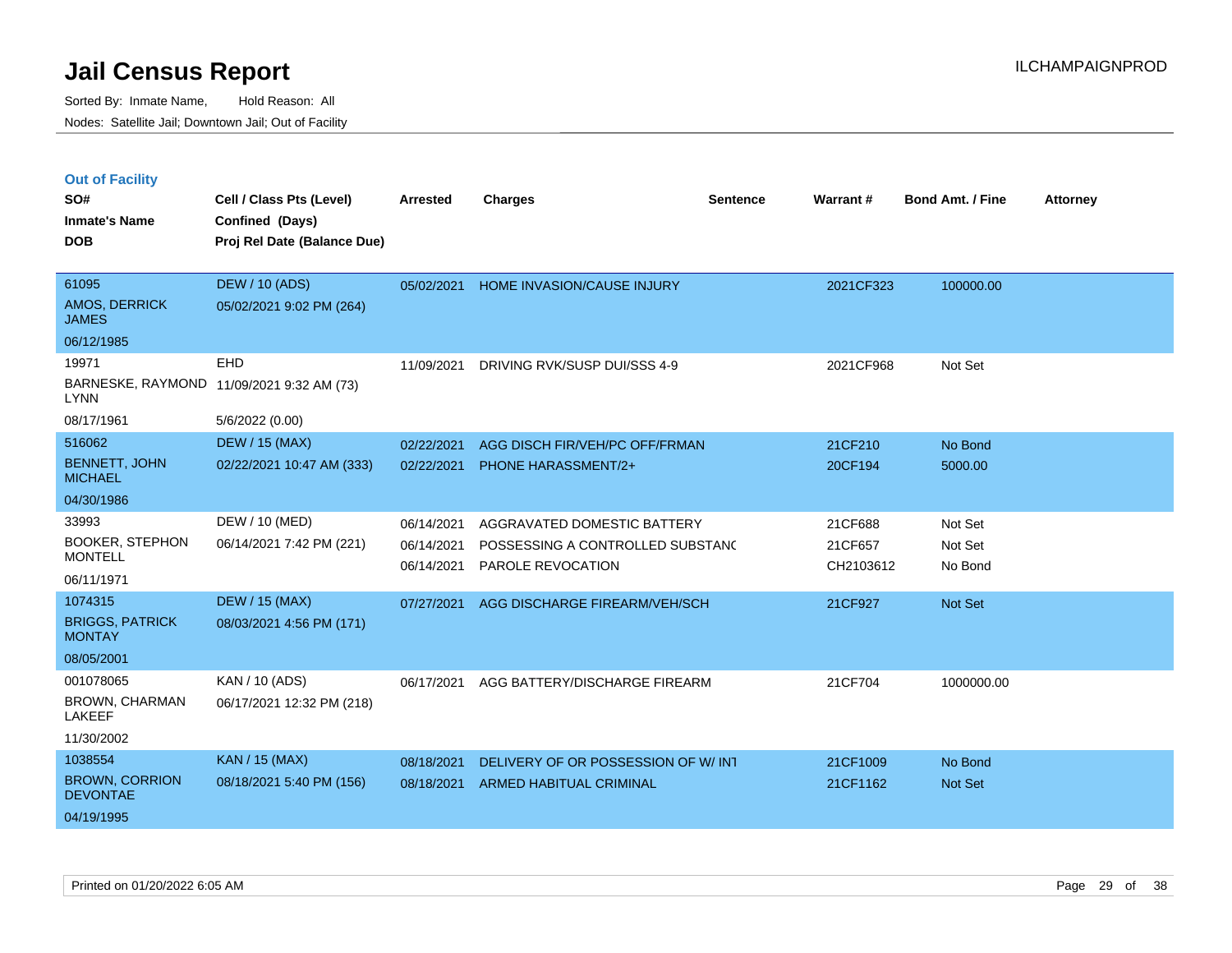| ivouss. Satellite Jali, Downtown Jali, Out of Facility |                             |                 |                                          |                 |            |                         |                 |
|--------------------------------------------------------|-----------------------------|-----------------|------------------------------------------|-----------------|------------|-------------------------|-----------------|
| SO#                                                    | Cell / Class Pts (Level)    | <b>Arrested</b> | <b>Charges</b>                           | <b>Sentence</b> | Warrant#   | <b>Bond Amt. / Fine</b> | <b>Attorney</b> |
| Inmate's Name                                          | Confined (Days)             |                 |                                          |                 |            |                         |                 |
| DOB                                                    | Proj Rel Date (Balance Due) |                 |                                          |                 |            |                         |                 |
|                                                        |                             |                 |                                          |                 |            |                         |                 |
| 1038579                                                | <b>KAN / 15 (MAX)</b>       | 08/18/2021      | FELON POSS/USE WEAPON/FIREARM            |                 | 21CF1010   | <b>Not Set</b>          |                 |
| BROWN, MARKEL<br>rikki                                 | 08/18/2021 2:05 PM (156)    |                 |                                          |                 |            |                         |                 |
| 01/06/1995                                             |                             |                 |                                          |                 |            |                         |                 |
| 1003006                                                | KAN / 15 (MAX)              | 08/19/2021      | FELON POSS/USE MACHINE GUN               |                 | 21CF1011   | No Bond                 |                 |
| BROWN, ROCKEITH<br><b>JAVONTE</b>                      | 08/19/2021 12:55 AM (155)   |                 |                                          |                 |            |                         |                 |
| 07/23/1991                                             |                             |                 |                                          |                 |            |                         |                 |
| 987334                                                 | <b>DEW / 15 (MAX)</b>       |                 | 03/10/2021 ATTEMPT (FIRST DEGREE MURDER) |                 | 19CF689    | <b>Not Set</b>          |                 |
| <b>CAIN, ISAIAH</b><br><b>DEPRIEST</b>                 | 03/10/2021 2:22 PM (317)    |                 |                                          |                 |            |                         |                 |
| 12/23/1990                                             |                             |                 |                                          |                 |            |                         |                 |
| 001078638                                              | <b>EHD</b>                  | 12/15/2021      | DRIVING ON SUSPENDED LICENSE             |                 | 2021TR1120 | Not Set                 |                 |
| CAMPBELL, CARLA<br>GISSELLE                            | 12/15/2021 11:03 AM (37)    |                 |                                          |                 |            |                         |                 |
| 08/12/1980                                             | 2/12/2022 (0.00)            |                 |                                          |                 |            |                         |                 |
| 992962                                                 | <b>DEW / 15 (ADS)</b>       | 05/25/2021      | MURDER/INTENT TO KILL/INJURE             |                 | 2018CF1045 | 1000000.00              |                 |
| CAMPBELL, KEITH<br>KNAQEEB                             | 05/25/2021 1:19 PM (241)    |                 |                                          |                 |            |                         |                 |
| 07/22/1991                                             |                             |                 |                                          |                 |            |                         |                 |
| 001078576                                              | KAN / 15 (MAX)              | 11/09/2021      | UNLAWFUL USE OF A WEAPON                 |                 | 21CF1383   | Not Set                 |                 |
| CARTER, DEMONDRE<br>DAVON                              | 11/09/2021 6:01 PM (73)     |                 |                                          |                 |            |                         |                 |
| 05/27/2001                                             |                             |                 |                                          |                 |            |                         |                 |
| 1064992                                                | <b>KAN / 15 (MAX)</b>       | 09/20/2021      | ARMED VIOLENCE/CATEGORY I                |                 | 21CF1137   | Not Set                 |                 |
| CARTER, KEJUAN<br>JAVONTE                              | 09/20/2021 11:42 PM (123)   |                 |                                          |                 |            |                         |                 |
| 06/27/1998                                             |                             |                 |                                          |                 |            |                         |                 |
| 001078461                                              | KAN / 10 (MED)              | 10/07/2021      | AGG UNLAWFUL USE WEAPON/PERSON           |                 | 2021CF1209 | No Bond                 |                 |
| COLE, ERIC JOSE                                        | 10/08/2021 12:25 AM (105)   | 10/07/2021      | AGG DOMESTIC BATTERY/STRANGLE            |                 | 2021CF1208 | Not Set                 |                 |
| 01/24/2002                                             |                             | 10/08/2021      | HARASS WITNESS/FAMILY MBR/REP            |                 | 21CF1218   | Not Set                 |                 |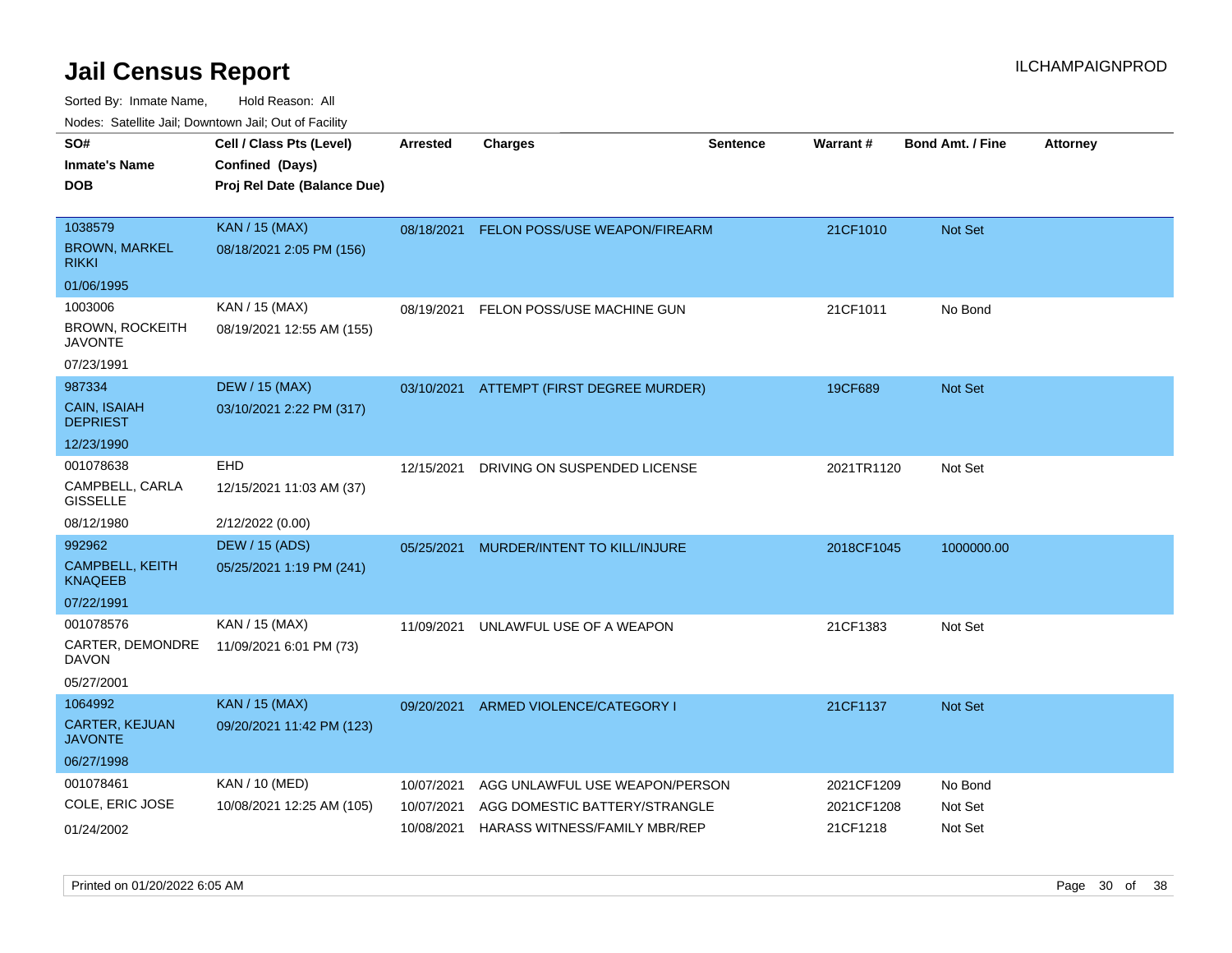Sorted By: Inmate Name, Hold Reason: All Nodes: Satellite Jail; Downtown Jail; Out of Facility

| voues. Saleline Jali, Downtown Jali, Out of Facility |                                              |                 |                                         |                 |            |                         |                 |
|------------------------------------------------------|----------------------------------------------|-----------------|-----------------------------------------|-----------------|------------|-------------------------|-----------------|
| SO#                                                  | Cell / Class Pts (Level)                     | <b>Arrested</b> | <b>Charges</b>                          | <b>Sentence</b> | Warrant#   | <b>Bond Amt. / Fine</b> | <b>Attorney</b> |
| <b>Inmate's Name</b>                                 | Confined (Days)                              |                 |                                         |                 |            |                         |                 |
| <b>DOB</b>                                           | Proj Rel Date (Balance Due)                  |                 |                                         |                 |            |                         |                 |
|                                                      |                                              |                 |                                         |                 |            |                         |                 |
| 57733                                                | KAN / 15 (SPH)                               | 02/25/2020      | <b>HOMICIDE</b>                         |                 | 2020-CF250 | 2000000.00              |                 |
| <b>CRAIG, ANTOINE</b><br><b>DARRELL</b>              | 02/25/2020 4:08 PM (696)                     | 02/25/2020      | <b>FELON POSS/USE WEAPON/FIREARM</b>    |                 | 19CF-1827  | 80000.00                |                 |
| 10/09/1982                                           |                                              |                 |                                         |                 |            |                         |                 |
| 001077939                                            | DEW / 10 (MED)                               | 05/10/2021      | FIREARM/FOID INVALID/NOT ELIG           |                 | 21CF526    | No Bond                 |                 |
| <b>CROSS, PATRICK</b><br><b>DONTRELLE</b>            | 05/10/2021 7:31 PM (256)                     | 06/02/2021      | POSS STOLEN VEHICLE > \$25,000          |                 | 21CF612    | Not Set                 |                 |
| 11/07/2001                                           |                                              |                 |                                         |                 |            |                         |                 |
| 001077558                                            | <b>EHD</b>                                   |                 | 01/04/2022 DRIVING RVK/SUSP DUI/SSS 2ND |                 | 2021CF301  | <b>Not Set</b>          |                 |
| DAVIS, RICHARD LEE                                   | 01/04/2022 9:17 AM (17)                      |                 |                                         |                 |            |                         |                 |
|                                                      |                                              |                 |                                         |                 |            |                         |                 |
| 08/20/1984                                           | 2/2/2022 (0.00)                              |                 |                                         |                 |            |                         |                 |
| 1061304                                              | DEW / 15 (MAX)                               | 10/11/2021      | ARMED HABITUAL CRIMINAL                 |                 | 21CF1226   | No Bond                 |                 |
| DORRIS, KEMION<br>DAETOCE                            | 10/11/2021 7:30 PM (102)                     | 10/11/2021      | ARMED HABITUAL CRIMINAL                 |                 | 21CF1227   | No Bond                 |                 |
|                                                      |                                              | 10/11/2021      | <b>HOME INVASION/FIREARM</b>            |                 | 21CF1228   | No Bond                 |                 |
| 11/19/1997                                           |                                              |                 |                                         |                 |            |                         |                 |
| 1048528                                              | <b>EHD</b>                                   | 01/11/2022      | DRIVING RVK/SUSP DUI/SSS 3RD            |                 | 2021CF828  | <b>Not Set</b>          |                 |
| <b>FREEMAN, TAMISHA</b><br><b>NICOLE</b>             | 01/11/2022 9:20 AM (10)                      |                 |                                         |                 |            |                         |                 |
| 04/24/1985                                           | 2/9/2022 (0.00)                              |                 |                                         |                 |            |                         |                 |
| 001077363                                            | KAN / 25 (SPH)                               | 10/30/2020      | HOME INVASION/FIREARM                   |                 | 20CF1202   | 500000.00               |                 |
| GARY, DAKOTA<br><b>TREVON</b>                        | 10/30/2020 10:41 AM (448)                    |                 |                                         |                 |            |                         |                 |
| 12/31/2001                                           |                                              |                 |                                         |                 |            |                         |                 |
| 1013012                                              | <b>KAN / 15 (MAX)</b>                        | 07/08/2021      | <b>ATTEMPT (FIRST DEGREE MURDER)</b>    |                 | 2021CF790  | 1000000.00              |                 |
|                                                      | GARY, XAVIER LAMAR  07/08/2021 9:24 AM (197) | 07/08/2021      | <b>FELON POSS/USE FIREARM PRIOR</b>     |                 | 2020CF650  | 25000.00                |                 |
|                                                      |                                              | 07/08/2021      | FELON POSS/USE FIREARM PRIOR            |                 | 21CF798    | Not Set                 |                 |
| 12/14/1991                                           |                                              |                 |                                         |                 |            |                         |                 |
| 1065946                                              | KAN / 10 (MED)                               | 09/04/2021      | AGG BATTERY/DISCHARGE FIREARM           |                 | 21CF1057   | 750000.00               |                 |
| GODBOLT, DESMOND<br><b>DEVONTAE</b>                  | 09/04/2021 1:17 AM (139)                     | 09/04/2021      | RESIST/OBSTRUCTING A PEACE OFFICEF      |                 | 21CM407    | Not Set                 |                 |
|                                                      |                                              |                 |                                         |                 |            |                         |                 |

11/15/1997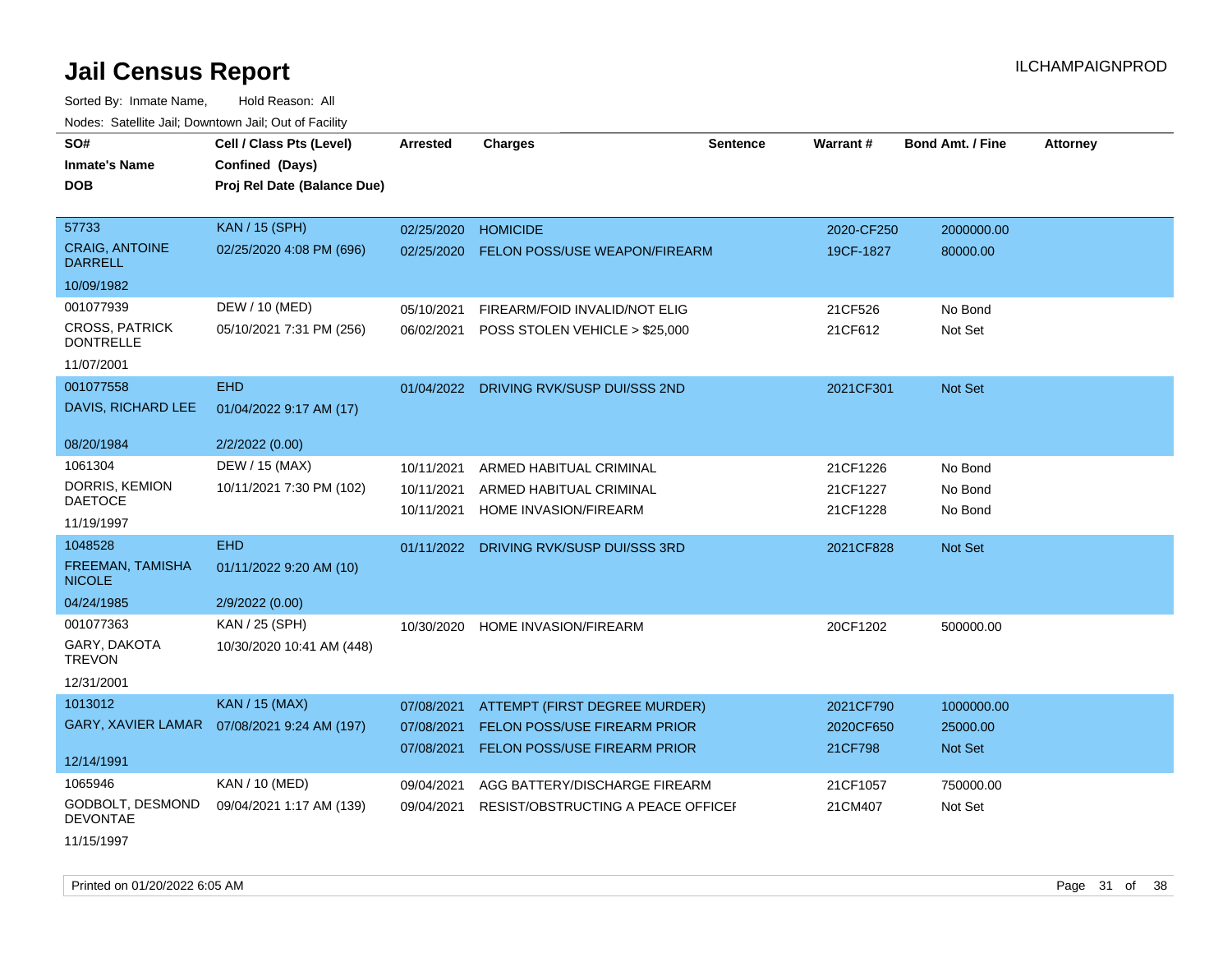| SO#                                    | Cell / Class Pts (Level)                     | Arrested   | <b>Charges</b>                          | <b>Sentence</b> | <b>Warrant#</b> | <b>Bond Amt. / Fine</b> | <b>Attorney</b> |
|----------------------------------------|----------------------------------------------|------------|-----------------------------------------|-----------------|-----------------|-------------------------|-----------------|
| <b>Inmate's Name</b>                   | Confined (Days)                              |            |                                         |                 |                 |                         |                 |
| <b>DOB</b>                             | Proj Rel Date (Balance Due)                  |            |                                         |                 |                 |                         |                 |
|                                        |                                              |            |                                         |                 |                 |                         |                 |
| 1070118                                | <b>KAN</b> / 15 (MAX)                        | 08/31/2021 | AGGRAVATED DOMESTIC BATTERY             |                 | 21CF1049        | No Bond                 |                 |
| <b>GRAHAM, CORTEZ</b><br><b>LAMON</b>  | 08/31/2021 9:32 PM (143)                     | 09/02/2021 | <b>PROBATION VIOLATION</b>              |                 | 21CF55          | Not Set                 |                 |
| 03/31/1976                             |                                              |            |                                         |                 |                 |                         |                 |
| 1000641                                | KAN / 10 (MED)                               | 09/14/2021 | ARMED HABITUAL CRIMINAL                 |                 | 21CF1116        | No Bond                 |                 |
| <b>GRANT, CEDRIC</b><br><b>DYSHAWN</b> | 09/14/2021 6:32 PM (129)                     |            |                                         |                 |                 |                         |                 |
| 01/03/1991                             |                                              |            |                                         |                 |                 |                         |                 |
| 1076506                                | KAN / 15 (MAX)                               | 09/17/2021 | AGG UUW/PERSON/CM THREAT VIOL           |                 | 21CF1131        | Not Set                 |                 |
|                                        | GRAY, JAMARH EMERE 09/17/2021 10:41 AM (126) | 09/20/2021 | <b>DOMESTIC BATTERY</b>                 |                 | 21CM430         | Not Set                 |                 |
|                                        |                                              |            |                                         |                 |                 |                         |                 |
| 06/21/2003                             |                                              |            |                                         |                 |                 |                         |                 |
| 973845                                 | <b>EHD</b>                                   | 12/21/2021 | DRIVING ON SUSPENDED LICENSE            |                 | 2021TR647       | Not Set                 |                 |
| <b>GRIFFITH, PRESTON</b><br>JOEL       | 12/21/2021 10:42 AM (31)                     |            |                                         |                 |                 |                         |                 |
| 08/16/1982                             | 1/19/2022 (0.00)                             |            |                                         |                 |                 |                         |                 |
| 986315                                 | <b>EHD</b>                                   |            | 01/04/2022 DRIVING ON SUSPENDED LICENSE |                 | 2020TR4725      | Not Set                 |                 |
| HARPER, DEMARKO<br><b>DEVAIL</b>       | 01/04/2022 10:13 AM (17)                     |            |                                         |                 |                 |                         |                 |
| 09/04/1989                             | 2/2/2022 (0.00)                              |            |                                         |                 |                 |                         |                 |
| 001077887                              | <b>EHD</b>                                   |            | 01/11/2022 AGG DUI/LIC SUSP OR REVOKED  |                 | 2021CF466       | Not Set                 |                 |
| HENRY, ROBERT<br><b>GORDON</b>         | 01/11/2022 11:02 AM (10)                     |            |                                         |                 |                 |                         |                 |
| 12/16/1952                             | 2/7/2022 (0.00)                              |            |                                         |                 |                 |                         |                 |
| 1045186                                | <b>DEW / 15 (MAX)</b>                        | 08/16/2021 | <b>FELON POSS/USE WEAPON/FIREARM</b>    |                 | 21CF989         | Not Set                 |                 |
| HOLBROOK, JOHNNIE                      | 08/16/2021 11:07 AM (158)                    | 08/16/2021 | <b>ARMED VIOLENCE/CATEGORY I</b>        |                 | 21CF934         | 1000000.00              |                 |
| <b>MATHIS</b>                          |                                              | 08/16/2021 | FELON POSS/USE WEAPON/FIREARM           |                 | 19CF968         | <b>Not Set</b>          |                 |
| 07/19/1996                             |                                              | 08/16/2021 | AGG FLEEING POLICE/21 MPH OVER          |                 | 21CF988         | Not Set                 |                 |
| 001078146                              | DEW / 15 (MAX)                               | 07/09/2021 | AGG BATTERY/DISCHARGE FIREARM           |                 | 21CF795         | 1000000.00              |                 |
| HUNT, TEIGAN<br><b>JAZAIREO</b>        | 07/09/2021 12:41 PM (196)                    | 07/09/2021 | ARMED ROBBERY/ARMED W/FIREARM           |                 | 21CF806         | Not Set                 |                 |
| 05/14/2003                             |                                              |            |                                         |                 |                 |                         |                 |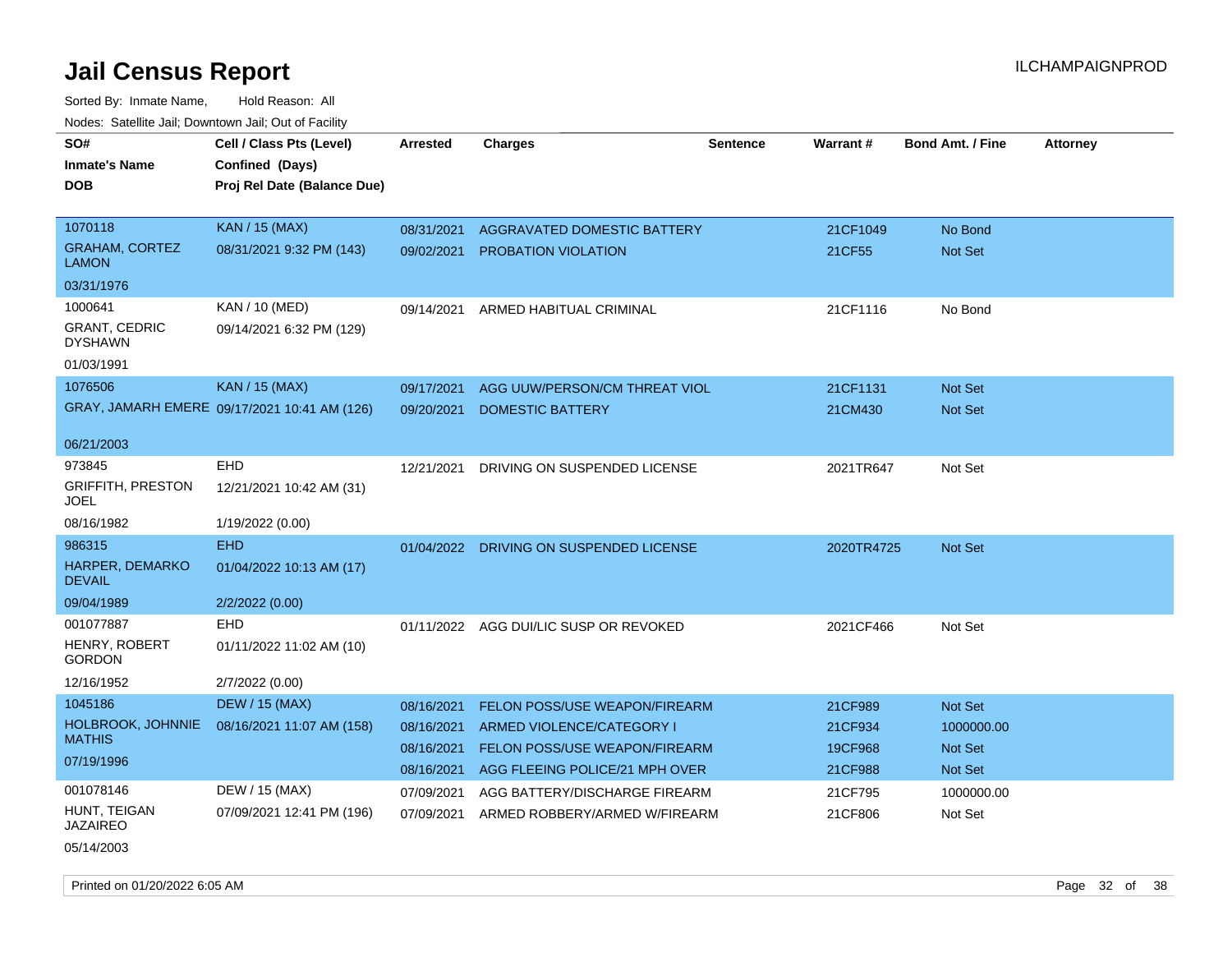Sorted By: Inmate Name, Hold Reason: All Nodes: Satellite Jail; Downtown Jail; Out of Facility

| SO#                                    | Cell / Class Pts (Level)    | <b>Arrested</b> | <b>Charges</b>                       | <b>Sentence</b> | <b>Warrant#</b>         | <b>Bond Amt. / Fine</b> | <b>Attorney</b> |
|----------------------------------------|-----------------------------|-----------------|--------------------------------------|-----------------|-------------------------|-------------------------|-----------------|
| <b>Inmate's Name</b>                   | Confined (Days)             |                 |                                      |                 |                         |                         |                 |
| <b>DOB</b>                             | Proj Rel Date (Balance Due) |                 |                                      |                 |                         |                         |                 |
|                                        |                             |                 |                                      |                 |                         |                         |                 |
| 989743                                 | <b>DEW / 15 (ADS)</b>       | 04/13/2021      | AGG DISCHARGE FIREARM/VEH/SCH        |                 | 21CF400                 | <b>Not Set</b>          |                 |
| <b>JACKSON, STEVE</b><br><b>ALLEN</b>  | 04/13/2021 2:45 AM (283)    | 04/13/2021      | AGGRAVATED DOMESTIC BATTERY          |                 | 21CF399                 | <b>Not Set</b>          |                 |
| 06/04/1991                             |                             |                 |                                      |                 |                         |                         |                 |
| 50495                                  | <b>EHD</b>                  | 08/10/2021      | DRIVING RVK/SUSP DUI/SSS 10-14       |                 | 2020CF997               | Not Set                 |                 |
| JENKINS, ARNOLD<br><b>FARRIS</b>       | 08/10/2021 9:08 AM (164)    | 08/10/2021      | DRIVING RVK/SUSP DUI/SSS 10-14       |                 | 2019CF1363              | Not Set                 |                 |
| 04/19/1962                             |                             |                 |                                      |                 |                         |                         |                 |
| 1076450                                | <b>DEW / 15 (MAX)</b>       | 06/25/2020      | AGG DISCHARGE OF A FIREARM           |                 | 6y/0m/0d (DOI 2020CF703 | Not Set                 |                 |
| <b>JONES, CARLOS</b><br><b>ANTONIO</b> | 06/25/2020 2:13 PM (575)    | 11/02/2020      | <b>HOME INVASION/FIREARM</b>         | 11y (DOC)       | 20CF1204                | No Bond                 |                 |
| 11/18/2001                             |                             |                 |                                      |                 |                         |                         |                 |
| 001078401                              | DEW / 10 (ADS)              | 09/19/2021      | UNLAWFUL VEHICULAR INVASION          |                 | 21CF1134                | Not Set                 |                 |
| KNIGHT, ERIC                           | 09/19/2021 7:32 PM (124)    | 09/19/2021      | HRSMT/THREATEN PERSON/KILL           |                 | 2021CF561               | 50000.00                |                 |
| 07/11/1991                             |                             | 09/21/2021      | <b>BURGLARY</b>                      |                 | 21CF1139                | Not Set                 |                 |
| 1002591                                | <b>EHD</b>                  | 01/11/2022      | AGG DUI/LIC SUSP OR REVOKED          |                 | 2020CF1399              | Not Set                 |                 |
| <b>KRAUS, MARY</b><br><b>KATHERINE</b> | 01/11/2022 11:54 AM (10)    |                 |                                      |                 |                         |                         |                 |
| 04/13/1959                             | 2/22/2022 (0.00)            |                 |                                      |                 |                         |                         |                 |
| 1064445                                | DEW / 15 (MAX)              | 04/23/2021      | <b>FELON POSS/USE FIREARM/PAROLE</b> |                 | 21CF899                 | Not Set                 |                 |
| LARUE, TERENCE                         | 04/23/2021 11:18 AM (273)   | 04/23/2021      | AGG DISCHARGE FIREARM/OCC VEH        |                 | 2021CF295               | 500000.00               |                 |
| <b>TRAMEL</b>                          |                             | 04/23/2021      | POSSESS 15<100 GRAMS COCAINE         |                 | 19CF1052                | 10000.00                |                 |
| 12/23/1998                             |                             |                 |                                      |                 |                         |                         |                 |
| 001078237                              | <b>KAN / 15 (ADS)</b>       | 08/03/2021      | AGG DISCHARGE FIREARM/OCC VEH        |                 | 21CF928                 | No Bond                 |                 |
| LAWS, TERON<br><b>RAMONTE</b>          | 08/03/2021 6:29 PM (171)    |                 |                                      |                 |                         |                         |                 |
| 04/03/2001                             |                             |                 |                                      |                 |                         |                         |                 |
| 001078470                              | DEW / 15 (MAX)              | 10/10/2021      | MURDER/INTENT TO KILL/INJURE         |                 | 21CF1221                | Not Set                 |                 |
| LEE, AMAHRION<br><b>JA'MERE</b>        | 10/10/2021 1:23 PM (103)    |                 |                                      |                 |                         |                         |                 |
| $1 + 1 = 1 = 1 = 1$                    |                             |                 |                                      |                 |                         |                         |                 |

11/05/2002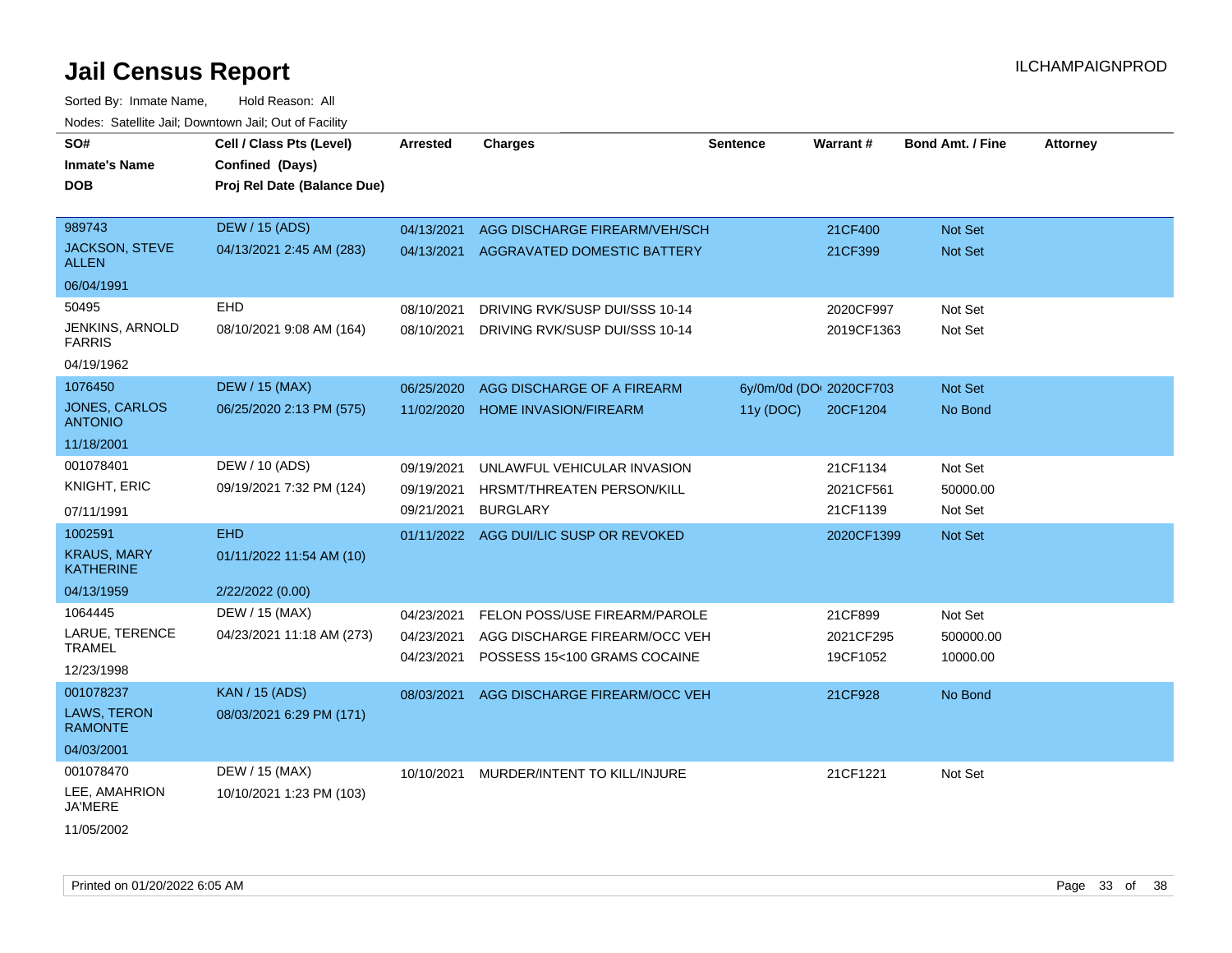| SO#                                             | Cell / Class Pts (Level)                     | <b>Arrested</b> | <b>Charges</b>                          | <b>Sentence</b> | Warrant#    | <b>Bond Amt. / Fine</b> | <b>Attorney</b> |
|-------------------------------------------------|----------------------------------------------|-----------------|-----------------------------------------|-----------------|-------------|-------------------------|-----------------|
| <b>Inmate's Name</b>                            | Confined (Days)                              |                 |                                         |                 |             |                         |                 |
| <b>DOB</b>                                      | Proj Rel Date (Balance Due)                  |                 |                                         |                 |             |                         |                 |
|                                                 |                                              |                 |                                         |                 |             |                         |                 |
| 56792                                           | <b>DEW / 10 (MED)</b>                        | 02/02/2021      | ARMED HABITUAL CRIMINAL                 |                 | 2021CF141   | 500000.00               |                 |
| LILLARD, LAWRENCE<br><b>TYRONE</b>              | 02/02/2021 2:11 PM (353)                     | 02/22/2021      | DRIVING ON REVOKED LICENSE              |                 | 21TR426     | 5000.00                 |                 |
| 10/20/1982                                      |                                              |                 |                                         |                 |             |                         |                 |
| 001078754                                       | <b>EHD</b>                                   |                 | 01/11/2022 DRIVING ON SUSPENDED LICENSE |                 | 2021TR6180  | Not Set                 |                 |
| LOPEZ, REINA<br><b>GABERILLA</b>                | 01/11/2022 8:47 AM (10)                      |                 |                                         |                 |             |                         |                 |
| 10/05/1997                                      | 1/20/2022 (0.00)                             |                 |                                         |                 |             |                         |                 |
| 001078575                                       | <b>KAN / 10 (MED)</b>                        | 11/09/2021      | <b>GUNRUNNING</b>                       |                 | 21CF1330    | 750000.00               |                 |
| <b>MCLAURIN, KEYON A</b>                        | 11/09/2021 12:41 PM (73)                     |                 |                                         |                 |             |                         |                 |
|                                                 |                                              |                 |                                         |                 |             |                         |                 |
| 11/19/2002                                      |                                              |                 |                                         |                 |             |                         |                 |
| 1011046                                         | KAN / 15 (ADS)                               | 04/10/2021      | ATTEMPT (FIRST DEGREE MURDER)           |                 | 21CF392     | Not Set                 |                 |
| <b>MILES, DARRION</b><br><b>ANTONIO KEVONTA</b> | 04/11/2021 12:46 AM (285)                    |                 |                                         |                 |             |                         |                 |
| 03/18/1990                                      |                                              |                 |                                         |                 |             |                         |                 |
| 001077278                                       | <b>DEW / 15 (MAX)</b>                        | 10/06/2020      | MURDER/INTENT TO KILL/INJURE            |                 | 2020CF146   | 2000000.00              |                 |
| MILLER, D'ANDRE                                 | 10/06/2020 12:49 PM (472)                    | 10/06/2020      | AGG FLEEING POLICE/21 MPH OVER          |                 | 2019CF1171  | 50000.00                |                 |
| 09/08/1986                                      |                                              |                 |                                         |                 |             |                         |                 |
| 1026477                                         | KAN / 15 (ADS)                               | 09/21/2021      | AGG DISCHARGE FIREARM/OCC VEH           |                 | 21CF1138    | Not Set                 |                 |
| NEWBILL, DEVONTRE<br><b>LAMONT</b>              | 09/21/2021 2:27 AM (122)                     | 09/22/2021      | PROBATION VIOLATION                     |                 | 20CF577     | Not Set                 |                 |
| 11/22/1993                                      |                                              |                 |                                         |                 |             |                         |                 |
| 1072907                                         | <b>KAN</b>                                   | 07/14/2021      | ATTEMPT (FIRST DEGREE MURDER)           |                 | 2021-CF-832 | 2000000.00              |                 |
|                                                 | NIKOLAEV, YEVGENIY 07/14/2021 10:10 PM (191) | 07/14/2021      | CRIMINAL DAMAGE <\$500/SCHOOL           |                 | 2021CF840   | 5000.00                 |                 |
| 10/06/1983                                      |                                              |                 |                                         |                 |             |                         |                 |
| 001078558                                       | DEW / 10 (MED)                               | 11/03/2021      | UNLAWFUL USE OF A WEAPON                |                 | 21CF1352    | Not Set                 |                 |
| PARRISH, DOMINIC<br>WALTER                      | 11/03/2021 1:25 PM (79)                      |                 |                                         |                 |             |                         |                 |
| 08/23/2001                                      |                                              |                 |                                         |                 |             |                         |                 |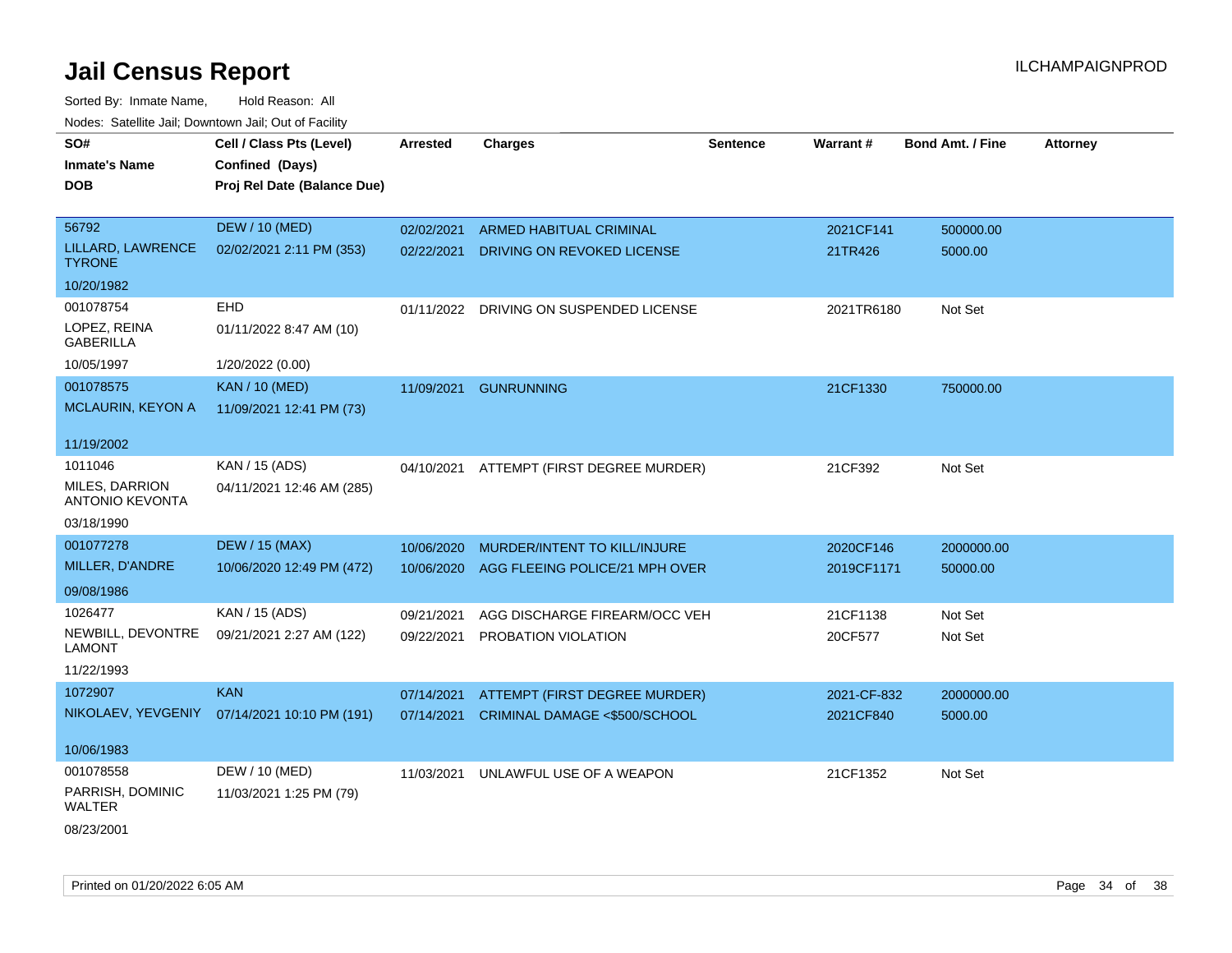| SO#                                    | Cell / Class Pts (Level)                      | <b>Arrested</b> | <b>Charges</b>                        | <b>Sentence</b> | Warrant#    | <b>Bond Amt. / Fine</b> | <b>Attorney</b> |
|----------------------------------------|-----------------------------------------------|-----------------|---------------------------------------|-----------------|-------------|-------------------------|-----------------|
| <b>Inmate's Name</b>                   | Confined (Days)                               |                 |                                       |                 |             |                         |                 |
| <b>DOB</b>                             | Proj Rel Date (Balance Due)                   |                 |                                       |                 |             |                         |                 |
|                                        |                                               |                 |                                       |                 |             |                         |                 |
| 001078063                              | <b>DEW / 15 (MAX)</b>                         | 06/15/2021      | AGG CRIM SEX ASSAULT/WEAPON           |                 | 2021CF678   | 1000000.00              |                 |
|                                        | PERRY, ROBERT Junior 06/15/2021 4:37 PM (220) | 06/15/2021      | <b>ROBBERY</b>                        |                 | 2021CF159   | 25000.00                |                 |
| 12/21/1990                             |                                               |                 |                                       |                 |             |                         |                 |
|                                        |                                               |                 |                                       |                 |             |                         |                 |
| 37559                                  | EHD                                           |                 | 01/12/2022 DRIVING ON REVOKED LICENSE |                 | 2021TR2685  | Not Set                 |                 |
| PICKENS, DAVID<br><b>EUGENE</b>        | 01/12/2022 10:16 AM (9)                       |                 |                                       |                 |             |                         |                 |
| 02/01/1973                             | 3/12/2022 (0.00)                              |                 |                                       |                 |             |                         |                 |
| 001077614                              | <b>KAN / 15 (MAX)</b>                         | 01/17/2021      | ATTEMPT (FIRST DEGREE MURDER)         |                 | 21CF66      | <b>Not Set</b>          |                 |
| <b>DEVON</b>                           | ROBINSON, DONTRELL 01/17/2021 3:08 PM (369)   |                 |                                       |                 |             |                         |                 |
| 09/22/2002                             |                                               |                 |                                       |                 |             |                         |                 |
| 1061216                                | KAN / 10 (MED)                                | 06/22/2021      | <b>HOME INVASION/FIREARM</b>          |                 | 21CF727     | Not Set                 |                 |
| RUNGE, ANDRE<br><b>MARSEAN</b>         | 06/22/2021 4:42 PM (213)                      |                 |                                       |                 |             |                         |                 |
| 12/05/1997                             |                                               |                 |                                       |                 |             |                         |                 |
| 650295                                 | <b>PIA / 50 (MAX)</b>                         | 04/22/2020      | <b>CRIMINAL SEXUAL ASSAULT</b>        |                 | 2020-CF407  | 750000.00               |                 |
| SANDAGE, JERALD                        | 04/22/2020 6:30 AM (639)                      | 04/22/2020      | <b>CRIMINAL SEXUAL ASSAULT</b>        |                 | 2020-CF408  | 750000.00               |                 |
| <b>EUGENE</b>                          |                                               | 04/22/2020      | <b>CRIMINAL SEXUAL ABUSE</b>          |                 | 2020-CF409  | 750000.00               |                 |
| 06/07/1971                             |                                               | 04/22/2020      | <b>CRIMINAL SEXUAL ASSAULT</b>        |                 | 2020-CF410  | 750000.00               |                 |
|                                        |                                               | 04/22/2020      | <b>OFFICIAL MISCONDUCT</b>            |                 | 2019-CF1811 | 25000.00                |                 |
| 1062194                                | DEW / 15 (MAX)                                | 02/27/2020      | MURDER/OTHER FORCIBLE FELONY          |                 | 20CF-247    | 1000000.00              |                 |
| SIMMONS, MICHAEL<br>JAMAL              | 02/27/2020 1:11 PM (694)                      | 09/23/2020      | AGG BATTERY/DISCHARGE FIREARM         |                 | 20CF1061    | Not Set                 |                 |
| 11/03/1997                             |                                               |                 |                                       |                 |             |                         |                 |
| 001078115                              | <b>KAN / 15 (MAX)</b>                         | 07/01/2021      | ARMED VIOLENCE/CATEGORY I             |                 | 21CF772     | Not Set                 |                 |
| <b>SMITH, JAMES</b><br>NASHAUN, Junior | 07/01/2021 2:44 PM (204)                      | 07/30/2021      | DRIVING ON SUSPENDED LICENSE          |                 | 21TR5804    | 1500.00                 |                 |
| 09/18/2000                             |                                               |                 |                                       |                 |             |                         |                 |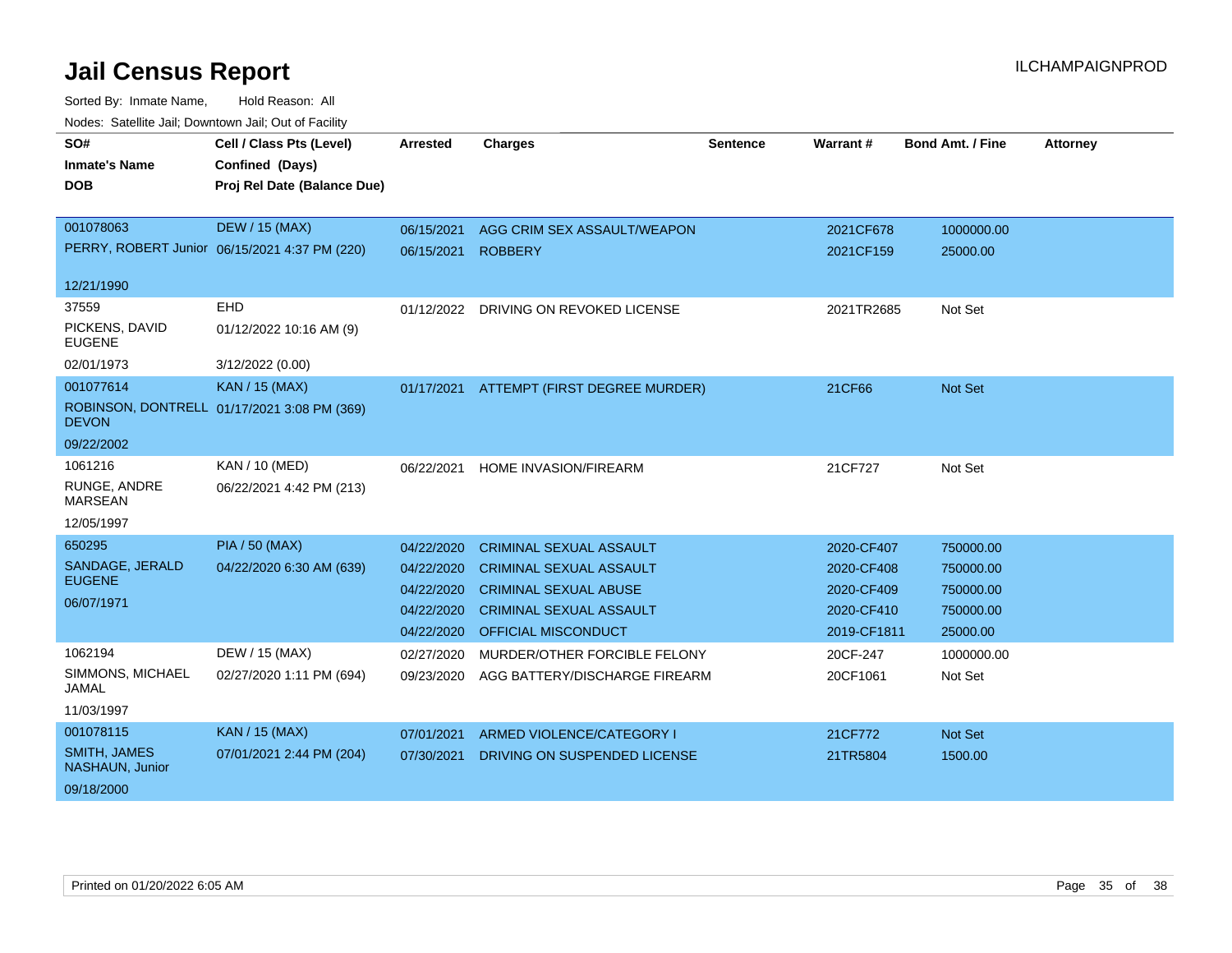| SO#                                     | Cell / Class Pts (Level)                      | <b>Arrested</b> | <b>Charges</b>                            | <b>Sentence</b>        | Warrant#   | <b>Bond Amt. / Fine</b> | <b>Attorney</b> |
|-----------------------------------------|-----------------------------------------------|-----------------|-------------------------------------------|------------------------|------------|-------------------------|-----------------|
| <b>Inmate's Name</b>                    | Confined (Days)                               |                 |                                           |                        |            |                         |                 |
| <b>DOB</b>                              | Proj Rel Date (Balance Due)                   |                 |                                           |                        |            |                         |                 |
|                                         |                                               |                 |                                           |                        |            |                         |                 |
| 001077868                               | <b>DEW / 15 (MAX)</b>                         | 04/21/2021      | ARMED ROBBERY/ARMED W/FIREARM             |                        | 21CF445    | Not Set                 |                 |
| SPEARMENT,<br><b>KENTRELL</b>           | 04/21/2021 9:48 PM (275)                      | 08/19/2021      | FLEEING/ATTEMPT ELUDE OFFICER             |                        | 2021TR1053 | 1000.00                 |                 |
| 01/21/2002                              |                                               |                 |                                           |                        |            |                         |                 |
| 11979                                   | EHD                                           |                 | 01/11/2022 AGG FLEEING POLICE/21 MPH OVER |                        | 2021CF629  | Not Set                 |                 |
| STARK, JACK LYNN                        | 01/11/2022 10:13 AM (10)                      |                 |                                           |                        |            |                         |                 |
| 12/31/1955                              | 4/9/2022 (0.00)                               |                 |                                           |                        |            |                         |                 |
| 001077854                               | <b>EHD</b>                                    | 09/15/2021      | DRIVING RVK/SUSP DUI/SSS 4-9              |                        | 2021CF306  | Not Set                 |                 |
| STUKINS, DANNY RAY                      | 09/15/2021 10:17 AM (128)                     |                 |                                           |                        |            |                         |                 |
| 07/05/1985                              | 3/13/2022 (0.00)                              |                 |                                           |                        |            |                         |                 |
| 1046632                                 | KAN / 15 (MAX)                                | 09/14/2021      | ARMED VIOLENCE/CATEGORY II                |                        | 21CF912    | 750000.00               |                 |
|                                         | TATE, JAVON MARQUIS 09/14/2021 12:10 PM (129) |                 |                                           |                        |            |                         |                 |
|                                         |                                               |                 |                                           |                        |            |                         |                 |
| 08/10/1996                              |                                               |                 |                                           |                        |            |                         |                 |
| 1033031                                 | <b>KAN / 15 (MAX)</b>                         | 08/19/2020      | *AGG BATTERY W/FIREARM/PERSON             |                        | 2020-CF923 | 500000.00               |                 |
| <b>TOMS, ANDREW</b><br><b>CHUCKY</b>    | 08/19/2020 5:59 PM (520)                      |                 |                                           |                        |            |                         |                 |
| 09/28/1978                              |                                               |                 |                                           |                        |            |                         |                 |
| 27007                                   | KAN / 15 (MAX)                                | 09/19/2021      | DOMESTIC BATTERY/OTHER PRIOR              | 2y/0m/0d (DOI 21CF1133 |            | No Bond                 |                 |
| TUELL, ROBERT<br><b>STEPHEN</b>         | 09/19/2021 9:51 AM (124)                      |                 |                                           |                        |            |                         |                 |
| 09/25/1967                              |                                               |                 |                                           |                        |            |                         |                 |
| 001078263                               | <b>KAN / 10 (ADS)</b>                         | 08/11/2021      | AGG FLEEING POLICE/21 MPH OVER            | 15m (DOC)              |            | 200000.00               |                 |
| <b>TURK, BRANDON</b><br><b>LARSHAWN</b> | 08/11/2021 6:23 PM (163)                      |                 |                                           |                        |            |                         |                 |
| 10/18/1995                              |                                               |                 |                                           |                        |            |                         |                 |
| 001078386                               | KAN / 10 (MED)                                | 09/14/2021      | POSSESSION OF STOLEN FIREARM              |                        | 2021CF1099 | 250000.00               |                 |
| TURNER, AMARIO                          | 09/14/2021 11:42 PM (129)                     |                 |                                           |                        |            |                         |                 |
| 09/23/2002                              |                                               |                 |                                           |                        |            |                         |                 |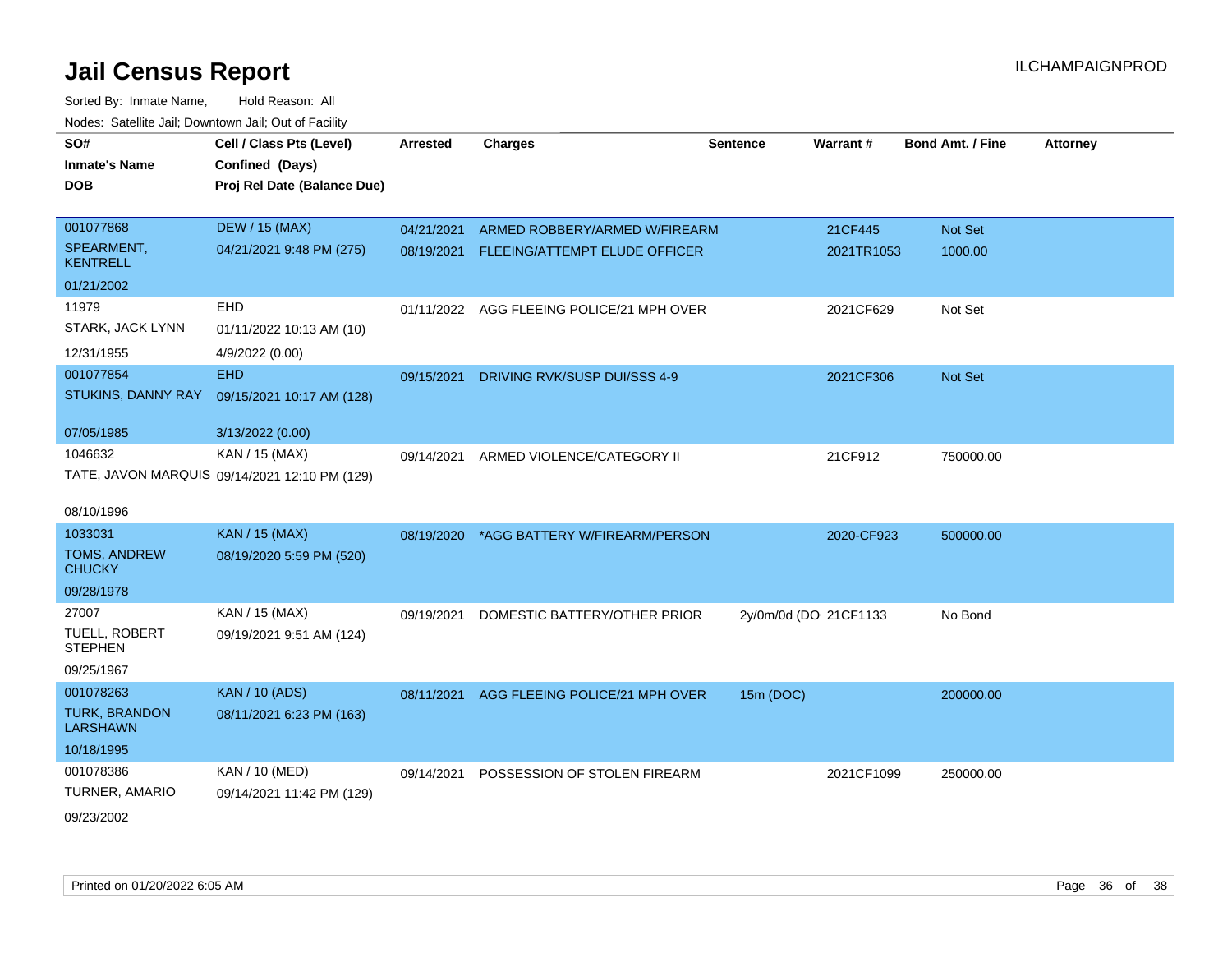Sorted By: Inmate Name, Hold Reason: All

|  |  |  | Nodes: Satellite Jail; Downtown Jail; Out of Facility |  |
|--|--|--|-------------------------------------------------------|--|
|--|--|--|-------------------------------------------------------|--|

| SO#<br><b>Inmate's Name</b><br><b>DOB</b>                                    | Cell / Class Pts (Level)<br>Confined (Days)<br>Proj Rel Date (Balance Due) | Arrested                                                           | <b>Charges</b>                                                                                                                                                     | <b>Sentence</b> | Warrant#                                                                      | <b>Bond Amt. / Fine</b>                               | <b>Attorney</b> |
|------------------------------------------------------------------------------|----------------------------------------------------------------------------|--------------------------------------------------------------------|--------------------------------------------------------------------------------------------------------------------------------------------------------------------|-----------------|-------------------------------------------------------------------------------|-------------------------------------------------------|-----------------|
| 1011886<br><b>TURNER, SHAWNTAY</b><br><b>EUGENE</b><br>01/09/1992<br>1040925 | <b>EHD</b><br>01/12/2022 9:25 AM (9)<br>3/11/2022 (0.00)<br>KAN / 10 (MED) | 10/05/2021                                                         | 01/12/2022 AGG FLEEING/2+ CON DEVICES<br>AGG BATTERY/DISCHARGE FIREARM                                                                                             |                 | 2021CF378<br>2021CF1105                                                       | Not Set<br>1000000.00                                 |                 |
| <b>WEATHERALL,</b><br><b>JOHNNY EARL JAMES</b><br>04/29/1994                 | 10/05/2021 4:17 PM (108)                                                   |                                                                    |                                                                                                                                                                    |                 |                                                                               |                                                       |                 |
| 1062558<br><b>WELLS, JIAMANTE</b><br><b>AMORE</b><br>09/02/1995              | <b>DEW / 10 (MED)</b><br>10/02/2021 8:29 PM (111)                          | 10/02/2021                                                         | FELON POSS/USE WEAPON/FIREARM                                                                                                                                      |                 | 21CF1185                                                                      | Not Set                                               |                 |
| 1002033<br><b>WEST, ANTONIO</b><br><b>DEONTA</b><br>04/15/1992               | KAN / 15 (MAX)<br>09/08/2021 11:01 PM (135)                                | 09/08/2021<br>09/08/2021<br>09/08/2021<br>09/08/2021<br>09/08/2021 | DRIVING ON SUSPENDED LICENSE<br>ARMED ROBBERY/ARMED W/FIREARM<br>AGG UNLAWFUL USE OF WEAPON/VEH<br><b>OBSTRCT JUSTICE/LEAVE STATE</b><br>ARMED VIOLENCE/CATEGORY I |                 | 2019-TR-11944<br>2020-CF-1406<br>2021-CF-AWOW<br>2021-CF-AWOW<br>2021-CF-AWOW | 5000.00<br>500000.00<br>Not Set<br>Not Set<br>Not Set |                 |
| 1022068<br><b>WILKINS, MICHAEL</b><br><b>CARL</b><br>07/10/1992              | <b>DEW / 15 (ADS)</b><br>10/10/2021 5:07 AM (103)                          | 10/10/2021                                                         | FELON POSS/USE WEAPON/FIREARM                                                                                                                                      |                 | 21CF1212                                                                      | <b>Not Set</b>                                        |                 |
| 001077508<br><b>WILLIAMS, CALVIN</b><br><b>TIMOTHY</b><br>10/23/2002         | DEW / 15 (ADS)<br>12/10/2020 8:55 PM (407)                                 | 12/10/2020                                                         | MURDER/STRONG PROB KILL/INJURE                                                                                                                                     | 55y (DOC)       | 2020CF1293                                                                    | No Bond                                               |                 |
| 539662<br><b>WILLIAMS, JAVONTAE</b><br><b>DEMAR</b><br>07/28/1991            | <b>KAN / 10 (MED)</b><br>08/14/2021 1:28 AM (160)                          | 08/14/2021<br>08/14/2021<br>08/14/2021<br>08/14/2021               | <b>AGGRAVATED BATTERY</b><br><b>AGGRAVATED DOMESTIC BATTERY</b><br>DOM BTRY/CONTACT/1-2 PRECONV<br><b>CITY OV ARREST</b>                                           |                 | 21CF979<br>2020CF1098<br>2021CF770<br>2017OV893                               | No Bond<br>25000.00<br>250000.00<br>1000.00           |                 |